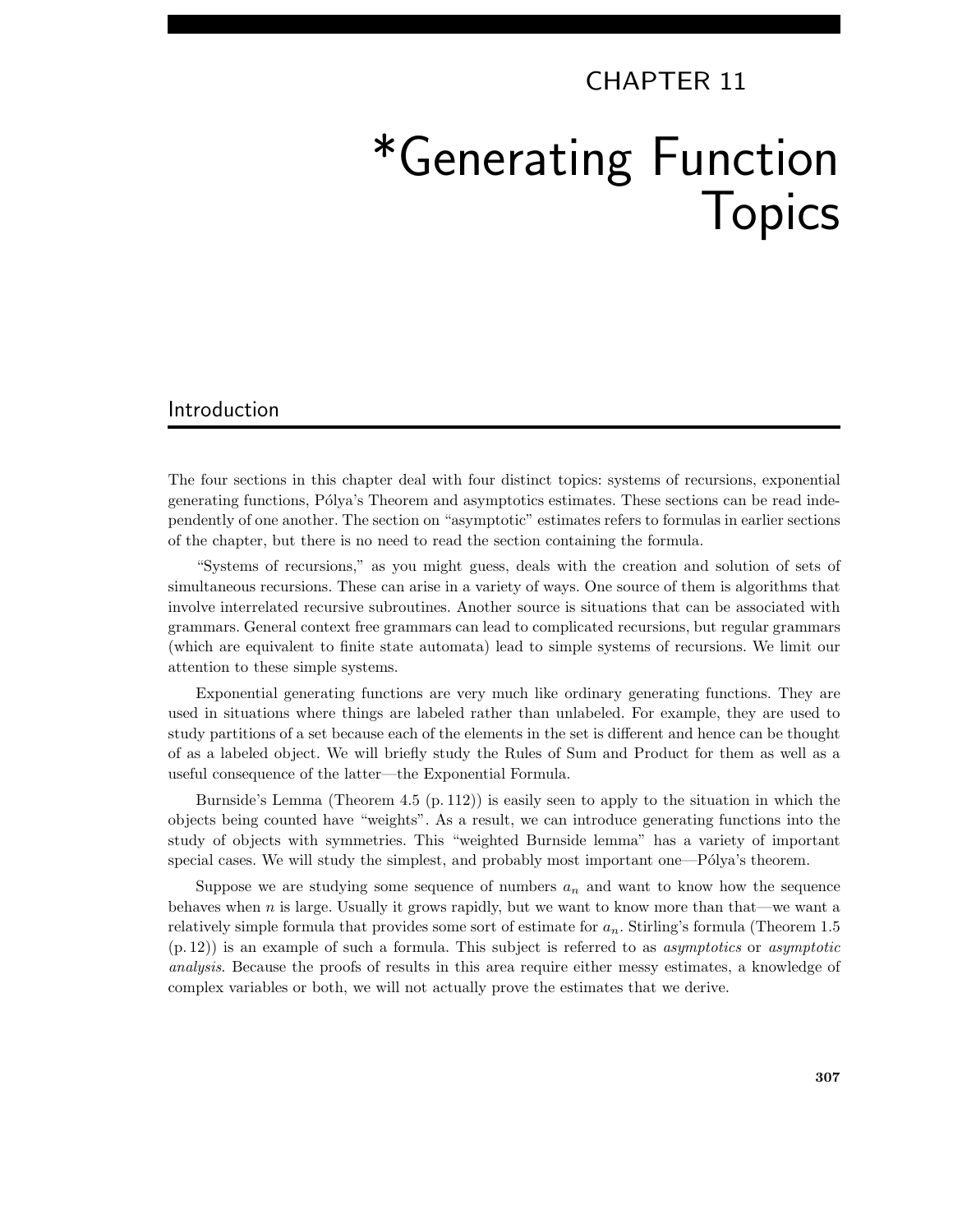## 11.1 Systems of Recursions

So far we've dealt with only one recursion at a time. Now we look at ways in which systems of recursions arise and adapt our methods for a single recursion to solving simple systems of recursions. The adaptation is straightforward—allow there to be more than one recursion. As usual, examples are the best way to see what this is all about.

Example 11.1 Counting Batcher sort comparators Let's study the Batcher sort. As with our study of merge sorting in Example 10.4 (p. 278), we'll limit the number of things being sorted to a power of 2 for simplicity. We want to determine  $b_k$ , the number of comparators in a Batcher sort for  $2^k$  things. We'll rewrite the Batcher sorting algorithm in Section 8.3.2 to focus on the number of things being sorted and number of comparators. The comments indicate the contributions to the recursion.

| BSORT $(2^k$ things)      | /* uses $b_k$ comparators */  |
|---------------------------|-------------------------------|
| If $k=0$ , Return         | $/* b_0 = 0 */$               |
| BSORT $(2^{k-1}$ things)  | /* $b_k = b_{k-1}$ */         |
| BSORT $(2^{k-1}$ things)  | $/* +b_{k-1}$ */              |
| BMERGE $(2^k$ things)     | $/* + m_k * /$                |
| Return                    |                               |
| End                       |                               |
|                           |                               |
| BMERGE $(2^k$ things)     | /* uses $m_k$ comparators */  |
| If $k=0$ , Return         | $/* m_0 = 0$ */               |
| End if                    |                               |
| If $k=1$ ,                |                               |
| one Comparator and Return | $/* m_1 = 1 */$               |
| BMERGE2 $(2^k$ things)    | $/* m_k = t_k *$              |
| $2^{k-1}-1$ Comparators   | $'*$ +2 <sup>k-1</sup> - 1 */ |
| Return                    |                               |
| End                       |                               |
| BMERGE2 $(2^k$ things)    |                               |
|                           | /* uses $t_k$ comparators */  |
| BMERGE $(2^{k-1}$ things) | $/* t_k = m_{k-1}$ */         |
| BMERGE $(2^{k-1}$ things) | $/* + m_{k-1} */$             |
| Return                    |                               |
| End                       |                               |

Note that since BMERGE2( $2^k$  things) is never called for  $k < 2$ , we can define  $t_0$  and  $t_1$  arbitrarily.

How should we choose the values of  $t_0$  and  $t_1$ ? In the end, it doesn't really matter because the answers will be unaffected by our choices. On the other hand, how we choose these values can affect the amount of work we have to do. There are two rules of thumb that can help in making such choices:

- Choose the initial values so as to minimize the number of special cases of the recursion. (For example, the recursion below has two special cases for  $m_k$ .)
- Choose simple values like zero.

We'll set  $t_0 = 0$  and  $t_1 = 2m_0 = 0$ .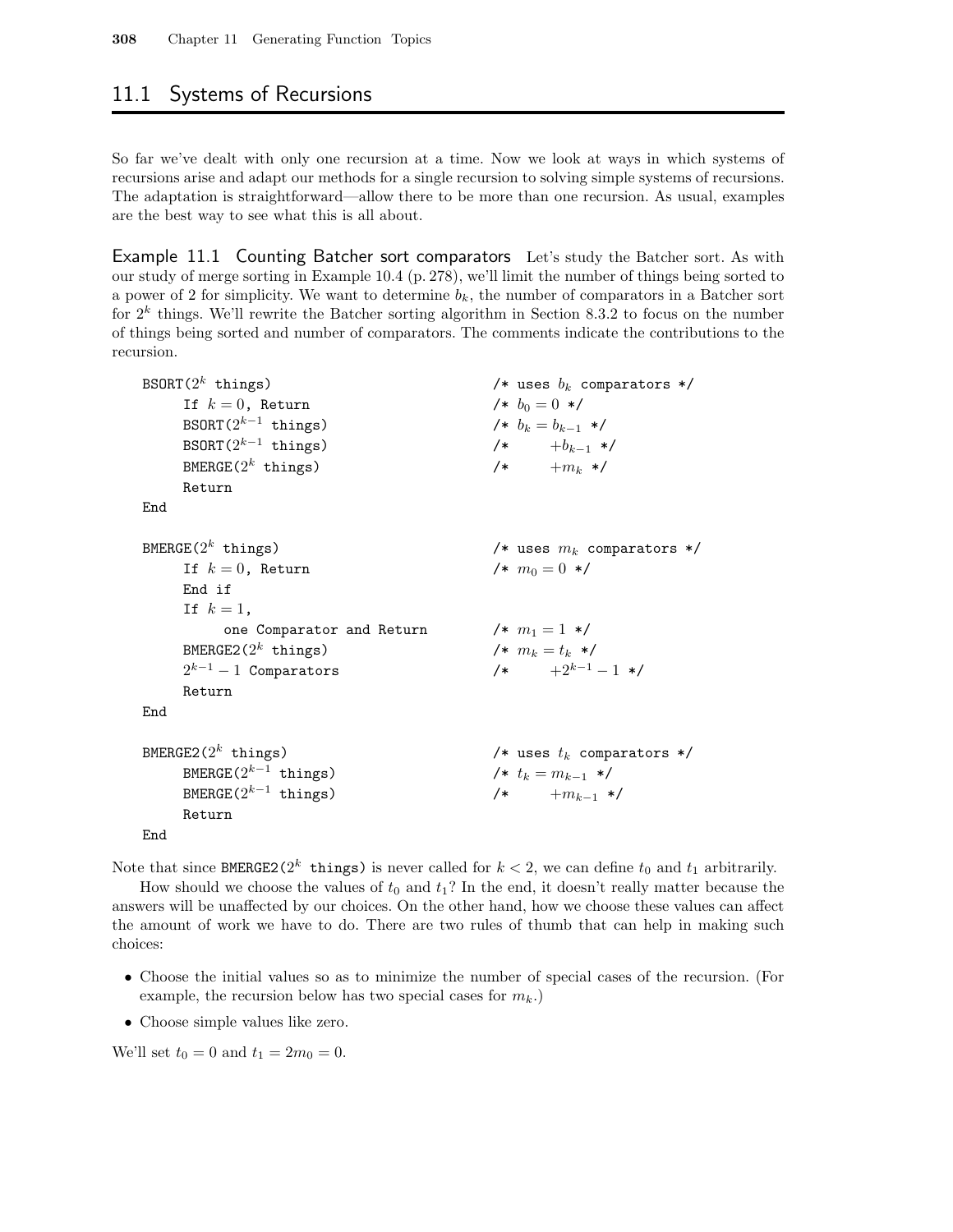Copying the recursions from the comments in the code we have

$$
b_k = \begin{cases} 0 & \text{if } k = 0, \\ 2b_{k-1} + m_k & \text{if } k > 0; \end{cases}
$$
  
\n
$$
m_k = \begin{cases} 0 & \text{if } k = 0, \\ 1 & \text{if } k = 1, \\ t_k + 2^{k-1} - 1 & \text{if } k > 1; \end{cases}
$$
  
\n
$$
t_k = \begin{cases} 0 & \text{if } k = 0, \\ 2m_{k-1} & \text{if } k > 0. \end{cases}
$$

We now apply our six steps for solving recursions (p. 277), allowing more than one recursion and more than one resulting equation. Let  $B(x)$ ,  $M(x)$  and  $T(x)$  be the generating functions. The result of applying the first four steps to (11.1) is

$$
B(x) = 2xB(x) + M(x),
$$
  
\n
$$
M(x) = x + \sum_{k\geq 2} t_k x^k + \sum_{k\geq 2} (2^{k-1} - 1)x^k
$$
  
\n
$$
= x + \sum_{k\geq 0} t_k x^k + \sum_{k\geq 1} (2^{k-1} - 1)x^k
$$
  
\n
$$
= x + T(x) + \frac{x}{1 - 2x} - \frac{x}{1 - x},
$$
  
\n
$$
T(x) = 2xM(x).
$$

We now carry out Step 5 by solving these three linear equations in the three unknowns  $B(x)$ ,  $M(x)$ and  $T(x)$ . From the first equation, we have

$$
B(x) = \frac{M(x)}{1 - 2x}.
$$
 11.2

.

Combining the equations for  $M(x)$  and  $T(x)$ , we have

$$
M(x) = x + 2xM(x) + \frac{x}{1 - 2x} - \frac{x}{1 - x}.
$$

Solving this for  $M(x)$  and substituting the result (11.2), we obtain

$$
B(x) = \frac{x}{(1-2x)^2} + \frac{x}{(1-2x)^3} - \frac{x}{(1-x)(1-2x)^2}
$$

Our formula for  $B(x)$  can be expanded using partial fractions. We won't carry out the calculations here except for noting that we can rewrite this as

$$
B(x) = \frac{x}{(1-2x)^3} - \frac{x}{(1-2x)^2} + \frac{2x}{1-2x} - \frac{2x}{1-x}.
$$
  

$$
b_k = 2^{k-2}(k^2 - k + 4) - 1.
$$
 11.3

The result is

How does this result compare with the upper bound on the number of comparisons in merge sort that we found in Example 10.4? There we obtained an upper bound of  $n \log_2 n$  and here we obtained an actual value that is close to  $\frac{1}{2}n(\log_2 n)^2$ . Thus Batcher sort is a poor software sorting algorithm. On the other hand, it is a much better network sorting algorithm than the only other one we studied, the brick wall.  $\square$ 

In the next example we will work with a set of linked recursions in the context of a directed graph or, equivalently, a finite state automaton.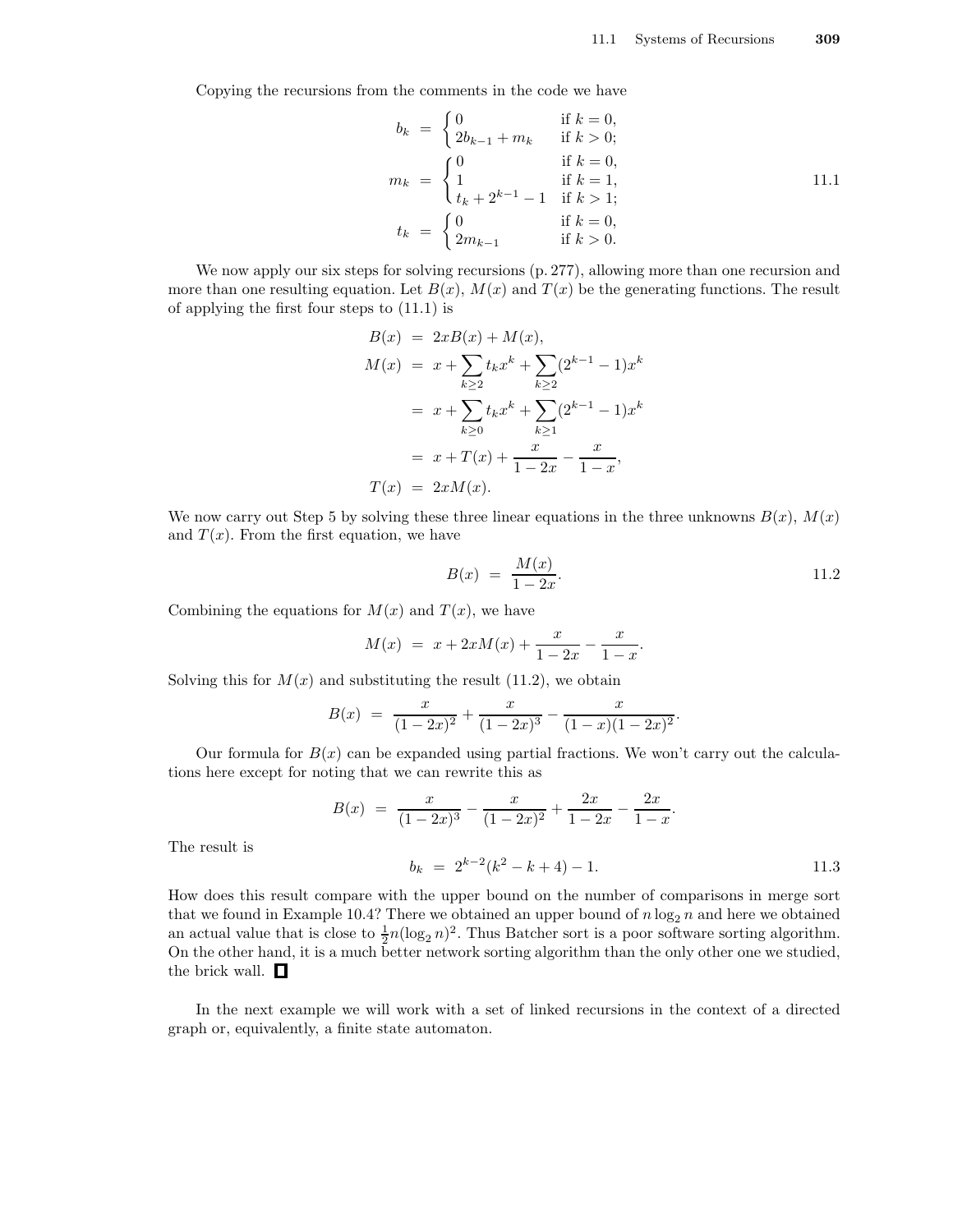

Figure 11.1 Three ways to place nonoverlapping dominoes on 2 by 5 boards. A domino is indicated by a white rectangle and the board is black.

Example 11.2 Rectangular arrays, digraphs and finite automata Imagine a k by n array of squares. We would like to place dominoes on the array so that each domino covers exactly two squares and the dominoes do not overlap. Not all squares need be covered. Thus there may be any number of dominoes from none to  $nk/2$ . Let  $a_n(k)$  be the number of ways to do this. Figure 11.1 shows some ways to place dominoes on a 2 by 5 board.

We can work out a recursion for  $a_n(1)$  quite easily. Let's do it. When  $n > 1$ , the number of arrangements with the last square empty is  $a_{n-1}(1)$  and the number of arrangements with a domino in the last square is  $a_{n-2}(1)$ . This is the same as the recursion for the Fibonacci numbers, but the initial conditions are a bit different. (What are they?) After some calculation, you should be able to get  $a_n(1) = F_{n-1}$ .

There is a quicker way to get  $a_n(1)$ . If we replace each empty square with a "0" and each domino" with "10", we obtain an *n*-long string of zeroes and ones ending in zero and having no adjacent ones. Conversely any such string of zeroes and ones gives rise to a placement of dominoes. By stripping off the rightmost zero in the string, we have that  $a_n(1) = F_{n-1}$ .

For  $k > 1$ ,  $a_n(k)$  is much more complicated. Try to write down a recursion for  $a_n(2)$ —or calculate it in any other manner.

∗ ∗ ∗ Stop and think about this! ∗ ∗ ∗

We will show how to use a directed graph to produce our patterns of dominoes. The graph can be regarded as a finite state machine or, more specifically, a nondeterministic finite automaton (Section 6.6). We will show how to associate generating functions with such digraphs.

Our machine (digraph) has four states (vertices), which we call clear, first, second and both. We imagine moving across the  $2 \times n$  array, one column at a time from left to right, placing dominoes as we reach a column. When we decide to place a domino in a horizontal position starting in column  $j$  of the array, we are covering a square in column  $j+1$  that we haven't yet reached. We call this covering of an unreached square a "commitment." At the next step we must take into account any commitment that was made in the previous step. Our states keep track of the unsatisfied commitments; that is, if we are filling the j<sup>th</sup> column, the commitments made at column  $j - 1$ :

- (a) clear means there are no commitments to take into account;
- (b) first means we made a commitment by placing a domino in the first row of column  $j-1$ which runs over into column  $j$ ;
- (c) second means we made a commitment by placing a domino in the second row;
- (d) both means we made commitments by placing dominoes in both rows.

Using the letters, c, f, s and b, the sequences of states for the columns in Figure 11.1 are  $fsfcc$ ,  $f c f s c$  and ccscc, respectively. The columns to which the commitments are made are 2 through 6. No commitments are made to column 1 because no dominoes are placed before column 1. If we wanted to reflect this fact in our sequences, we could add an entry of  $c$  for column 1 at the beginning of each sequence. Note that all of these strings end with a  $c$  because no dominoes hang over the right end of the board.

There is an edge in our digraph from state x to state y for each possible way to get from state x at column j of the array to state y at column  $j + 1$  of the array. For example, we can go from clear to clear by placing no dominoes in column j or by placing one vertical domino in the column. Thus there are two loops at *clear*. Since we cannot go from *first* to *both*, there are no edges from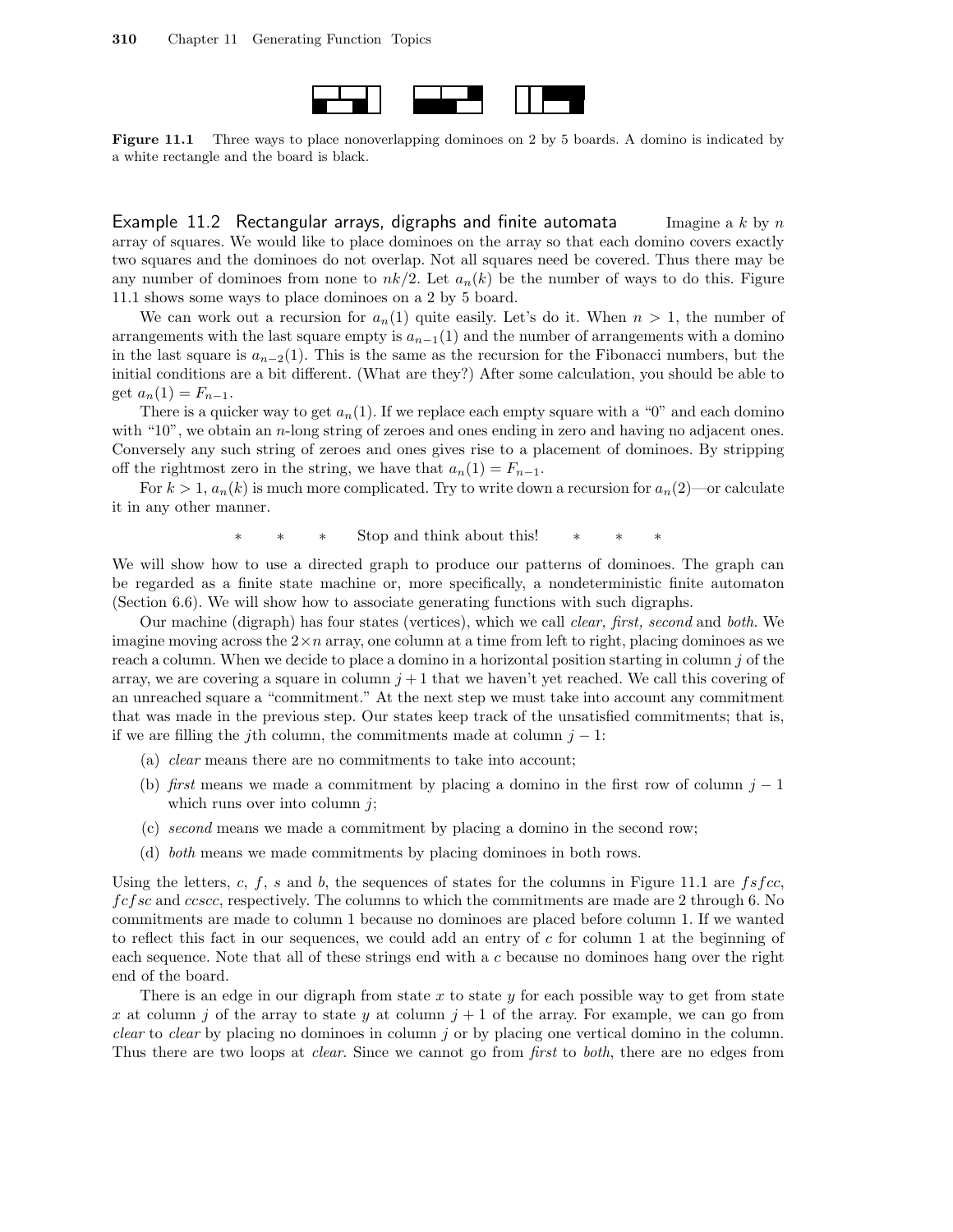first to both. The following table summarizes the possibilities. An entry  $m_{x,y}$  in position  $(x, y)$  is the number of edges from state  $x$  to state  $y$ .

|               |  | clear first second both |  |
|---------------|--|-------------------------|--|
| clear         |  |                         |  |
| first         |  |                         |  |
| $\mathcal{I}$ |  |                         |  |
| both          |  |                         |  |

To complete our picture, we need the initial and accepting states. From the discussion at the end of the previous paragraph, you should be able to see that our initial state should be clear and that there should be one accepting state, which is also *clear*.

Let  $c_n$  be the number of ways to reach the state *clear* after taking n steps from the starting state, *clear*. This means that no dominoes hang over into column  $n + 1$ . Note that  $c_n$  is the number of ways to place dominoes on a  $2 \times n$  board. Define  $f_n$ ,  $s_n$  and  $b_n$  in a similar way according to the state reached after n steps from the starting state. Let  $C(x)$ , etc., be the corresponding generating functions.

We are only interested in  $c_n$  (or  $C(x)$ ), so why introduce all these other functions? The edges that lead into a state give us a recursion for that state, for example, looking down the column labeled clear, we see that

$$
c_{n+1} = 2c_n + f_n + s_n + b_n \tag{11.4}
$$

for  $n \geq 0$ . Thus, when we study  $c_n$  this way, we end up needing to look at the functions  $f_n$ ,  $s_n$  and  $b_n$ , too.

In a similar manner to the derivation of (11.4),

$$
f_{n+1} = c_n + s_n,
$$
  
\n
$$
s_{n+1} = c_n + f_n,
$$
  
\n
$$
b_{n+1} = c_n,
$$
  
\n11.5

for  $n \geq 0$ . The initial conditions for the recursions (11.4) and (11.5) are the values at  $n = 0$ . Since the initial state, clear, is the only state we can get to in zero steps,

$$
c_0 = 1
$$
 and  $f_0 = s_0 = b_0 = 0$ .

To see how much work these recursions involve, use them to find  $c_8$ , the number of ways to place dominoes on a 2 by 8 board. Can we find an easier way to calculate  $c_n$ ; for example, one that does not require the values of  $f$ ,  $s$  and  $d$  as well? Yes.

We begin by converting the recursions into a set of linked generating functions using our method for attempting to solve recursions. Multiplying both sides of the equations (11.4) and (11.5) by  $x^{n+1}$ , summing over  $n \geq 0$  and using the initial conditions, we obtain

$$
C(x) = x(2C(x) + F(x) + S(x) + B(x)) + 1
$$
  
\n
$$
F(x) = x(C(x) + S(x))
$$
  
\n
$$
S(x) = x(C(x) + F(x))
$$
  
\n
$$
B(x) = xC(x).
$$

We have four linear equations in the four unknowns  $C(x)$ ,  $F(x)$ ,  $S(x)$  and  $B(x)$ . Let's solve them for  $C(x)$ . Subtracting the second and third equations, we get  $F(x) - S(x) = x(S(x) - F(x))$ for all x and so  $S(x) = F(x)$ . Thus  $F(x) = xC(x) + xF(x)$  and so  $F(x) = S(x) = xC(x)/(1-x)$ . Substituting this and  $B(x) = xC(x)$  into the first equation gives us

$$
C(x) = 2xC(x) + \frac{2x^2C(x)}{1-x} + x^2C(x) + 1.
$$

With a bit of algebra, we easily obtain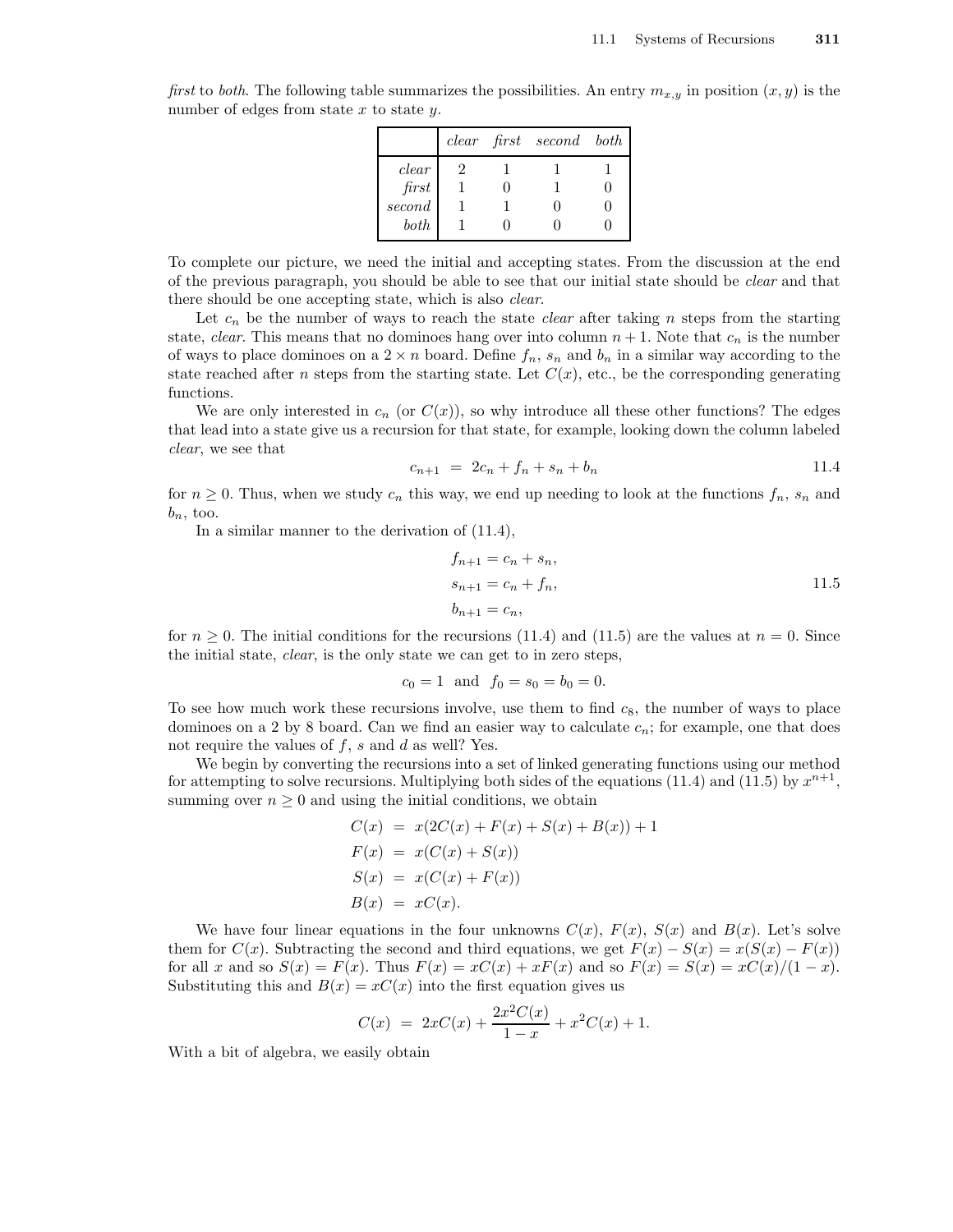$$
C(x) = \frac{1-x}{1-3x-x^2+x^3}.
$$
 11.6

A method of obtaining this by working directly with the table, thought of as a matrix

$$
M = \begin{pmatrix} 2 & 1 & 1 & 1 \\ 1 & 0 & 1 & 0 \\ 1 & 1 & 0 & 0 \\ 1 & 0 & 0 & 0 \end{pmatrix}
$$
 11.7

is given in Exercises 11.1.7.

We can use partial fractions to determine  $c_n$ , but before doing so, we'd like to note that (11.6) gives us an easier recursion for calculating  $c_n$ : From (11.6) we have  $C(x) = 1 - x + (3x + x^2 - x^3)C(x)$ . Looking at the coefficient of  $x^n$  on both sides, we have

$$
c_0 = 1
$$
,  $c_1 = -1 + 3c_0 = 2$ ,  $c_2 = 3c_1 + c_0 = 7$ 

and

$$
c_n = 3c_{n-1} + c_{n-2} - c_{n-3} \quad \text{for} \quad n > 2. \tag{11.8}
$$

Use this recursion to find  $c_8$  and compare the amount of work with that when you were using  $(11.4)$  and  $(11.5)$ . It's also possible to derive  $(11.8)$  by manipulating  $(11.4)$  and  $(11.5)$  without using generating functions. (Try doing it.)

To use partial fractions, we must factor the denominator of (11.6):

$$
1 - 3x - x^2 + x^3 = (1 - px)(1 - qx)(1 - rx).
$$

Unfortunately, the cubic does not factor with rational  $p$ ,  $q$  or  $r$ . Using numerical methods we found that  $p = 3.21432...$ ,  $q = .46081...$  and  $r = -.67513...$  By partial fractions,  $c_n = P p^n + Q q^n + R r^n$ , where  $P = .66459..., Q = .07943...$  and  $R = .25597...$  Thus  $a_n$  is the integer closest to  $Pp^n$ . Since we know p and P only approximately, we can't get  $c_n$  exactly for large n this way. Instead, we'd use the recursion (11.8) to get exact values for  $c_n$ . On the other hand, the recursion gives us no idea about how fast  $c_n$  grows, so we'd use our partial fraction result for this sort of information. For example, the result says that, in some sense, the average number of choices per column is about p since if there were exactly p choices per column, there would be  $p^n$  ways to place dominoes in n columns.  $\square$ 

Example 11.3 Binary operations Let  $\land$  denote exponentiation; e.g.,  $3 \land 2 = 9$ . The interpretation of  $2 \wedge 3 \wedge 2$  is ambiguous. We can remove the ambiguity by using parentheses:

$$
(2 \wedge 3) \wedge 2 = 8 \wedge 2 = 64
$$
  

$$
2 \wedge (3 \wedge 2) = 2 \wedge 9 = 128.
$$

Sometimes we get the same answer from different parenthesizations; e.g.,  $2 \wedge 2 \wedge 2 = 16$ , regardless of parentheses.

Let's consider the possible values of

$$
0 \wedge 0 \wedge \ldots \wedge 0. \qquad \qquad 11.9
$$

Unfortunately, 0∧0 is not defined for the real numbers. For the purpose of this example, we'll define  $0 \wedge 0 = 1$ . The only other powers we need are well defined. In summary

$$
0 \wedge 0 = 1
$$
,  $0 \wedge 1 = 0$ ,  $1 \wedge 0 = 1$  and  $1 \wedge 1 = 1$ . 11.10

You should be able to show by induction on the length of the string that the only possible values for (11.9) are 0 and 1, regardless of how the expression is parenthesized.

How many of the parenthesizations of (11.9) give the expression the value 0 and how many give it the value 1?

If there are n zeroes present, let  $z_n$  be the number of ways to obtain the value 0 and let  $w_n$  be the number of ways to obtain 1. We can write down the generating functions by using the Rules of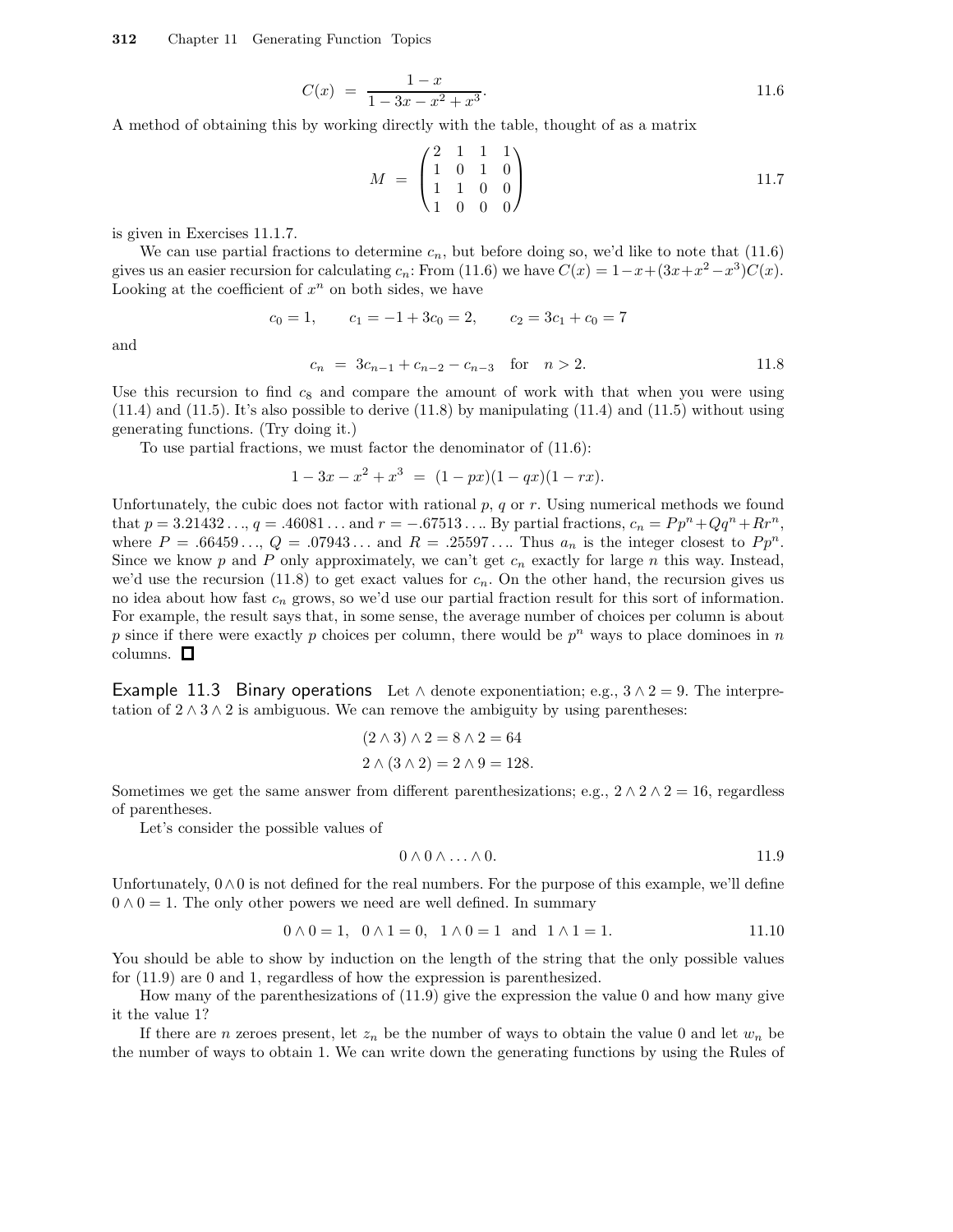Sum and Product: A zero is produced if  $n = 1$  OR, by (11.10), if the left string is a zero AND the right string is a one. By (11.10), the other three combinations give a one. Thus

$$
Z(x) = x + Z(x)W(x)
$$
  
W(x) = Z(x)Z(x) + W(x)Z(x) + W(x)W(x).  
11.11

These equations are more complicated than our earlier ones because they are not linear. In general, we cannot hope to solve such equations; however, these can be solved. Try to do so before you continue.

∗ ∗ ∗ Stop and think about this! ∗ ∗ ∗

Let  $T(x) = W(x) + Z(x)$ , the total number of parenthesizations without regard to value. Using algebra on (11.11) or, more simply, using a direct combinatorial argument, you should be able to show that

$$
T(x) = x + T(x)T(x).
$$

The solution to this equation is

$$
T(x) = \frac{1 - \sqrt{1 - 4x}}{2}, \qquad 11.12
$$

where the minus sign was chosen on the square root because  $T(0) = t_0 = 0$ . We now rewrite  $Z(x) = x + Z(x)W(x)$  as

$$
Z(x) = x + Z(x)(T(x) - Z(x)) = x + T(x)Z(x) - Z(x)^{2}.
$$
 11.13

Solving this quadratic for  $Z(x)$ :

$$
Z(x) = \frac{T(x) - 1 + \sqrt{(1 - T(x))^{2} + 4x}}{2}, \qquad 11.14
$$

where the root with the plus sign was chosen because  $Z(0) = 0$ .

Of course, we can substitute  $(11.12)$  into  $(11.14)$  to obtain the explicit formula for  $Z(x)$ . Unfortunately, we are unable to extract a nice formula for  $z_n$  from the result.

What can be done? At present, not much; however, in Example 11.31 (p. 351), we will obtain estimates of  $z_n$  for large n.

Note that  $T(x) = B(x)$ , the generating function for unlabeled full binary RP-trees. We obtained a differential equation for B in Example 10.8 (p. 284). This led to a simple recursion. There are general techniques for obtaining such differential equations and hence recursions, but they are beyond the scope of this text. We merely remark that it is possible to obtain a recursion for  $z_n$  that requires much less work than would be involved in simply using the recursion that is obtained by extracting the coefficient of  $x^n$  in (11.13).

#### **Exercises**

\*11.1.1. Derive (11.8) directly from (11.4) and (11.5) without using generating functions.

11.1.2. Redo Exercise 10.2.4 (p. 280) using the directed graph method of Example 11.2. Which way was easier?

Hint. Here's one way to set it up. Introduce three vertices to indicate the present digit: zero, one and two. You can introduce a bad vertex, too, or make certain digits impossible. Since you can end at any digit, you'll want to add generating functions together to get your answer.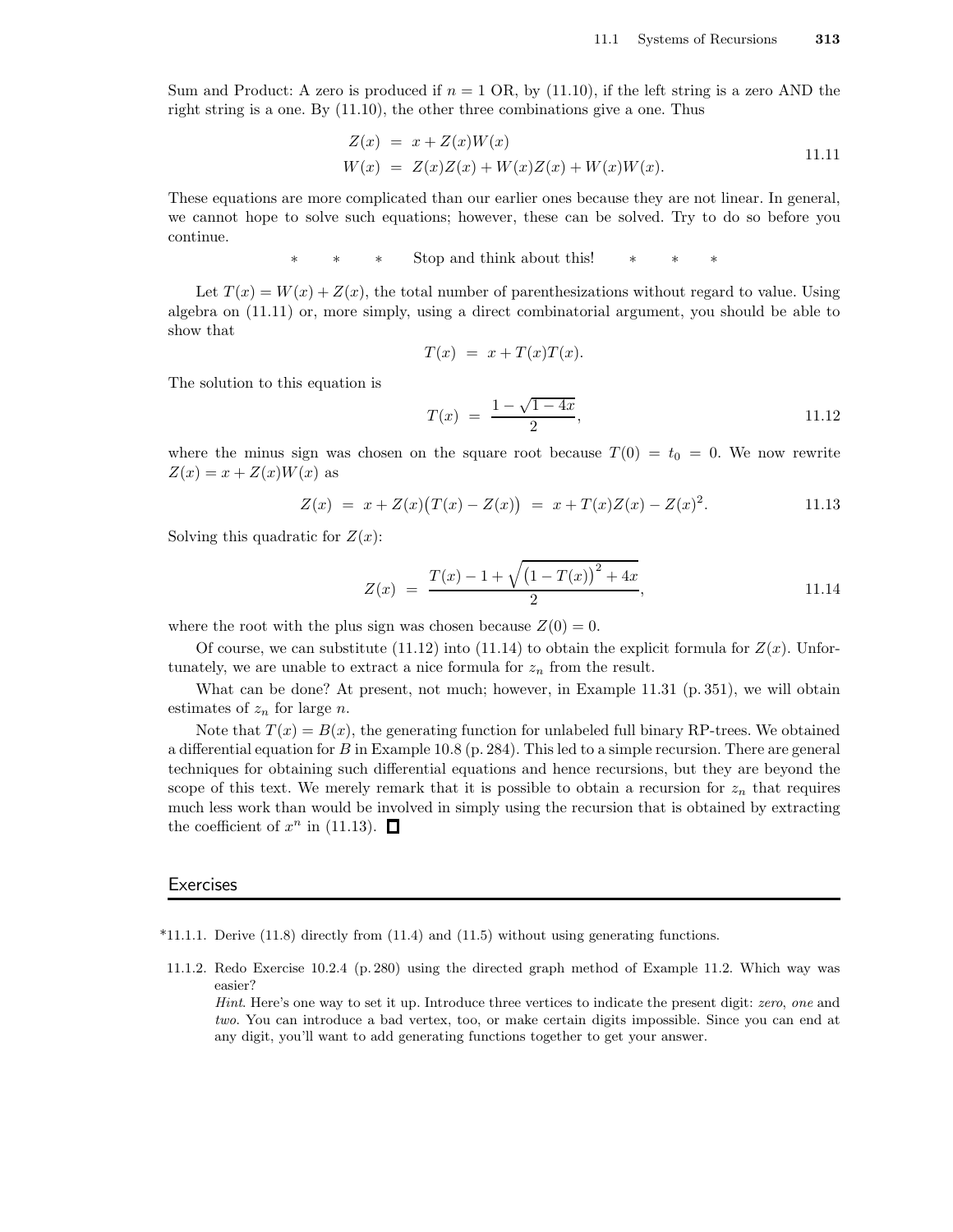- 11.1.3. Let  $a_n$  be the number of ways to place dominoes on a 3 by n board with no blank spaces. Note that  $a_n = 0$  when n is odd. Let  $A(x)$  be the generating function.
	- (a) Prove that  $A(x) = (1 x^2)/(1 4x^2 + x^4)$ .
	- (b) Show that  $a_n = 4a_{n-2} a_{n-4}$  when  $n \geq 4$ .
	- \*(c) Prove the previous recursion without the use of generating functions.
- 11.1.4. How many n-long sequences of zeroes ones and twos are there with no adjacent entries equal?
- 11.1.5. Let  $\mathcal L$  be a set of strings and let  $a_n$  be the number of strings in  $\mathcal L$  of length n. Suppose that we are given a nondeterministic finite automaton for recognizing precisely the strings in  $\mathcal{L}$ . Describe a method for using the automaton to get the generating function for the  $a_n$ 's.
- 11.1.6. Let  $a_{n,j}(2)$  be the number of ways to place exactly j dominoes on a 2 by n board. Extend the finite machine approach of Example 11.2 so that you can calculate  $\sum_{n,j} a_{n,j}(2)x^n y^j$ . Hint. Put on the edges of the digraph information about the number of dominoes added to the board. Use it to write down the equations relating the generating functions.
- 11.1.7. Given a finite machine as in Example 11.2, let  $m_{x,y}$  be the number of edges from state x to y. This defines a matrix  $M$  of (11.7).
	- (a) Show that  $m_{x,y}^{(n)}$ , the  $(x, y)$  entry in  $M^n$ , is the number of ways to get from x to y in exactly n steps.
	- (b) Let **a** be a row vector with  $a_k = 1$  if k is an accepting state and  $a_k = 0$  otherwise. Define i similarly for the initial state. Show that  $iM^n a^t$  is the number of ways to get from the initial state to an accepting state in exactly n steps. (We use  $a^t$  for the column vector which is the transpose of the row vector a.)
	- (c) Conclude that the generating functions in Example 11.2 and in Exercise 11.1.5 have the form  $\mathbf{i}(I - xM)^{-1}\mathbf{a}^{t}$ , where I is the identity matrix.
	- (d) Extend the definition of  $M$  to include the previous exercise.
- 11.1.8. Let  $a_n$  be the number of ways to distribute unlabeled balls into boxes numbered 1 through n such that for each j with  $1 \leq j < n$ , the number of balls in boxes j and  $j + 1$  together is at most 2.
	- (a) Construct a directed graph that can be used to calculate the generating function for  $a_n$ . Hint. Let the vertices (states) be the number of balls in a box.
	- (b) Obtain a set of linked equations for the various generating functions.
	- (c) Show that  $\sum a_n x^n = (1 + x x^2)/(1 2x x^2 + x^3)$ .
	- (d) Restate the solution in matrix terms using the previous exercise.
	- (e) Find the roots of  $r^3 2r^2 r + 1 = 0$  numerically and use partial fractions to determine the value of  $a_n$ .
	- (f) Let  $b_{n,k}$  be the number of ways to distribute k balls into n boxes subject to our adjacency condition. Using the idea in Exercise 11.1.6, determine the generating function for  $b_{n,k}$ .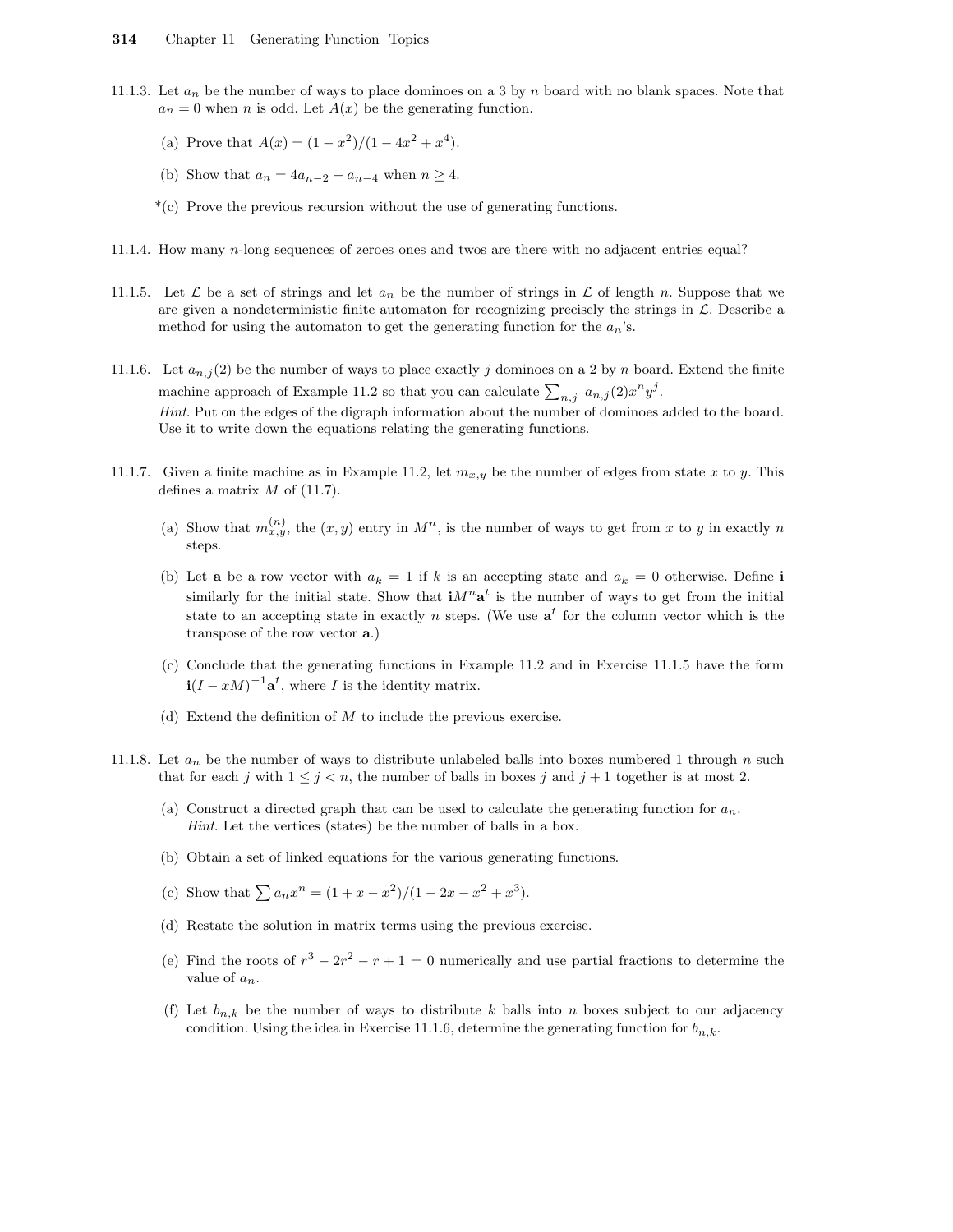- 11.1.9. How one approaches a problem can be very important. Obviously, the wrong attack on a problem may result in no solution. Less obvious is the fact that one approach may involve much less work than another. Everyone sometimes fails to find the easiest approach. You can probably find examples of this in the way you've solved some homework problems. Here's another brief example. How many n long sequences of zeroes and ones contain the pattern  $p = 010101011$ ?
	- (a) One approach is to use two of the tools we've developed: designing finite automata for accepting sequences with certain patterns and obtaining generating functions from automata. This would require an automaton with at least ten states. Draw such an automaton for p and write down the family of associated equations.
	- (b) We'll look at a simpler approach. Let  $a_n$  be the number of n long strings that do not contain the desired pattern p. By considering what happens when something is added to the end of an  $n-1$  long pattern, show that  $2a_{n-1} = a_n + c_n$  for  $n > 0$ , where  $c_n$  is the number of n long strings  $s_1, \ldots, s_n$  containing p but with p not contained in  $s_1, \ldots, s_{n-1}$ . Also show that  $c_n = 0$ for  $n < 9$ , the length of p.
	- (c) Show that  $c_n = a_{n-9}$  and conclude that  $A(x) = (1 x + x^9)^{-1}$ . Hint. If your proof also works for 001001001, it is not quite correct.
	- (d) Generalize the previous result as much as you can.
	- (e) Show that the finite automata approach might sometimes be better by giving an automaton for recognizing the strings that contain the pattern 001001001.
- 11.1.10. The situation we studied in Example 11.3 can be generalized in various ways. In this exercise you will study some possibilities.
	- (a) Suppose we have a set A of symbols and a binary operation  $\circ$  on A. This means that for all s,  $t \in A$  the value of  $s \circ t \in A$  is given. Consider the "product"  $b \circ b \circ \ldots \circ b$ . We want to know how many ways each of the elements  $s \in A$  can arise by parenthesizing this product. Describe carefully how to obtain the equations relating the generating functions from the "multiplication" table for the operation ◦.
	- (b) We can change the previous situation by letting  $\circ$  be a k-ary operation. For example, if it is a ternary operation, there is no way to make sense of either the expression  $b \circ b$  or the expression  $b \circ b \circ b \circ b$ . On the other hand, we have three parenthesizations for the 5-long case:

 $(b \circ b \circ b) \circ b \circ b$ ,  $b \circ (b \circ b \circ b) \circ b$  and  $b \circ b \circ (b \circ b \circ b)$ .

Again, describe how to construct equations relating the generating functions.

## 11.2 Exponential Generating Functions

When we use ordinary generating functions, the parts we are counting are "unlabeled." It may appear at first sight that this was not so in all the applications of ordinary generating functions. For instance, we had sequences of zeroes and ones. Isn't this labeling the positions in a sequence? No, it's dividing them into two classes. If they were labeled, we would require that each entry in the sequence be different; that is, each label would be used just once. Well, then, what about placing balls into labeled boxes? Yes the boxes are all different, but the parts we are counting in our generating functions are the *unlabeled* balls, not the boxes. The boxes simply help to form the structure.

In this section, we'll use exponential generating functions to count structures with labeled parts. What we've said is rather vague and may have left you confused. We need to be more precise, so we'll look at a particular example and then explain the general framework that it fits into.

Recall the problem of counting unlabeled full binary RP-trees by number of leaves. We said that any such tree could be thought of as either a single vertex OR an ordered pair of trees. Let's look at the construction of this ordered pair a bit more closely. If the final tree is to have  $n$  leaves, we first choose some number  $k$  of leaves and construct a tree with that many leaves, then we construct a tree with  $n - k$  leaves as the second member of the ordered pair. Thus there is a three step procedure: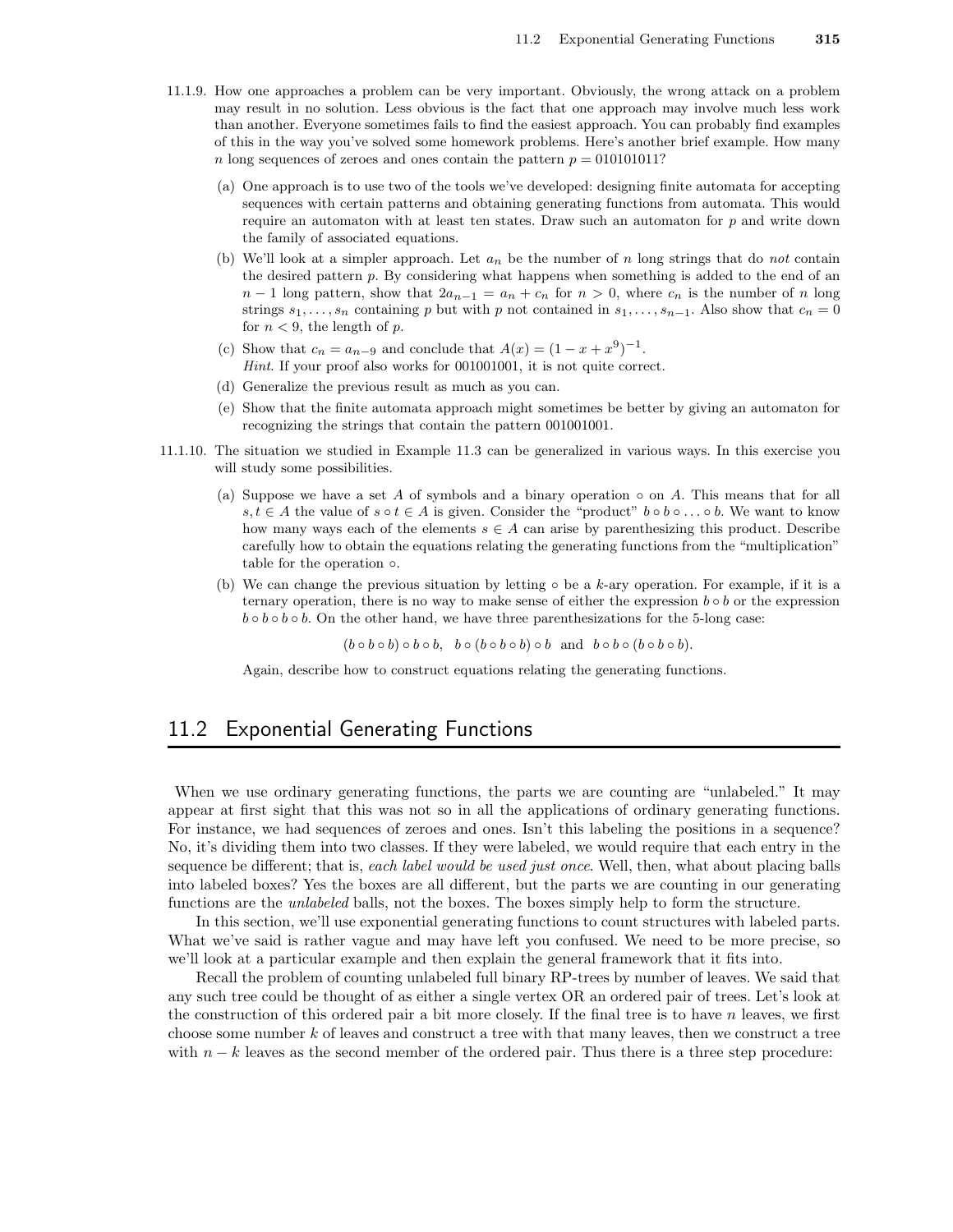- 1. Determine the number of leaves for the first tree (and hence also the second), say  $k$ .
- 2. Construct the first tree so that it contains k leaves.
- 3. Construct the second tree so that it contains  $n k$  leaves.

Now let's look at what happens if the leaves are to be labeled; i.e., there is a bijection from the n leaves to some set N of n labels. (Usually we have  $N = n$ , but this need not be so.) In this case, we must replace our first step by a somewhat more complicated step and modify the other two steps in an obvious manner:

- $1'$ . Determine a subset K of N which will become the labels of the leaves of the first tree.
- 2'. Construct the first tree so that its leaves use  $K$  for labels.
- 3'. Construct the second tree so that its leaves use  $N K$  for labels.

Note that the number of ways to carry out Steps 2' and 3' depend only on |N| and |K|, not on the actual elements of  $N$  and  $K$ . This is crucial for the use of exponential generating functions. Because of this, it is convenient to split Step  $1'$  into two steps:

- 1'a. Determine the number of leaves for the first tree (and hence also the second), say  $k$ .
- 1'b. Determine a subset K of N with  $|K| = k$  to be the leaves of the first tree.

Let  $b_n$  be the number of unlabeled full binary RP-trees with n leaves and let  $t_n$  be the number of such trees except that the leaves have been labeled using some set N with  $|N| = n$ . For  $n > 1$ , our unlabeled construction gives us  $\sum_k b_k b_{n-k}$ , where the summation comes from the first step, the  $b_k$  from the second and the  $b_{n-k}$  from the third. Similarly, for the labeled construction, we have

$$
\sum_{k=0}^{n} \binom{n}{k} t_k t_{n-k} \quad \text{for } n > 1,\tag{11.15}
$$

where now the summation comes from Step  $1^\prime$ a and the binomial coefficient from Step  $1^\prime$ b.

The initial condition  $t_1 = 1$  (and, if we want,  $t_0 = 0$ ) together with (11.15) gives us a recursion for  $t_n$ . We'd like to use generating functions to solve this recursion as we did for the unlabeled case. The crucial step for the unlabeled case was the observation that we were dealing with a convolution which then led to (10.18). If this approach is to work in the labeled case, we need to be able to view (11.15) as a convolution, too.

Recall that a convolution is something of the form  $\sum_{k} a_k c_{n-k}$ . Unfortunately, (11.15) contains  $\binom{n}{k}$  which is not a function of k and is not a function of  $n - k$ , so it can't be included in  $a_k$  or in  $c_{n-k}$ . Fortunately, we can get around this by rewriting the binomial coefficient in terms of factorials:

$$
t_n = \sum_{k=0}^n \binom{n}{k} t_k t_{n-k} = n! \sum_{k=0}^n \frac{t_k}{k!} \frac{t_{n-k}}{(n-k)!}.
$$

If we divide this equation by n!, we get a recursion for  $t_n/n!$  in which the sum is a convolution. Thus, the generating function  $B(x) = \sum b_n x^n$  in the unlabeled case should be replaced by the generating function  $T(x) = \sum (t_n/n!) x^n$  in the labeled case. We can then proceed to solve the problem just as we did in the unlabeled case.

You may have noticed that  $t_n = b_n n!$ , a result which can be proved directly. So why go through all this? We did it to introduce an idea, not to solve a particular problem. So let's formulate the idea.

Definition 11.1 Exponential generating function The exponential generating function for the sequence  $c$  is

$$
\sum_{n\geq 0}c_n(x^n/n!).
$$

If T is some set of structures and  $w(T)$  is the number of labels in T, then  $E_T(x)$ , the exponential generating function for T is  $\sum_{T \in \mathcal{T}} x^{w(T)}/(w(T))!$ . We abbreviate "exponential generating function" to  $\mathbf{FCF}$ function" to EGF.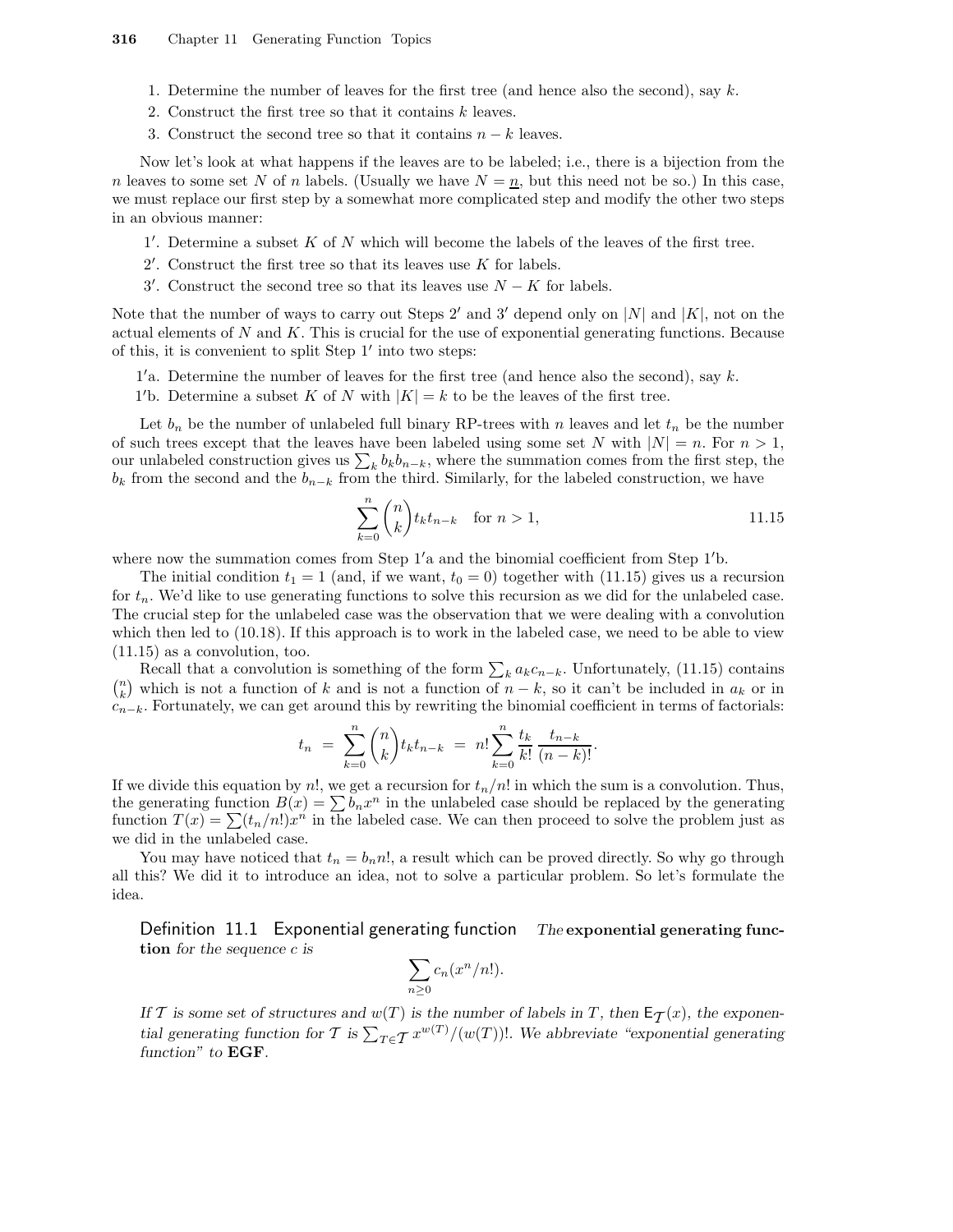Theorem 11.1 Rule of Sum Suppose a set  $T$  of structures can be partitioned into sets  $\mathcal{T}_1, \ldots, \mathcal{T}_j$  so that each structure in  $\mathcal{T}$  appears in exactly one  $\mathcal{T}_i$ . It then follows that

$$
E_{\mathcal{T}} = E_{\mathcal{T}_1} + \cdots + E_{\mathcal{T}_j}.
$$

Theorem 11.2 Rule of Product Suppose each structure in a set  $\mathcal T$  of structures can be constructed from an ordered partition  $(K_1, K_2)$  of the labels and some pair  $(T_1, T_2)$  of structures using the labels  $K_1$  in  $T_1$  and  $K_2$  in  $T_2$  such that:

- (i) The number of ways to choose a  $T_i$  with labels  $K_i$  depends only on i and  $|K_i|$ .
- (ii) Each structure  $T \in \mathcal{T}$  arises in exactly one way in this process.

(We allow the possibility of  $K_i = \emptyset$  if  $\mathcal{T}_i$  contains structures with no labels.) It then follows that

$$
\mathsf{E}_{\mathcal{T}}(x) = \mathsf{E}_1(x)\mathsf{E}_2(x),
$$

where  $\mathsf{E}_i(x) = \sum_{n=0}^{\infty} t_{i,n} x^n/n!$  and  $t_{i,n}$  is the number of ways to choose  $T_i$  with labels  $\underline{n}$ .

Proof: You should be able to prove the Rule of Sum. The Rule of Product requires more work. Let  $t_n$  be the number of  $T \in \mathcal{T}$  with  $w(T) = n$ . By the assumptions,

$$
t_n = \sum_{K_1 \subseteq n} t_{1,|K_1|} t_{2,n-|K_1|}
$$

and so

$$
\frac{t_n}{n!} = \frac{1}{n!} \sum_{k=0}^n {n \choose k} t_{1,k} t_{2,n-k} = \sum_{k=0}^n \frac{t_{1,k}}{k!} \frac{t_{2,n-k}}{(n-k)!},
$$

a convolution. Multiply by  $x^n$ , sum over n and rearrange to obtain  $\mathsf{E}_{\mathcal{T}}(x) = \mathsf{E}_1(x)\mathsf{E}_2(x)$ .

If you compare these theorems with those given for ordinary generating functions in Section 10.4, you may notice some differences.

- First, the Rule of Product was stated here for a sequence of only two choices. This is not an essential difference—you can remove the constraint at the expense of a more cumbersome statement of the theorem or you can simply iterate the theorem: divide things into two choices, then subdivide the second choice in two and so on.
- The second difference seems more substantial: There is no parallel to condition (iii) of the ordinary generating function version, Theorem 10.4 (p. 292). This is because it is implicitly built into the statement of the theorem—the EGF counts by total number of labels, so it follows that if T comes from  $T_1$  and  $T_2$ , then  $w(T_1) + w(T_2) = w(T)$ .
- Finally, neither of the theorems here mentions either an infinite number of blocks in the partition (Rule of Sum) or an infinite number of steps (Rule of Product). Again, this is not a problem infinitely many is allowed here, too.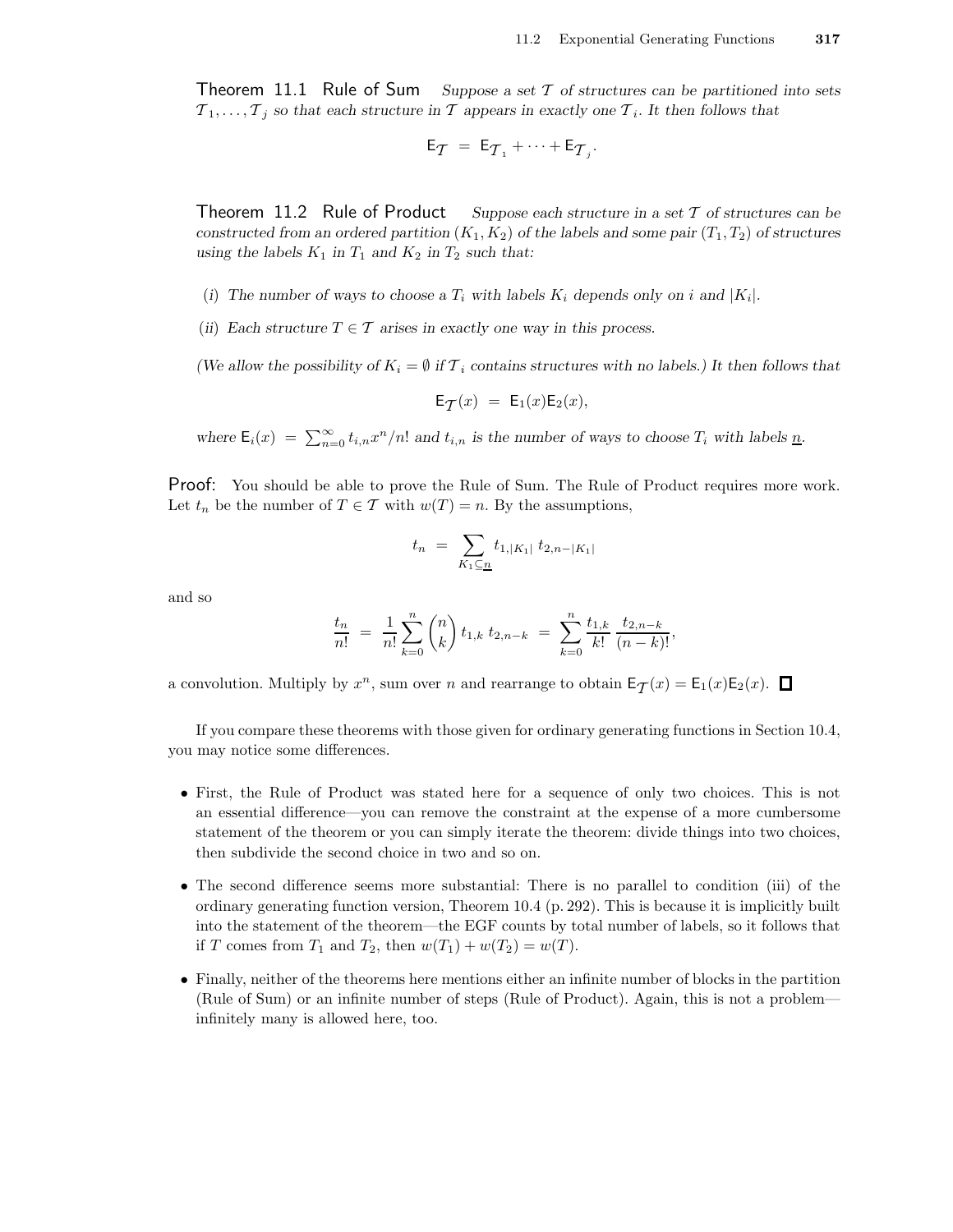Example 11.4 Counting derangements Recall that a derangement is a permutation with no fixed points and that  $D_n$  denotes the number of derangements on an n element set. It is convenient to say that there is one permutation of the empty set and that it is a derangement because it does not map anything to itself. By splitting off the fixed points from an arbitrary permutation, say  $n-k$ of them, we have

$$
n! = \sum_{k=0}^{n} {n \choose k} D_k.
$$
 11.16

We can manipulate this to obtain an EGF for  $D_n$ , but it is easier to go directly from the combinatorial argument to the Rule of Product. We'll do that now.

Let  $D(x)$  be the EGF for derangements by number of things deranged. A permutation of  $\underline{n}$ can be constructed by choosing some subset K of  $\overline{n}$ , constructing a derangement of K and fixing the elements of  $\underline{n} - K$ . Every permutation of  $\underline{n}$  arises exactly once this way. We make three simple observations:

• The EGF for all permutations is

$$
\sum_{n=0}^{\infty} n!(x^n/n!) = \frac{1}{1-x}.
$$

- Since there is just one permutation fixing all the elements of a given set, the EGF for permutations with all elements fixed is  $\sum x^n/n! = e^x$ .
- By the Rule of Product,  $1/(1-x) = D(x)e^x$  and so

$$
D(x) = \frac{e^{-x}}{1-x}.
$$
 11.17

Note that we never needed to write down (11.16). In Example 10.7 (p. 283) and Exercise 10.3.1  $(p. 291)$ ,  $(11.17)$  was used to obtain simple recursions for  $D_n$ .

The simplicity of this derivation and the ones in the examples that follow illustrate the power of the Rule of Product.  $\square$ 

Example 11.5 Sequences of letters How many  $n$  long sequences can be formed from A, B and C so that the number of A's in the sequence is odd and the number of B's in the sequence is odd? The labeled objects are simply the positions in the sequence. We form an ordered partition of the labels  $\underline{n}$  into three parts, say  $(P_A, P_B, P_C)$ . The letter A is placed in all the positions that are contained in the set  $P_A$ , and similarly for B and C. This is just the set up for the Rule of Product. If  $|P_A|$  is odd, we can place the A's in just one way, while if  $|P_A|$  is even, we cannot place them because of the requirement that the sequence contain an odd number of A's. Thus the EGF for the A's is

$$
\sum_{k \text{ odd}} x^k / k! = (e^x + e^{-x})/2.
$$

This is also the EGF for the B's. For the C's we have  $\sum x^k/k! = e^x$ . Thus the EGF for our sequences is

$$
\left(\frac{e^x + e^{-x}}{2}\right)^2 e^x = \frac{e^{3x} + 2e^x + e^{-x}}{4},
$$

and so the answer is  $(3^n + 2 + (-1)^n)/4$ . You might like to try to find a direct counting argument for this result.

This could also have been done with ordinary generating functions and multisection of series: Keep track of the number of A's, the number of B's and the length of the sequence using three variables in the generating function. Then use multisection twice to insure an odd number of A's and an odd number of B's. Finally, set the variables that are keeping track of the A's and B's equal to 1. We will not carry out the details.  $\Box$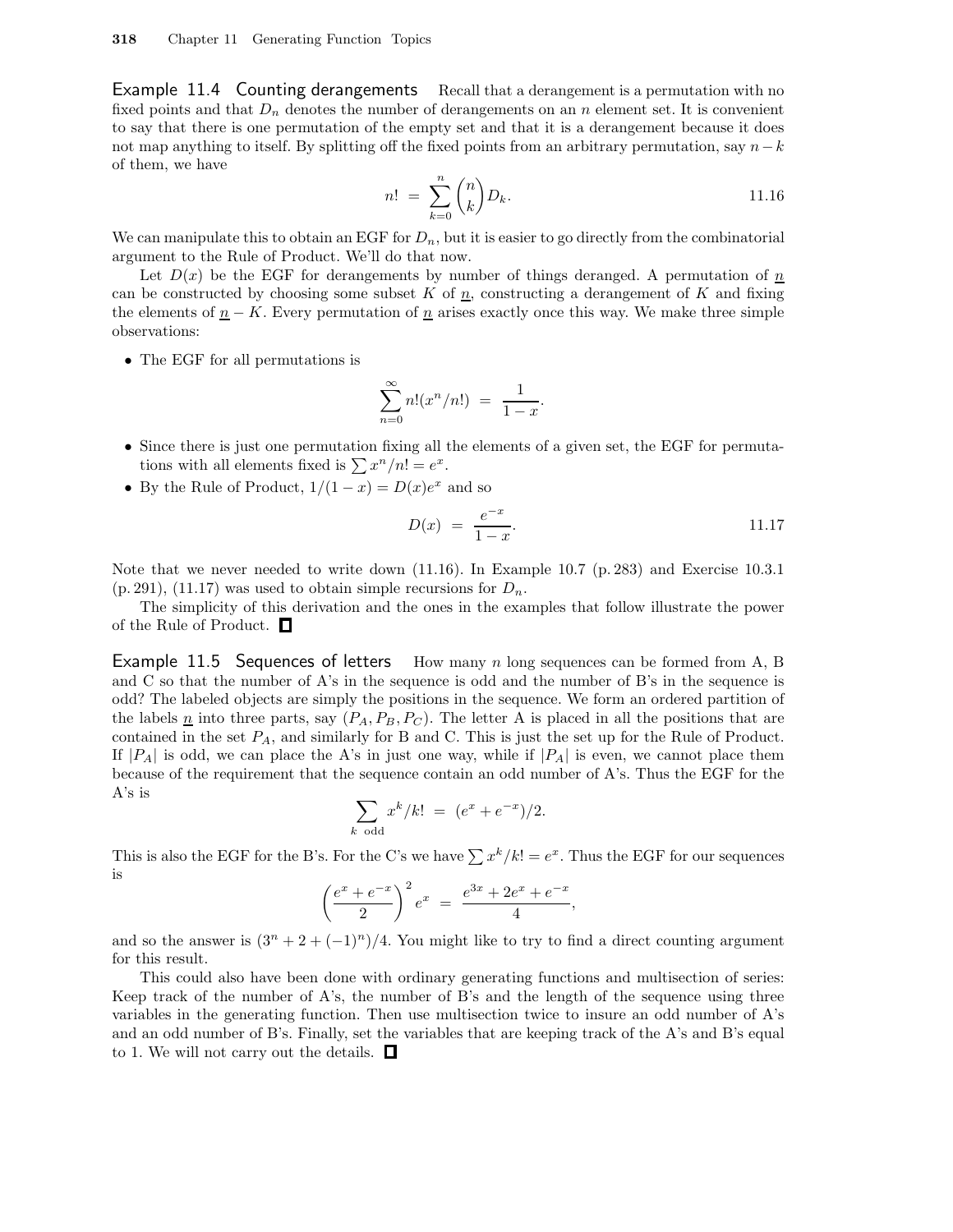As noted in the last example, some problems can be done with both ordinary and exponential generating functions. In such cases, it is usually clear that one method is easier than the other. In some other problems, it is necessary to use generating functions that are simultaneously exponential and ordinary. This happens because one class of objects we're keeping track of has labels and the other class does not. Here's an example of this.

**Example 11.6 Words from a collection of letters** In Example 1.11 (p. 13) we considered the problem of counting strings of letters of length  $k$ , where the letters can be repeated but the number of repetitions is limited. Specifically, we used the letters in the word ERROR but insisted no letter could be used more than it appeared. We suggest that you review Example 1.11 (p. 13) and the improved methods in Examples 1.19  $(p. 24)$  and 3.3  $(p. 69)$ , where we used the letters in ERRONEOUSNESS. Imagine letters that are labeled, each by its position in the word. Since there are three E's and only one word of any length can be built with just E's, the EGF for words of E's is  $1 + x + x^2/2 + x^3/6$ . Choose E's and R's and O's and N's and U's and S's. In this the generating function for words is

$$
\left(1+x+\frac{x^2}{2}+\frac{x^3}{6}\right)^2 \left(1+x+\frac{x^2}{2}\right)^3 (1+x)
$$
  
=  $1+6x+\frac{35x^2}{2}+\frac{197x^3}{6}+\frac{265x^4}{6}+45x^5+\frac{322x^6}{9}+\frac{811x^7}{36}$   
+  $\frac{541x^8}{48}+\frac{40x^9}{9}+\frac{389x^{10}}{288}+\frac{29x^{11}}{96}+\frac{13x^{12}}{288}+\frac{x^{13}}{288}$ ,

where the multiplication was done by a symbolic manipulation package. Multiplying the coefficient of  $x^n$  by n! gives the number of n-long words. Hence the number of 8-long words is 454,440.

Example 11.7 Set partitions We want to count the number of partitions of a set, keeping track of the size of the set that is being partitioned and the number of blocks in the partition. Since the elements of the set are distinct, they are labeled and so we will use an EGF to count them. On the other hand, the blocks of a partition are not labeled, so it is natural to use an ordinary generating function to count blocks.

 $\sum_{n>0} x^n/n! = e^x - 1.$ Let's start by looking at partitions with one block. There is just one such, so the EGF is

What about partitions with two blocks? We can use the Rule of Product. In fact, the statement of the Rule of Product has built into it partitions of the set into two blocks K and L. Thus the EGF should be  $(e^x - 1)^2$ . This is not quite right because these blocks are *ordered* but the blocks of a partition of a set are supposed to be unordered. As a result, we must divide by 2!.

You should have no trouble showing that the number of partitions of a set that have exactly  $k$ blocks has the EGF  $(e^x - 1)^k/k!$ .

Recall that  $S(n, k)$ , the Stirling number of the second kind, is the number of partitions of an n element set into exactly  $k$  blocks. By the previous paragraph,

$$
\sum_{n} S(n,k)x^{n}/n! = \frac{(e^{x}-1)^{k}}{k!}.
$$
 11.18

Let  $S(0,0) = 1$ . It follows that

$$
\sum_{n,k} S(n,k)(x^n/n!)y^k = \sum_{k=1}^{\infty} \frac{(e^x - 1)^k}{k!} y^k + S(0,0) = \exp(y(e^x - 1)).
$$

 $(\exp(z)$  is another notation for  $e^z$ .) Call this  $A(x, y)$ .

The formula for  $A(x, y)$  can be manipulated in various ways to obtain recursions, formulas and other relations for  $S(n, k)$ . Of particular interest is the total number of partitions of a set, which is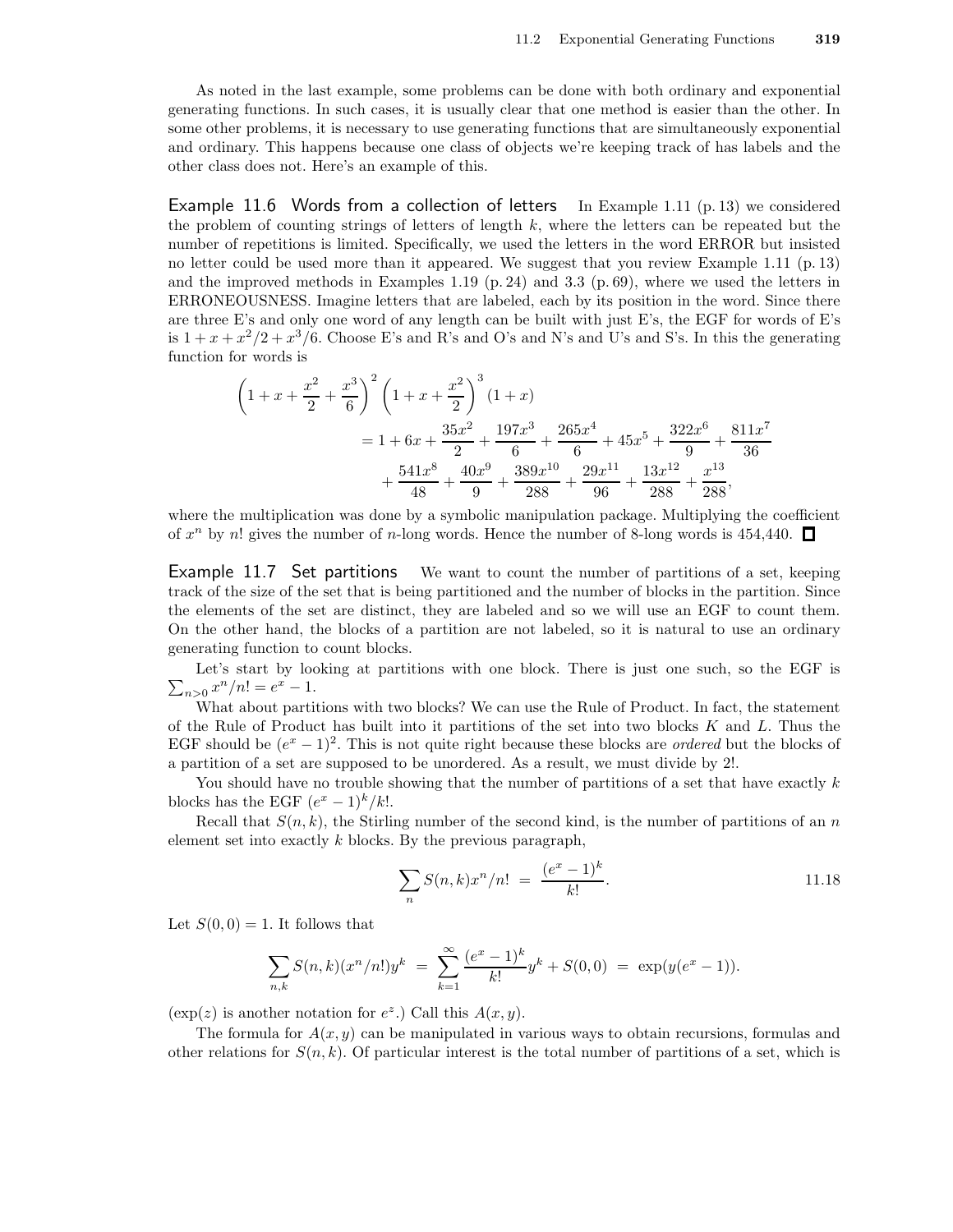given by  $B_n = \sum_k S(n, k)$ . You should be able to see that we can obtain its generating function by setting  $y = 1$ . Thus

$$
\sum_{n} B_{n} x^{n} / n! = A(x, 1) = \exp(e^{x} - 1)
$$
  
=  $e^{-1} \exp(e^{x}) = \frac{1}{e} \sum_{i=0}^{\infty} \frac{(e^{x})^{i}}{i!} = \frac{1}{e} \sum_{i=0}^{\infty} \frac{e^{ix}}{i!}$   
=  $\frac{1}{e} \sum_{i=0}^{\infty} \frac{1}{i!} \sum_{n=0}^{\infty} \frac{(ix)^{n}}{n!} = \sum_{n=0}^{\infty} \left(\frac{1}{e} \sum_{i=0}^{\infty} \frac{i^{n}}{i!}\right) \frac{x^{n}}{n!}.$ 

Thus we obtain

Theorem 11.3 Dobinski's formula The number of partitions of  $\underline{n}$  is

$$
\frac{1}{e}\sum_{i=0}^{\infty}\frac{i^n}{i!}.\ \ \blacksquare
$$

Example 11.8 Mixed generating functions Suppose we are keeping track of both labels and unlabeled things. For example, we might count set partitions keeping track of both the size of the set and the number of blocks. We state without proof

Theorem 11.4 Mixed Generating Functions If we are keeping track of more that one thing, some of which are labeled and some of which are unlabeled, then the Rules of Sum and Product still apply. For the Rule of Product, the labels must satisfy the conditions in Theorem 11.2 and the remaining weights must satisfy the conditions in Theorem 10.4 (p. 292).

Returning to the set partition situation, if  $y$  keeps track of the number of blocks, then  $(11.18)$ becomes

$$
y^k \sum_n S(n,k)x^n/n! = \frac{y(e^x - 1)^k}{k!}
$$

and so the generating function is  $\sum S(n, k)x^n y^k/n! = \exp(y(e^x - 1)).$ 

## The Exponential Formula

Before stating the Exponential Formula, we'll look at a special case.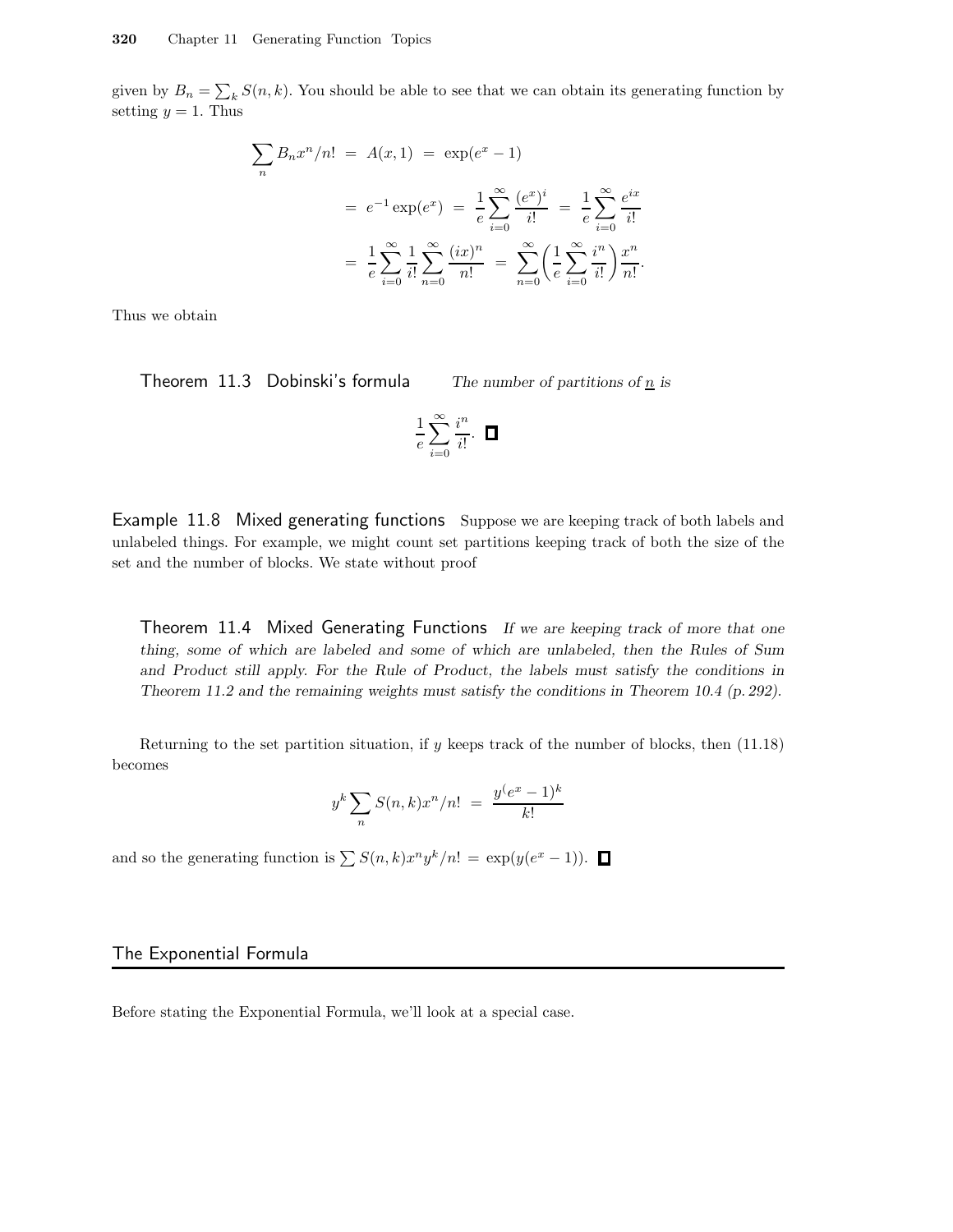Example 11.9 Connected graphs Let  $g_n$  be the number of simple graphs with vertex set  $\underline{n}$ and let  $c_n$  the number of such graphs which are connected. Recall that a simple graph is a graph whose edge set is a subset of  $\mathcal{P}_2(V)$ . Since each pair of vertices is either an edge or not and there are  $\binom{n}{2}$  pairs of vertices, it follows that  $g_n = 2^{\binom{n}{2}}$ . (This is not  $2\binom{n}{2}$ ; the  $\binom{n}{2}$ ) is an exponent.) What is the value of  $c_n$ ?

This problem can be approached in various ways. We'll look at it in a way that can be generalized considerably so that we'll be able to obtain other results. The basic idea is to view a graph as being built from connected components. We must either

- figure out how a graph decomposition into connected components translates into a generating function or
- find some way to distinguish a component so we can split off one component and thus proceed in a recursive fashion.

We'll follow the latter approach. In order to distinguish a component, we will root the graph.

Let  $G(x)$  and  $C(x)$  be the EGFs for  $g_n$  and  $c_n$ . It will be convenient to take  $g_0 = 1$  and  $c_0 = 0$ . Imagine rooting the graph by choosing some vertex to be the root. There are  $n$  distinct ways to do this and so there are  $ng_n$  such graphs. Thus the generating function for the rooted graphs is  $xG'(x)$ .

We can construct a rooted graph by choosing a rooted component and then choosing the rest of the graph. This is just the set up for the Rule of Product. Rooted components have the EGF  $xC'(x)$ . The rest of the rooted graph is simply a graph and so its generating function is  $G(x)$ . (Note that this works even when the rest of the rooted graph is empty because we have  $g_0 = 1$ .) We have proved that

$$
xG'(x) = (xC'(x)) G(x).
$$
 11.19

Ignoring questions of convergence, as we usually do, we can easily solve this differential equation by separation of variables to obtain

$$
C(x) = \ln(G(x)) + A,
$$

where the constant A needs to be determined. (Here's how separation of variables works in this case. We have  $xdG/dx = (xdC/dx)G$  and so  $dG/G = dC$ , which we integrate.)

Since  $C(0) = c_0 = 0$  and  $G(0) = g_0 = 1$ , it follows that  $A = 0$ . Thus we have  $G(x) = \exp(C(x))$ . It would be nice if this formula led to a simple method for calculating  $C(x)$ . This is not the case—in fact, it is easier to equate coefficients of  $x^n$  in (11.19) and rearrange it into a (rather messy) recursion for  $c_n$ .  $\Box$ 

The formula  $G = e^C$  has been generalized considerably in the research literature. Here is one form of it.

Theorem 11.5 Exponential Formula Suppose that we have two sets S and C of labeled structures. A structure is rooted by distinguishing one its labels and calling it the root. Form all possible rooted structures from those in S and call the set  $S_r$ . Do the same for C. If the Rule of Product holds so that  $\mathsf{E}_{\mathcal{S}_r} = \mathsf{E}_{\mathcal{C}_r} \mathsf{E}_{\mathcal{S}}$ , then

$$
E_{\mathcal{S}} = \exp(E_{\mathcal{C}}).
$$

 $(\exp(z)$  is another notation for  $e^z$ .) The proof is the same as that for  $G = e^C$ .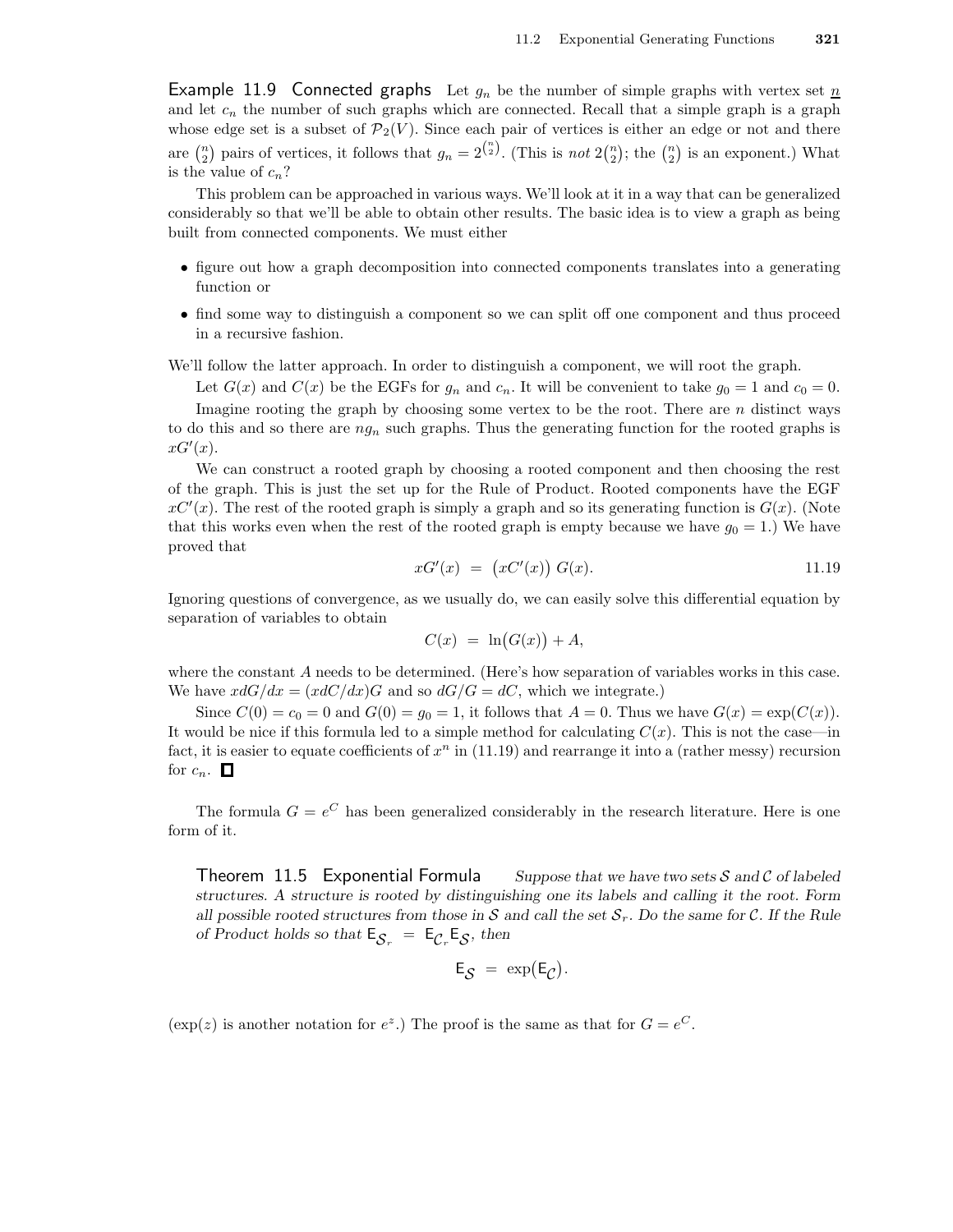Example 11.10 Graphs revisited The previous example can be extended in two important directions.

More parameters: We could include more variables in our generating functions to keep track of other objects besides number of vertices. The basic requirement is that the number of such objects in our rooted graph must equal the number in its rooted component plus the number in the rest of the graph so that we still have the differential equation  $x \frac{\partial G}{\partial x} = (x \frac{\partial C}{\partial x}) G$ . (Of course, G and C now contain other variables besides  $x$  and so the derivative with respect to  $x$  is a partial derivative.) You should be able to easily see that we still have the solution  $G = \exp(C)$ , either from the differential equation or from Theorem 11.5. Let's look at a couple of examples.

• We can keep track of the number of components in a graph. Let  $g_{n,k}$  be the number of simple graphs with  $V = \underline{n}$  that have exactly k components. The generating function is  $G(x, y)$  $\sum_{n,k} g_{n,k}(x^n/n!)y^k$  because the vertices are labeled but the components are not. Of course, a connected graph has exactly one component. Thus  $C(x, y) = C(x)y$ . We have  $G(x, y) = C(x)y$  $\exp(C(x)y)$ . Since  $\exp(C(x)) = G(x)$ , it follows that

$$
G(x,y) = G(x)^y. \tag{11.20}
$$

What does this expression mean; that is, how should one interpret  $G(x)^y$ ?

We can write  $G(x) = 1 + xH(x)$  for some power series  $H(x)$ . By the binomial theorem for arbitrary powers we have

$$
G(x)^{y} = \sum_{k=0}^{\infty} {y \choose k} x^{k} H(x)^{k}.
$$
 11.21

This expression makes perfectly good sense: We have

$$
\binom{y}{k} = \frac{y(y-1)\cdots(y-k+1)}{k!},
$$

and if we want a coefficient, say that of  $x^n y^m$ , we need only look at a finite number of terms, namely those with  $k \leq n$ . (You may be concerned that (11.21) is really the same as  $G(x, y)$  $\exp(yC(x))$ . It is. This can be shown by formal power series manipulations.)

It may appear that (11.20) gives us something for nothing—just by knowing the number of graphs by vertices we can determine the number of graphs by both vertices and components. Unfortunately, we don't get this for nothing because calculation of numerical values for (11.20) can involve a fair bit of work.

• We can keep track of the number of edges in a graph. Let  $g_{n,q}$  be the number of simple graphs with  $V = \underline{n}$  that have exactly q edges and define  $c_{n,q}$  similarly. Since each of the  $\binom{n}{2}$  elements of  $\mathcal{P}_2(V)$  may be an edge or not,  $\sum_q g_{n,q}z^q = (1+z)^{\binom{n}{2}}$ . Thus

$$
G(x, z) = \sum_{n \ge 0} (x^n/n!) \sum_{q \ge 0} g_{n,q} z^q = \sum_{n=0}^{\infty} (1+z)^{\binom{n}{2}} (x^n/n!)
$$

and  $C(x, z) = \ln(G(x, z))$ . Unfortunately, no simple formula is known for the sum.

Special collections of graphs: We can limit our attention to particular subsets of the set of all labeled graphs. How is this done?

Let C be some set of connected graphs and let  $G(\mathcal{C})$  be all the graphs whose connected components lie in this collection. Suppose the collection  $\mathcal C$  satisfies the condition that the number of  $n$ vertex graphs in the set  $\mathcal C$  depends on  $n$  and not on the labels of the vertices. In this situation, we can still derive our equation  $G = e^C$  and can still keep track of other objects besides vertices. Let's look at some examples.

• Suppose that the connected components are complete graphs; i.e., every vertex in the component is connected to every other. The only thing that distinguishes one component from another is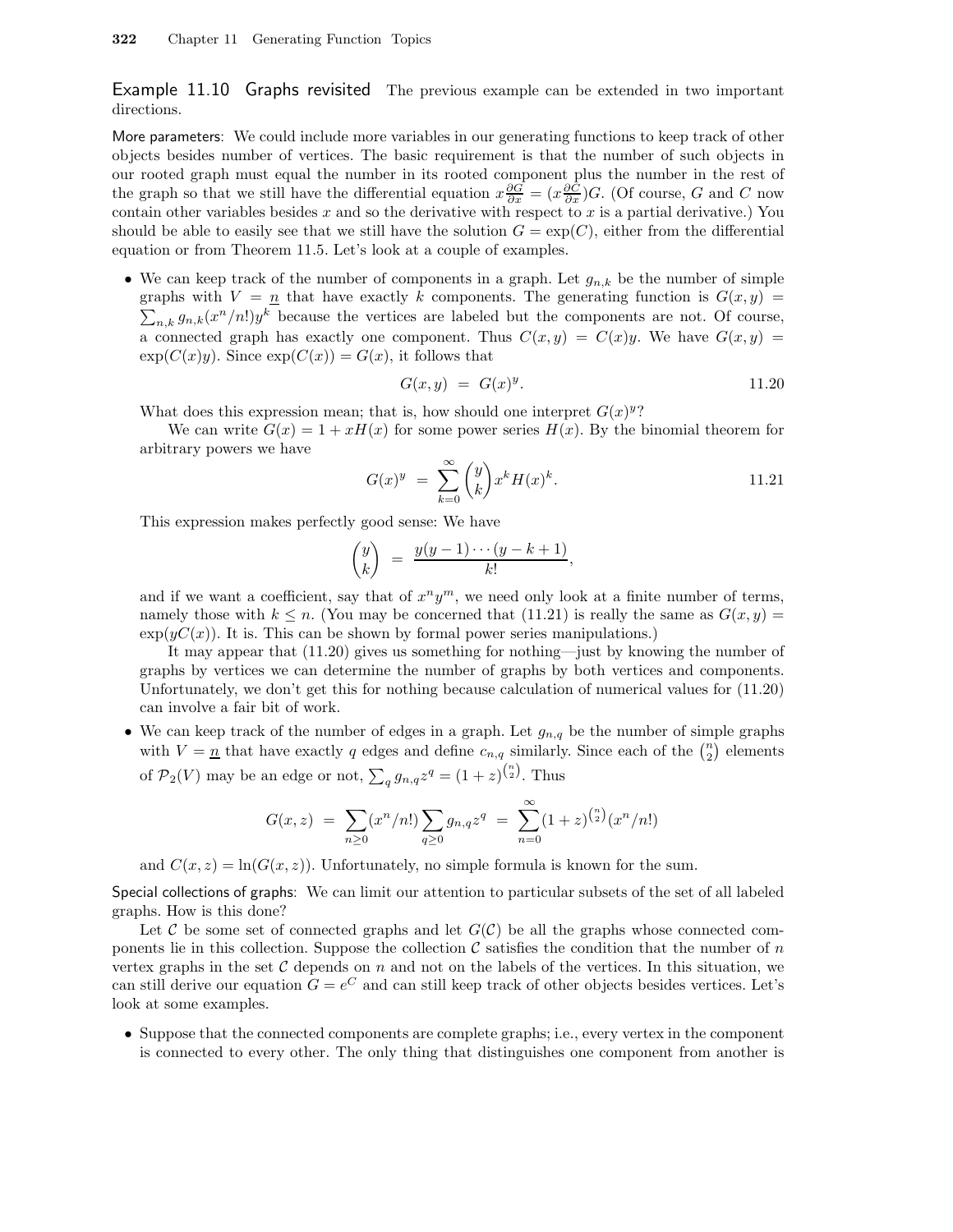its set of vertices. Thus we can identify such a graph with a partition of its vertex set in which each block corresponds to the vertex set of a component. This is a bijection between this class of graphs and partitions of sets. We easily have  $c_n = 1$  for all  $n > 0$  and so  $C(x) = e^x - 1$ . Consequently,  $G(x) = \exp(e^x - 1)$ . The number of components of such a graph corresponds to the number of blocks in the partition. Thus  $G(x, y) = \exp((e^x - 1)y)$ , in the notation of (a), is the generating function for the Stirling numbers of the second kind. Hence Example 11.7 is a special case of our  $G = e^C$  formula.

• Our next illustration, cycles of a permutation, will be a separate example.  $\Box$ 

**Example 11.11 Permutations and their cycles** Let  $L$  be a set of positive integers and let  $s_n$  be the number of permutations of  $\underline{n}$  such that all the cycle lengths are in L. Some examples are

- (a)  $L$  is all positive integers so  $s_n$  counts all permutations;
- (b)  $L = \{2, 3, \ldots\}$  so  $s_n$  counts derangements;
- (c)  $L = \{1, 2\}$  so  $s_n$  counts involutions.

We'll obtain a generating function for  $s_n$ . In this case, the labels are simply the integers  $\overline{n}$  that are being permuted.

One approach is to draw a directed graph with vertex set  $\underline{n}$  and an edge  $(i, j)$  if the permutation maps i to j. This is a graph whose components are cycles and the lengths of the cycles are all in  $L$ . We can then use the approach in the previous example. This is left for you to do. We'll "forget" the previous example and go directly to the Exponential Formula.

We can construct a permutation, by choosing its cycles. Let a structure in  $\mathcal C$  be a cycle. The parts of the structure are the things permuted by the cycle. Let a structure in  $\mathcal S$  be a permutation. When a permutation is rooted by choosing an element of  $n$ , it breaks up into a rooted cycle and an unrooted permutation. Thus the Exponential Formula can be used.

Let  $c_n$  be the number of n long cycles that can be made from  $\underline{n}$ . By the Exponential Formula,

$$
C(x) = \mathsf{E}_{\mathcal{C}}(x) = \sum_{n \ge 1} c_n \frac{x^n}{n!}
$$

and

$$
S(x) = \mathsf{E}_{\mathcal{S}}(x) = e^{C(x)} = \exp\Bigl(\sum_{n\geq 1} c_n \frac{x^n}{n!}\Bigr).
$$

We need to determine  $c_n$ . Since all cycle lengths must lie in L,  $c_n = 0$  when  $n \notin L$ . Suppose  $n \in L$ . To construct a cycle  $f: \underline{n} \to \underline{n}$ , we specify  $f(1), f^2(1) = f(f(1)), f^3(1), \ldots, f^{n-1}(1)$ . Since we want a cycle of length n,  $f^{(n)}(1) = 1$  and the values  $1, f(1), f^{(2)}(1), \ldots, f^{(n-1)}(1)$  are all distinct. Since these are the only conditions,  $f(1), f^2(1), \ldots, f^{n-1}(1)$  can be any permutation of  $2, 3, \ldots, n$ . Thus  $c_n = (n-1)!$ . It follows that

$$
S(x) = \exp\left(\sum_{k \in L} x^k / k\right). \tag{11.22}
$$

Let's reexamine the three examples of L that were mentioned above. Let  $y$  stand for the sum in (11.22).

(a) When  $L$  is all positive integers,

$$
y = \sum_{k=1}^{\infty} = -\ln(1-x)
$$

and so  $S(x) = 1/(1-x) = \sum_{n\geq 0} x^n = \sum_{n\geq 0} n!x^n/n!$ . Hence  $s_n = n!$ , which we already knew—there are  $n!$  permutations of  $\underline{n}$ .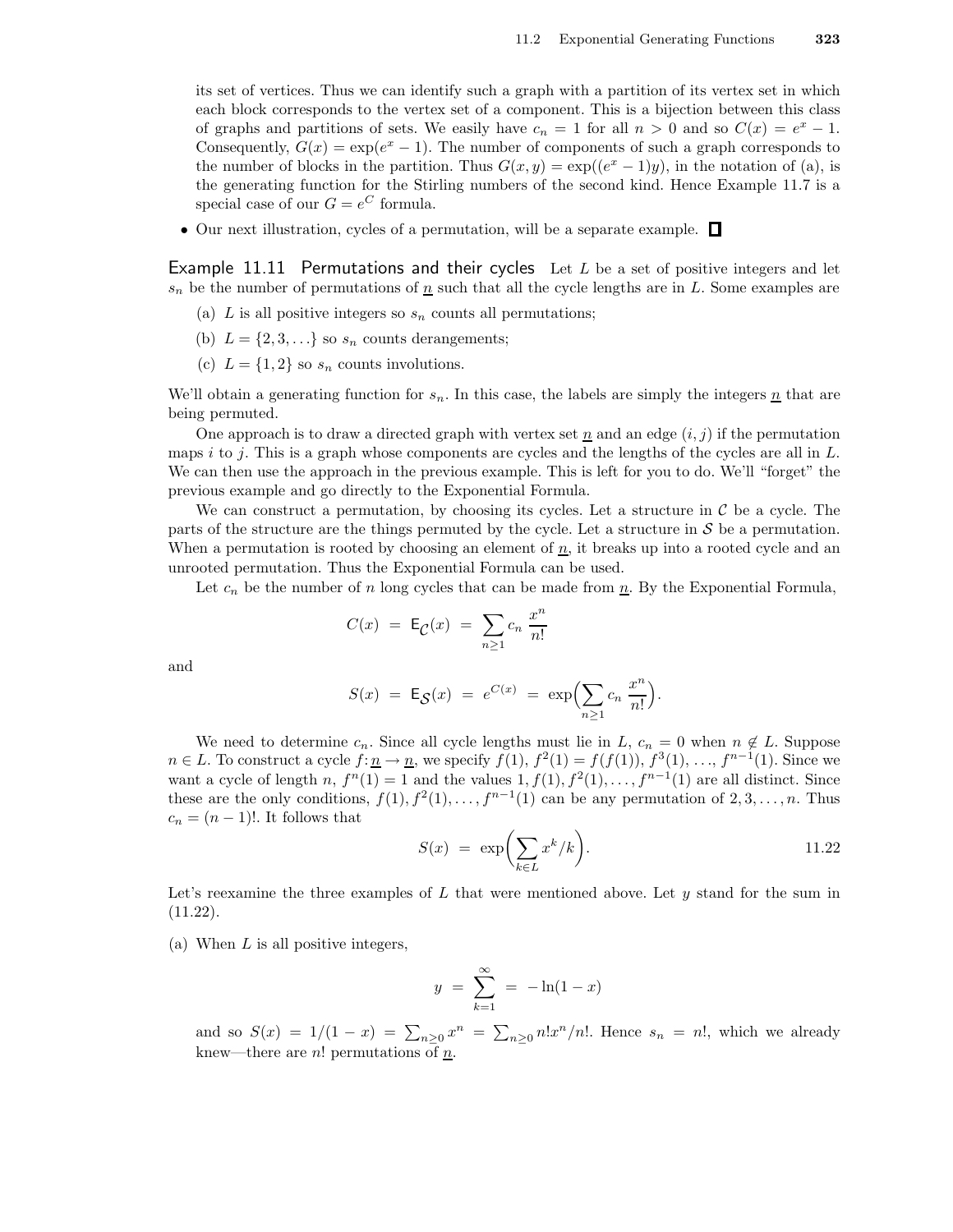(b) For derangements,  $y$  equals its value in (a) minus  $x$  and so

$$
S(x) = \frac{e^{-x}}{1-x},
$$

which we obtained in Example 11.4 (p. 318) by other methods.

(c) For involutions,  $y = x + x^2/2$  and so

$$
S(x) = \sum_{k=0}^{\infty} \frac{(x+x^2/2)^k}{k!} = \sum_{k=0}^{\infty} \sum_{j=0}^{k} {k \choose j} \frac{x^{k-j} (x^2/2)^j}{k!}.
$$

Collecting the terms with  $k + j = n$ , we obtain

$$
s_n = \sum_{j=0}^n \frac{n!}{j! \, 2^j (n-2j)!},
$$

which we obtained by a counting argument in Theorem 2.2 (p. 48).  $\Box$ 

Example 11.12 Permutations and their cycles (continued) We can keep track of other information as well, provided it suffices to look at each cycle separately. In an extreme case, we could keep track of the number of cycles of each length. This requires an infinite number of classes of unlabeled parts, one for each cycle length. Let the associated variable for cycles of length  $k$  be  $z_k$ . The resulting generating function will be an EGF in the size of the set being permuted, but an ordinary generating function in each  $z_k$  since cycles are not labeled. You should be able to show that the generating function is

$$
\exp\bigg(\sum_{k\in L} \frac{z_k x^k}{k}\bigg). \tag{11.23}
$$

If we simply keep track of the size of the set being permuted and the number of cycles in the permutation, the generating function is just the  $G(x, y)$  of (11.20). You should be able to see why this is so . If not, the second paragraph of the previous example may help. Another way to see it is to use (11.23) with  $z_k = y$  for all k. Let  $z(n, k)$  be the number of permutations of  $\underline{n}$  that have exactly k cycles. These are called the *signless Stirling numbers of the first kind*. We have just seen that

$$
Z(x,y) = \sum_{n,k \ge 0} z(n,k)(x^n/n!)y^k = \left(\frac{1}{1-x}\right)^y = (1-x)^{-y}.
$$
 11.24

Equating coefficients of  $x^n/n!$ , we obtain

$$
\sum_{k} z(n,k)y^{k} = (-1)^{n} n! \binom{-y}{n} = y(y+1)\cdots(y+n-1).
$$

We can use our generating function to study the expected number of cycles. The method for doing so was worked out in (10.21) (p. 284). Review that equation. Now the random variable  $X_n$  is the number of cycles and our generating function is  $Z(x, y)$  instead of  $A(x, y)$  and it is exponential in x. Since it is exponential, we should have a factor of  $n!$  in both the numerator and denominator of  $(10.21)$ but, since it appears in both, it cancels out. On with the calculations!  $Z(x, 1) = (1-x)^{-1} = \sum_{n\geq 0} x^n$ , so the denominator in (10.21) is 1. We have  $Z_y(x, y) = \ln(1-x)(1-x)^{-y}$  and so

$$
Z_y(x,1) = \frac{1}{1-x}(-\ln(1-x)) = \frac{1}{1-x}\sum_{k\geq 1}\frac{x^k}{k}
$$

by Taylor's theorem for  $-\ln(1-x)$ . Finally  $[x^n] Z_y(x,1) = \sum_{k=1}^n \frac{1}{k}$ , which you can work out by expanding (11.24) further or by using Exercise 10.1.6 (p. 274).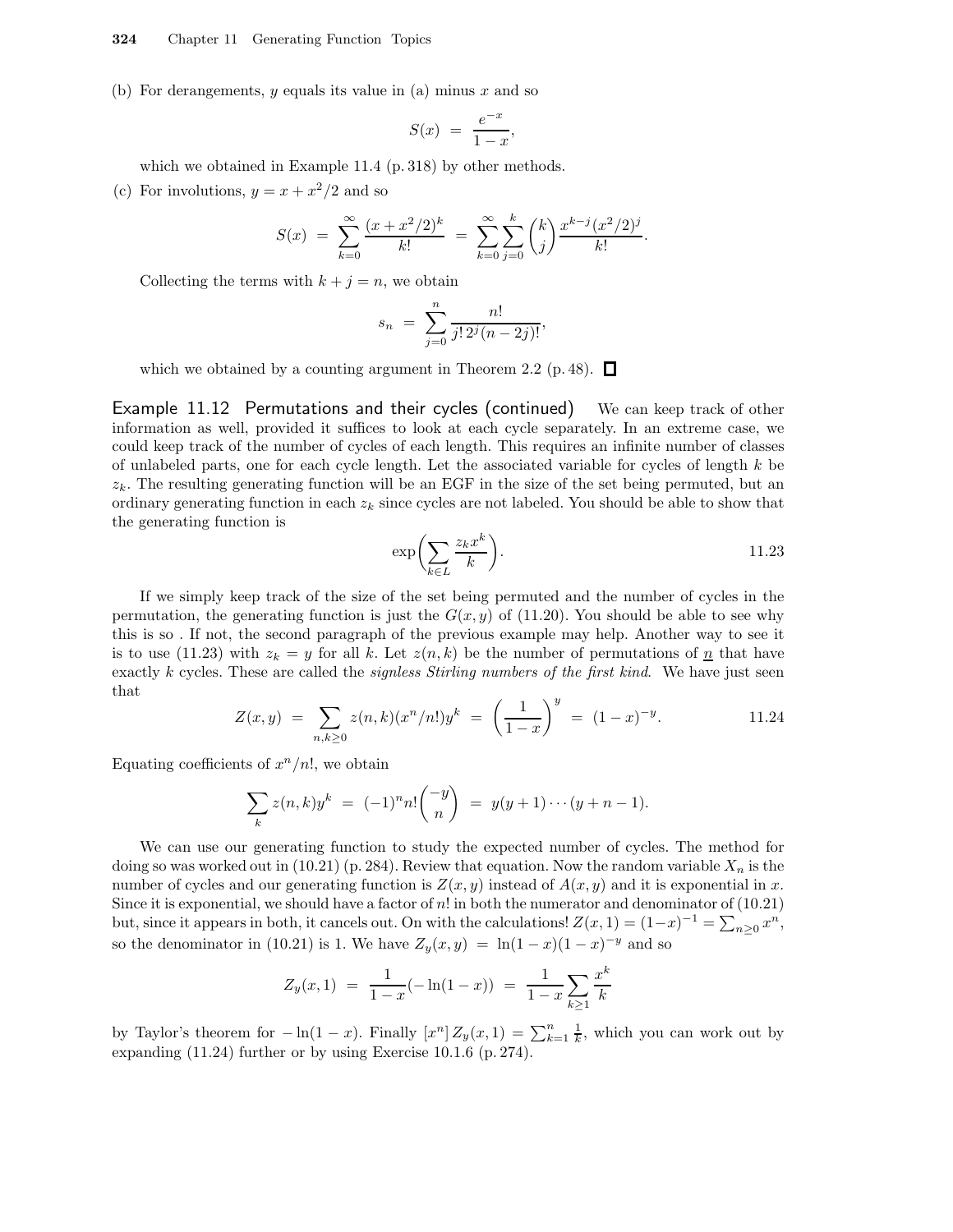.

We've just worked out that the average number of cycles in a permutation of  $\underline{n}$  is  $\sum_{k=1}^{n} \frac{1}{k}$ , a result that was derived by other means in Example 2.8 (p. 47). Using Riemann sum approximations as we did in deriving (10.30) from (10.29), it follows that the average number of cycles in a permutation of  $\underline{n}$  is  $\ln n + O(1)$  as  $n \to \infty$ .

Let's work out the variance using (10.22) (p. 285). We have  $Z_{yy}(x, y) = (-\ln(1-x))^2(1-x)^{-y}$ . Proceeding as in the previous paragraph,

$$
[x^n] Z_{yy}(x,1) = \sum_{k=0}^n [x^k] (-\ln(1-x))^2 = \sum_{k=0^n} \sum_{i+j=k} \frac{1}{i} \frac{1}{j} = \sum_{i+j \le n} \frac{1}{i} \frac{1}{j}.
$$

Thus

$$
\operatorname{var}(X_n) = \sum_{i+j \le n} \frac{1}{i} \frac{1}{j} + \mathbf{E}(X_n) - \left(\sum_{i=1}^n \frac{1}{i}\right)^2
$$
  
= 
$$
\sum_{i+j \le n} \frac{1}{i} \frac{1}{j} + \mathbf{E}(X_n) - \sum_{i,j \le n} \frac{1}{i} \frac{1}{j} = \mathbf{E}(X_n) - \sum_{\substack{i,j \le n \\ i+j > n}} \frac{1}{i} \frac{1}{j}.
$$

We've already done a lot of computations, so we'll just remark without proof that

$$
\sum_{\substack{i,j \le n \\ i+j > n}} \frac{1}{i} \frac{1}{j} \sim \int_0^1 \frac{-\ln(1-x)}{x} dx = \sum_{n=1}^\infty \frac{1}{n^2} = \frac{\pi^2}{6}
$$

Thus  $var(X_n) \sim E(X_n) \sim \ln n$ . By Chebyshev's inequality (C.3) (p. 385), it's unlikely that  $|X_n - \ln n|/(\ln n)^{1/2}$  will be large.

\*Example 11.13 Permutations and their cycles (concluded) You should review the discussion of parity of a permutation in Definition 2.4 (p. 49) and Theorem 2.3. Let  $L$  be a set of positive integers. Let  $e_n$  (resp.  $o_n$ ) be the number of even (resp. odd) permutations of  $\underline{n}$  all of whose cycle lengths are in L. Let  $p_n = e_n - o_n$ . Using the previous example and Theorem 2.3(c), you should be able to show that the exponential generating function for  $p_n$  is given by

$$
P(x) = \exp\left(\sum_{k \in L} \frac{(-1)^{k-1} x^k}{k}\right).
$$

Let's look at some special cases.

If L be the set of all positive integers, then

$$
\sum_{k \in L} \frac{(-1)^{k-1} x^k}{k} = \sum_{k=1}^{\infty} \frac{(-1)^{k-1} x^k}{k} = \ln(1+x)
$$

and so  $P(x) = 1 + x$ . In other words, when  $n > 1$ , there are as many even permutations of n as there are odd and so  $e_n = o_n = n!/2$ . We already knew this in Theorem 2.3.

If  $L = \{2, 3, \ldots\}$ , we are looking at derangements. In this case

$$
\sum_{k \in L} \frac{(-1)^{k-1} x^k}{k} = \sum_{k=1}^{\infty} \frac{(-1)^{k-1} x^k}{k} - x = \ln(1+x) - x
$$

and so  $P(x) = (1+x)e^{-x}$ . With a little algebra,  $p_n = (-1)^{n-1}(n-1)$ . Thus the number of even and odd derangements of  $\underline{n}$  differ by  $n-1$ , and there are more even derangements if and only if n is odd. This is a new result for us, and it's not clear how to go about proving it without generating functions.

Suppose L consists of all positive integers except  $k > 2$ . Reasoning as in the previous paragraph,  $P(x) = (1+x)e^{\pm x^{k}/k}$ , where the sign is plus when k is odd. If you expand  $P(x)$  in a power series, you should see that  $pn \neq 0$  if and only if n is a multiple of k or one more than a multiple of k. We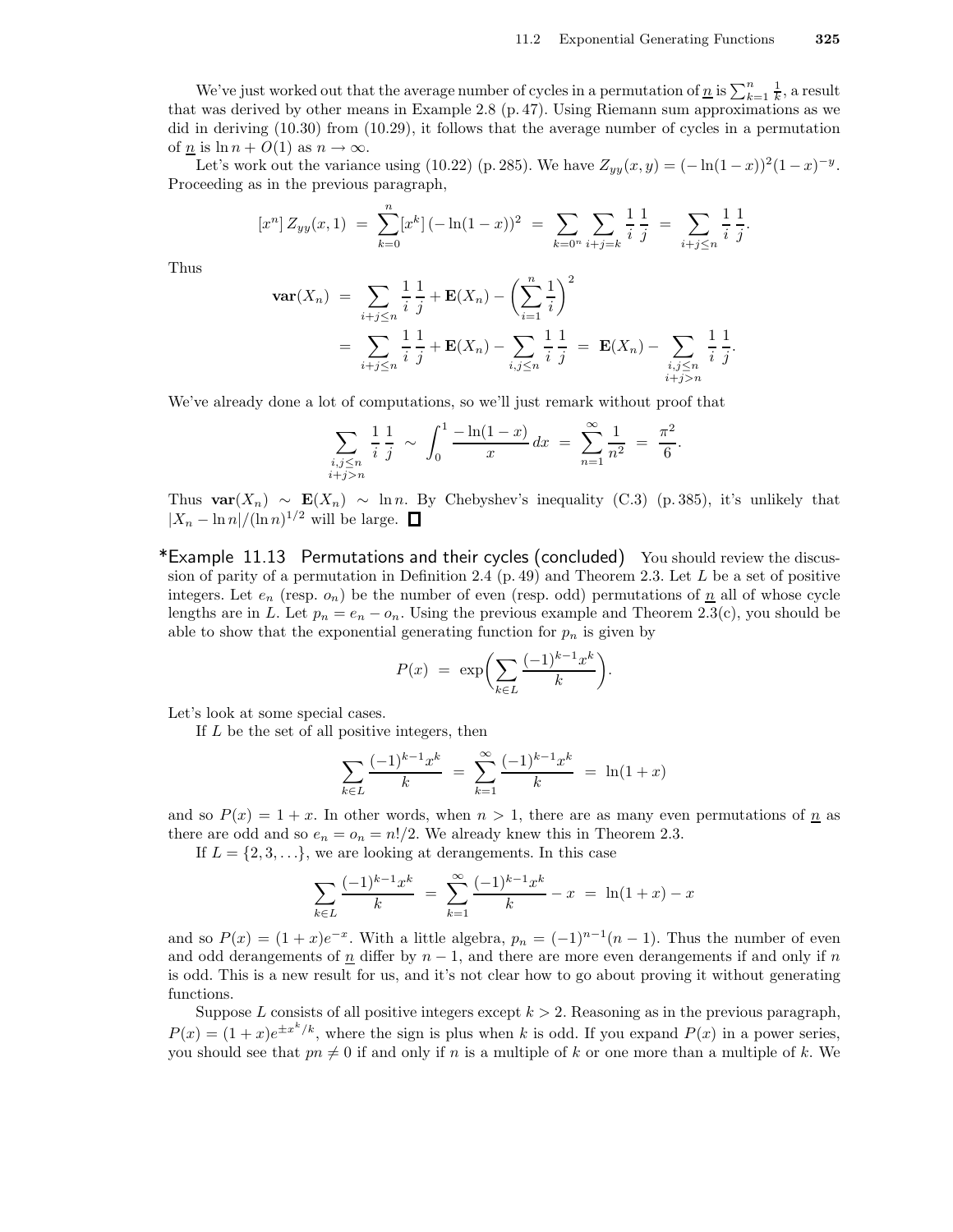have shown that, for  $k > 2$ , among the permutations of  $\underline{n}$  with no k-cycles, the numbers of even and odd permutations are equal if and only if neither n nor  $n-1$  is a multiple of k.  $\Box$ 

Example 11.14 Rooted labeled trees Let's study  $t_n$ , the number of labeled rooted trees with  $V = \underline{n}$ .

If we remove the root vertex from a rooted tree, making all of its sons new root vertices, we obtain a graph all of whose components are rooted labeled trees. This process is reversible.

Let T be the EGF for the  $t_n$ 's. By the Exponential Formula, the generating function for graphs all of whose components are rooted labeled trees is  $e^T$ . Call all such graphs  $\mathcal{F}$ . Thus  $E_{\mathcal{F}} = e^T$ . The process we described in the previous paragraph constructs a rooted tree by

- partitioning the labels into  $(K, L)$  with  $|K| = 1$ ,
- assigning the label in  $K$  to the new root,
- choosing an element  $F \in \mathcal{F}$  with labels L, and
- joining the roots of the trees in  $F$  to the new root.

By the Rule of Product  $T = xE_{\mathcal{F}} = xe^{T}$ .

How can we obtain  $t_n$  from the equation  $T = xe^{T}$ ? There is a technique, called *Lagrange* inversion, which can be useful in this situation.

**Theorem 11.6 Lagrange Inversion** Let  $T(y)$ ,  $f(y)$  and  $g(y)$  be power series with  $f(0) \neq 0$ . Suppose that  $T(x) = xf(T(x))$ . Then the coefficient of  $x^n$  in  $g(T(x))$  is the coefficient of  $u^{n-1}$  in  $g'(u)(f(u))^n/n$ ; that is,  $[x^n] g(T(x)) = [u^{n-1}] (g'(u)f(u)^n/n)$ .

Proofs and generalizations of Lagrange inversion are discussed at the end of this chapter.

In our particular case,  $g(u) = u$  and  $f(u) = e^u$ . Thus

$$
t_n/n! = [u^n] e^{nu}/n = (n^n/n!) / n.
$$

Thus  $t_n = n^{n-1}$ .

Incidentally, we choose the symbol  $\mathcal F$  because graphs whose components are trees are called forests.  $\Box$ 

#### **Exercises**

- $*11.2.1.$  Let  $\mathcal T$  be a collection of structures, each of which can have labeled unlabeled parts. An example is the partitions of an n-set counted by  $n > 0$  and by the number of blocks. Let  $T(x, y)$  be the generating function for T, where it is exponential in the labeled parts (using x) and ordinary in the unlabeled parts (using y). State and prove a Rule of Product for these generating functions.
- 11.2.2. Let  $\mathcal{T}$  be a collection of structures, each of which has at least one labeled part. Let  $E_{\mathcal{T}}$  be the EGF for  $\mathcal{T}$ , with respect to these labeled parts. Prove the following results and compare them with those in Exercise 10.4.1 (p. 298). When talking about lists (or sets) of structures in this exercise, the labels that are used for the objects all differ; that is, structures at different positions in a list (or set) must have different labels. If a totality of n objects in a class appear, they are to use the labels in  $\underline{n}$ .
	- (a) The EGF for *k*-lists of structures is  $(E_{\mathcal{T}})^k$ .
	- (b) The EGF for lists of structures is  $(1 \mathsf{E}_{\mathcal{T}})^{-1}$ . Here lists of any length are allowed, including the analysis of any length empty list.
	- (c) The EGF for sets of structures, where each structure must come from  $\mathcal{T}$  is  $\exp(\mathsf{E}_{\mathcal{T}})$ .
	- (d) The EGF for circular lists is  $-\ln(1 \mathsf{E}_{\mathcal{T}})$ .

These results could be generalized to allow for unlabeled parts by using the result of Exercise 11.2.1.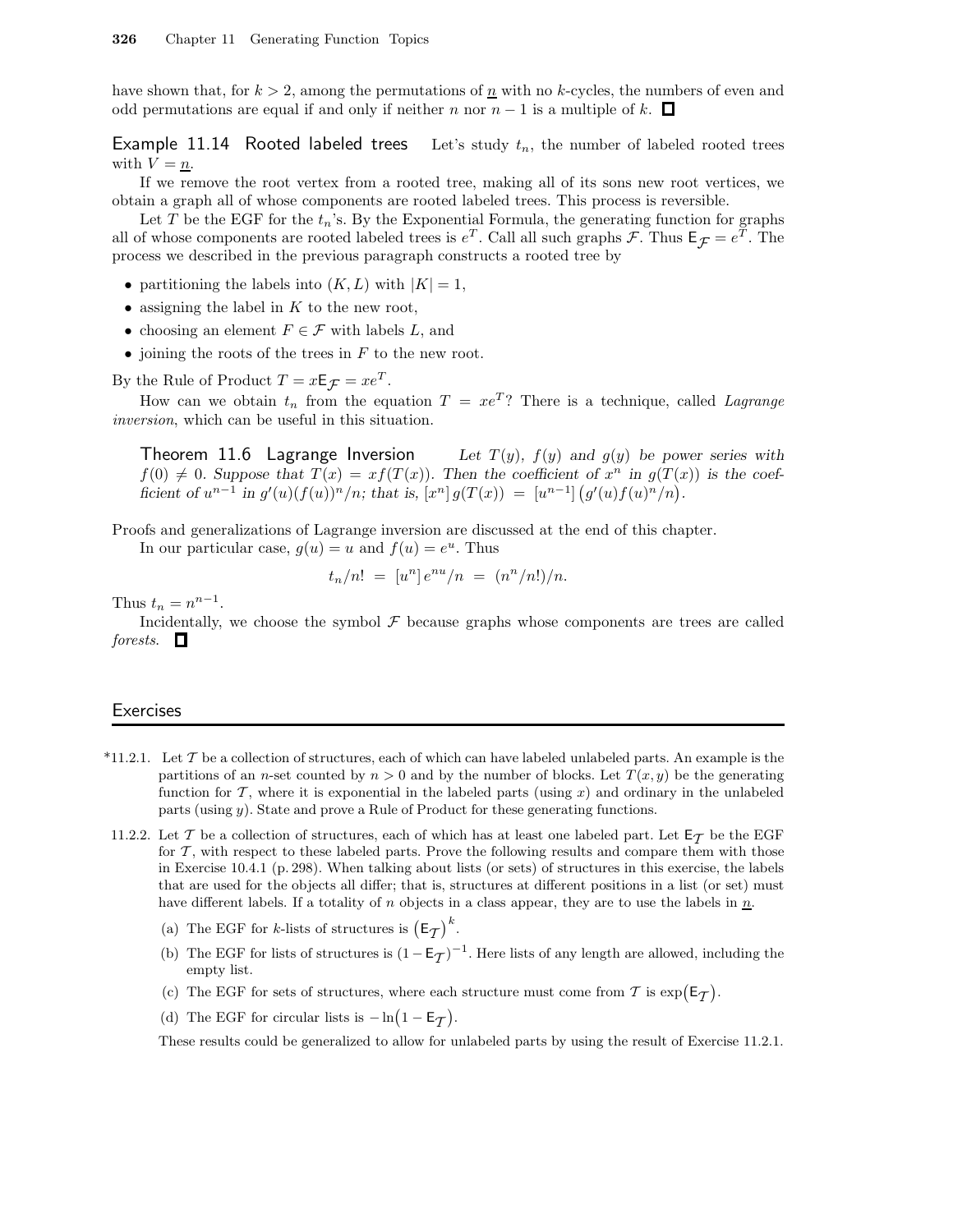- 11.2.3. Let  $z(n, k)$  be the signless Stirling numbers of the first kind, defined in Example 11.12.
	- (a) Let  $Z_n(y) = \sum_k z(n, k) y^k$ . Show that  $Z_n(y) = Z_{n-1}(y) \times (y + n 1)$  and use this to deduce the recursion

$$
z(n,k) = z(n-1,k-1) + (n-1)z(n-1,k).
$$

- (b) Prove the previous recursion by a direct counting argument using the fact that  $z(n, k)$  is the number of permutations of  $\underline{n}$  with exactly  $k$  cycles.
- 11.2.4. Let  $a_n$  be the number of ways to place n labeled balls into boxes numbered 1, 2,  $\dots$  so that the number of balls in the kth box is a multiple of k. (This is the labeled analog of the box–ball interpretation of partitions of a number.) The EGF for a can be written as a product of sums. Do it.
- 11.2.5. Let  $a_n$  be the number of sequences of A's B's and C's such that any letter that actually appears in the sequence must appear an odd number of times.
	- (a) Show that the EGF for  $a_n$  is  $\left(1+\frac{e^x-e^{-x}}{2}\right)$ 2  $\bigg)$ <sup>3</sup>.
	- (b) Show that for *n* odd  $a_n = (3^n + 9)/4$  and for  $n > 0$  and even  $a_n = 3 \times 2^{n-1}$ .
- 11.2.6. Let  $a_{n,k}$  be as in Exercise 11.2.5, except that k different letters are used instead of just A, B and C. (a) Obtain a generating function  $\sum_n a_{n,k}x^n/n!$ .
	- (b) Show that  $a_{n,k}$  equals  $\sum \binom{k}{j} 2^{-j} c_{n,j}$ , where the sum is over all j with the same parity as n and  $\sum_{n} c_{n,j} x^{n} / n! = (e^{x} - e^{-x})^{j}.$
	- \*(c) Can you obtain a more explicit formula for  $a_{n,k}$ ?
- 11.2.7. Recall that  $B_n$  is the number of partitions of the set  $\underline{n}$ . Let  $B(x)$  be the EGF. Show that  $B'(x) = e^x B(x)$  and use this to show that

$$
B_{n+1} = \sum_{k=0}^{n} {n \choose k} B_k.
$$

- 11.2.8. Let  $a_n$  be the number of partitions of  $\underline{n}$  such that each block has an odd number of elements and let  $A(x)$  be the EGF. Use the Exponential Formula to show that  $A(x) = \exp(e^x - e^{-x})/2$ .
- 11.2.9. Let  $C(x)$  and  $G(x) = \exp(C(x))$  be the EGFs for some collection of connected graphs and some collection of graphs, respectively.
	- (a) Let  $H(x) = C(x)G(x)$  be an EGF for the sequence  $h_n$ . Using the Exponential Formula, show that the average number of components in the graphs counted by  $g_n$  is  $h_n/g_n$ .
	- (b) Prove the formula in the previous part by a simple application of the Rule of Product. Hint. Remember that  $H(x)$  will be counting the *total* number of components, not the average number.
	- (c) Deduce the formula at the end of Example 11.12 for the average number of cycles in a permutation.
	- (d) Deduce that the average number of blocks in a partition of  $\underline{n}$  is  $\frac{B_{n+1}}{B_n}-1$ .
	- (e) Obtain a formula like the previous one for the average number of cycles in an involution.
- 11.2.10. Let  $a_n$  be the number of partitions of  $\underline{n}$  where the order of the blocks is important. Obtain the EGF  $A(x)$  and use it to show that  $a_n = \sum_{k>0} k^n/2^{k+1}$ .
- 11.2.11. A permutation f of  $\underline{n}$  is said to be *alternating* if  $f(1) < f(2) > f(3) < ...$  Let  $a_n$  be the number of alternating permutations of  $\underline{n}$ . It will be convenient to set  $a_0 = 1$ . Let A be the EGF for the  $a_n$ 's and let B be the EGF for those  $a_n$  with odd n; that is,  $b_{2n} = 0$  and  $b_{2n+1} = a_{2n+1}$ . By considering  $f(1),..., f(k-1)$  and  $f(k+1),..., f(n)$ , where  $k = f^{-1}(n)$ , show that

$$
B'(x) = B(x)^{2} + 1
$$
 and  $A'(x) = B(x)A(x) + 1$ .

Verify that  $A(x) = \tan x + \sec x$  and  $B(x) = \tan x$ .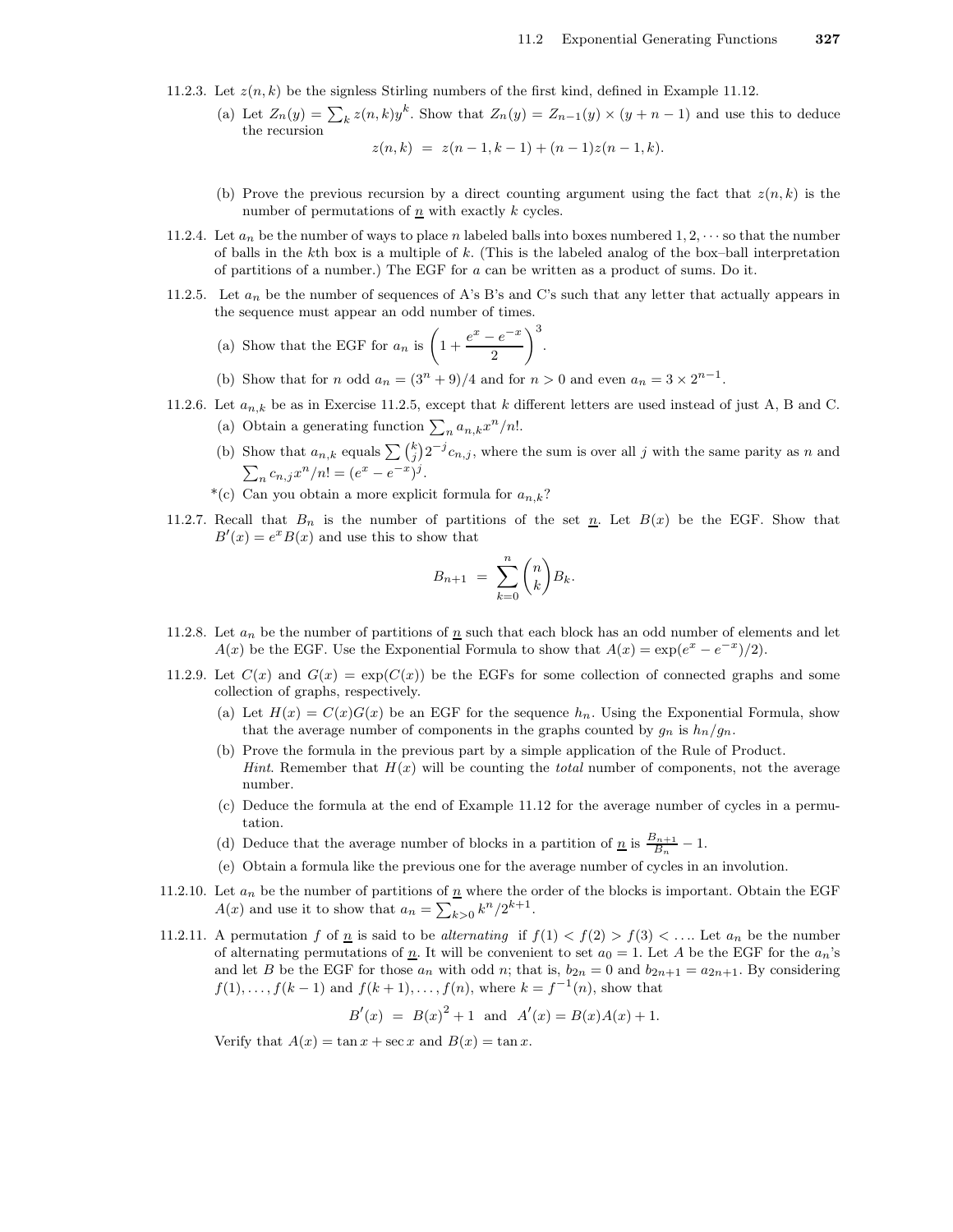- 11.2.12. A k-ary tree is a rooted tree in which each nonleaf vertex has exactly k sons. Let  $t_n$  be the number of unlabeled plane  $k$ -ary trees having  $n$  nonleaf vertices.
	- (a) Prove that the ordinary generating function for  $t_n$  satisfies the equation  $T(x) = 1 + xT(x)^k$ .
	- (b) Use Lagrange inversion (Theorem 11.6) to show that  $t_n = \frac{1}{n} {nk \choose n-1}$ . *Hint.* Apply the theorem to  $S(x) = T(x) - 1$ .
- 11.2.13. A function  $f: A \to A$  is said to have a square root if there is a function  $g: A \to A$  such that  $g(g(a)) = f(a)$  for all  $a \in A$ .
	- (a) Show that a permutation has a square root if and only if, it has an even number of cycles of length 2k for each  $k > 0$ .
	- (b) Let  $s_n$  be the number of permutations of  $\underline{n}$  which have a square root. Show that

$$
S(x) = \sum_{n\geq 0} s_n x^n/n! = \exp\left(\sum_{\substack{k=1 \ k \text{ odd}}}^{\infty} \frac{x^k}{k}\right) \prod_{\substack{k=2 \ k \text{ even}}}^{\infty} \frac{\exp(x^k/k) + \exp(-x^k/k)}{2}.
$$

*Hint*. One way is to use  $\exp\left(\sum_{k=1}^{\infty} z_k x^k / k\right)$  and then use bisection of series for each even k one by one. Another approach is to do each cycle length separately and then use the Rule of Product.

(c) Using  $cosh(u) = (e^u + e^{-u})/2$  and bisection of the Taylor series for  $ln(1-x)$ , show that

$$
S(x) = \sqrt{\frac{1+x}{1-x}} \prod \cosh(x^{2k}/2k).
$$

- (d) By taking logarithms, differentiating and then multiplying by  $S(x)$  conclude that  $S'(x)$  $S(x)B(x)$  where  $B(x)$  is  $(1-x^2)^{-1}$  plus the sum of  $x^{n-1} \tanh(x^n/n)$  over all even positive n. How much work is involved in using this to construct tables of  $s_n$ ? Can you think of an easier method?
- 11.2.14. Let  $a_{n,k}$  be the number of permutations of  $\underline{n}$  having exactly k cycles of even length.
	- (a) Show that

$$
\sum_{n,k} \frac{a_{n,k} x^n y^k}{n!} = (1 - x^2)^{-y/2} \sqrt{\frac{1+x}{1-x}}.
$$

(b) Conclude that the average number of even length cycles in a permutation of  $\underline{n}$  is

$$
\sum_{k=1}^{\lfloor n/2 \rfloor} \frac{1}{2k},
$$

where the floor function  $|x|$  is the largest integer not exceeding x.

(c) Show that the number of odd length cycles minus the number of even length cycles averaged over all permutations of  $\underline{n}$  is

$$
\sum_{k=\lfloor n/2\rfloor+1}^n \frac{1}{k}
$$

and that this sum approaches ln 2 as  $n \to \infty$ .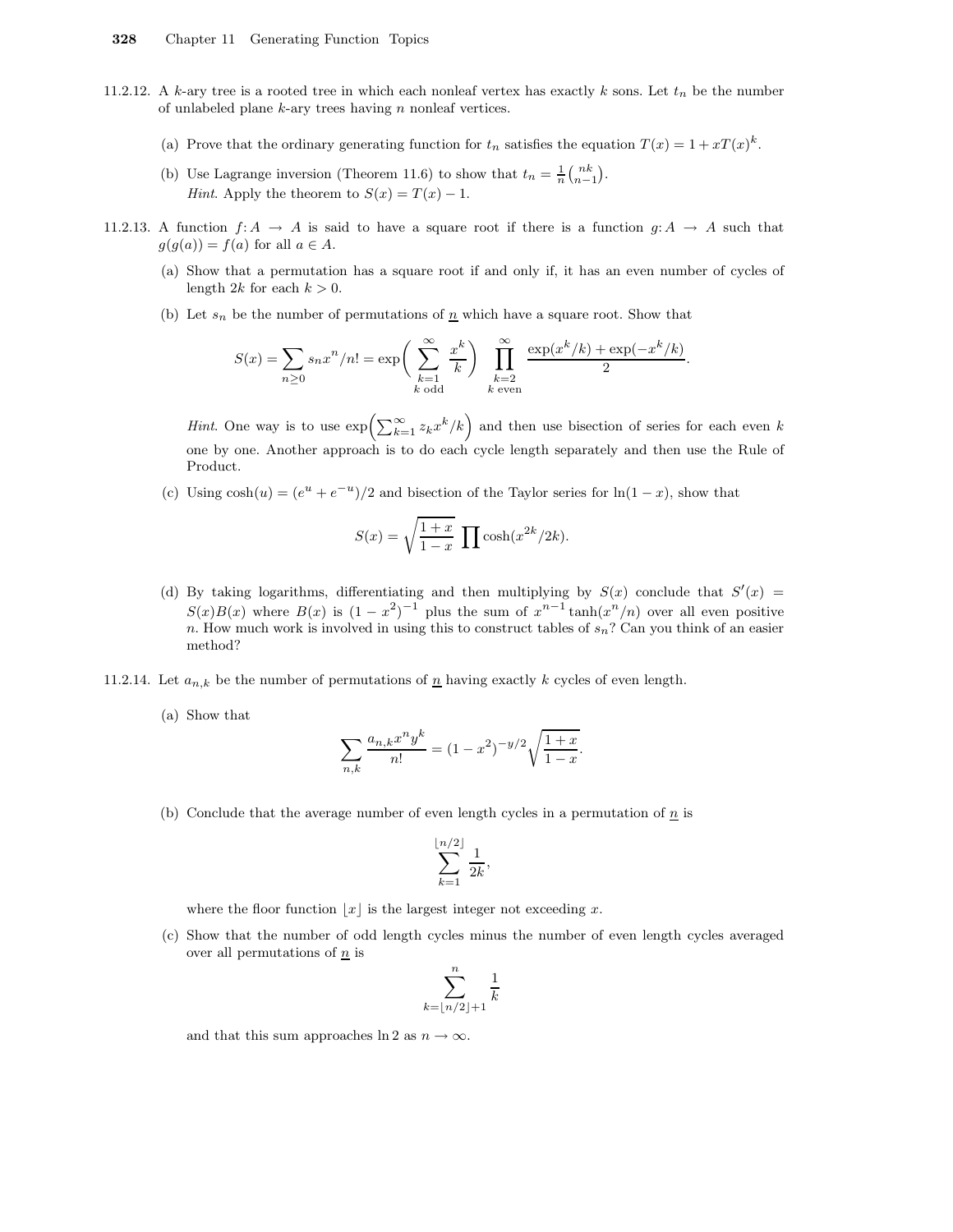- \*11.2.15. Let  $t_{n,k}$  be the number of *n*-vertex rooted labeled trees with *k* leaves. Let  $L(x,y) = \sum_{n,k} t_{n,k}(x^n/n!)y^k$ . (The generating function for leaves is ordinary because the labels on the leaves have already been taken into account when we counted vertices.) Let  $T(x)$  be the EGF for rooted labeled trees by number of vertices.
	- (a) Show that  $L = xe^L x + xy$ .
	- (b) Let  $U(x)$  be the EGF  $\frac{\partial L(x,y)}{\partial y}\Big|_{y=1}$ . Show that the average number of leaves in an *n*-vertex rooted labeled tree is  $u_n/n^{n-1}$ .
	- \*(c) Show that  $U(x) = x^2T'(x) + x$  and use this to show that the average number of leaves in an n-vertex rooted labeled tree is  $n(1 - 1/n)^{n-1}$ . Conclude that the probability that a randomly chosen vertex is a leaf approaches  $1/e$  as  $n \to \infty$ .
- \*11.2.16. In this exercise, you'll study the average height of vertices in rooted labeled trees. The height of a vertex is the number of edges on the path from it to the root. For a rooted tree T, let  $h(T)$  be the sum of the heights of the vertices of T. Let  $t_{n,k}$  be the number of *n*-vertex rooted labeled trees T with  $h(T) = k$  and let  $H(x, y) = \sum_{n,k} t_{n,k}(x^n/n!)y^k$ . If T has n vertices, the average height of a vertex in T is  $h(T)/n$ . Let  $\mu(n)$  be the average of  $h(T)/n$  over all n-vertex rooted labeled trees. (a) Show that

$$
\mu(n) = n^{-n} \sum_{k} k t_{n,k}
$$

and that  $n^n \mu(n)$  is the coefficient of  $x^n/n!$  in  $D(x) = \frac{\partial H(x,y)}{\partial y}\Big|_{y=1}$ .

- (b) Show that  $H(x, y) = x \exp(H(xy, y)).$
- (c) Show that

$$
D(x) = \frac{xT'(x)T(x)}{1 - T(x)} = \left(\frac{T(x)}{1 - T(x)}\right)^2,
$$

where  $T(x)$  is the EGF for rooted labeled tree by vertices.

(d) Use Lagrange inversion with  $g(u) = \left(\frac{u}{1-u}\right)^2$  to show that

$$
\mu(n) = \frac{2(n-1)!}{n^n} \sum_{k=0}^{n-2} {k+2 \choose 2} \frac{n^{n-k-2}}{(n-k-2)!}.
$$

One can obtain estimates of  $\mu(n)$  for large n from this formula, but we will not do so.

- 11.2.17. A functional digraph is a simple digraph in which each vertex has outdegree 1. It is connected if the associated graph is connected. Let  $\mathcal{F}_n$  be the set of connected *n*-vertex functional digraphs and let  $f_n = |\mathcal{F}_n|.$ 
	- (a) Define a function  $\varphi$  from  $\underline{n}^{\underline{n}}$  to digraphs with  $V = \underline{n}$  as follows:

for 
$$
g \in \underline{n^n}
$$
,  $\varphi(g) = (V, E)$  where  $E = \{(x, g(x)) \mid x \in \underline{n}\}$ .

Prove that  $\varphi$  is a bijection from  $n^{\underline{n}}$  to the set of all functional digraphs with vertex set  $n$ . (See Example 5.9 (p. 142).)

- (b) Show that a connected functional digraph consists of a circular list of rooted trees, with each tree's edges directed toward the root and with the roots joined in a cycle (as indicated by the circular list). We're not asking for a proof, just a reasonable explanation of why this is true. Drawing some pictures may help.
- (c) Show that  $\sum_n f_n x^n/n! = -\ln(1-T(x))$ , where  $T(x)$  is the EGF for rooted labeled trees.
- (d) Using the fact that  $T(x) = xe^{T(x)}$  and Lagrange inversion, deduce

$$
f_n = (n-1)! \sum_{k=0}^{n-1} \frac{n^k}{k!}
$$

.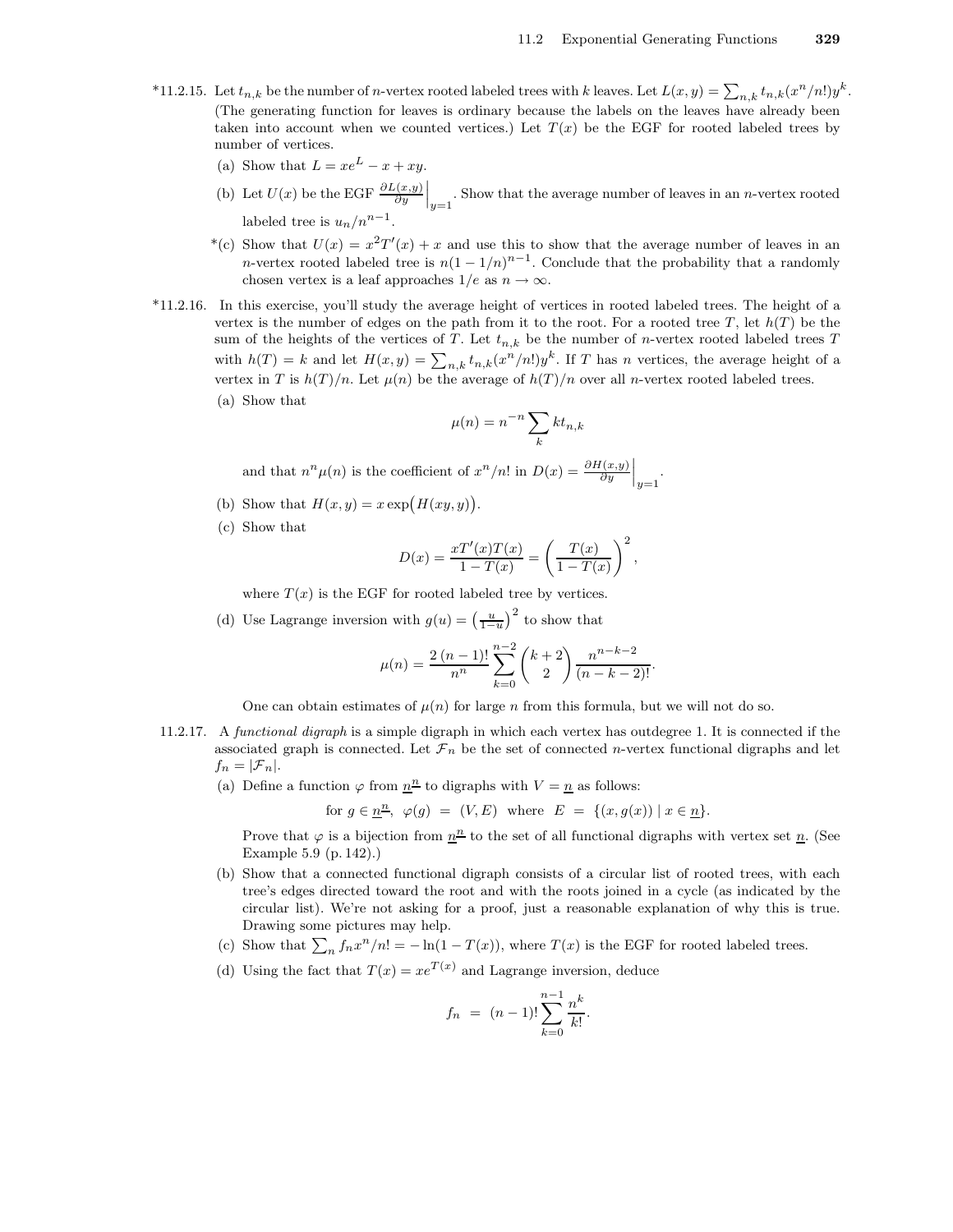11.2.18. A rooted map is an unlabeled graph that has been embedded in the plane and has had one edge distinguished by assigning a direction to it and selecting a side of it. Tutte developed some clever techniques for counting such structures. Using them it can be shown that

$$
M(x) = (1 - 4u)(1 - 3u)^{-2} \text{ where } x = u(1 - 3u)
$$

and  $M$  is the ordinary generating function for  $m_n$ , the number of n-edge rooted maps. Prove that

$$
m_n = \frac{2(2n)! \, 3^n}{n! \, (n+2)!}.
$$

Hint. The notation may be a bit confusing for using Theorem 11.6. Note that  $T(x)$  is simply the function that is given implicitly, so in this case  $T(x) = u$ .

## 11.3 Symmetries and Pólya's Theorem

In this section we will discuss a generalization of the Burnside Lemma. We will then consider an important special case of this generalization, namely Pólya's Theorem. You should review the statement and proof of the Burnside Lemma (Theorem 4.5 (p. 112)).

Let S be a set with a permutation group G. Recall that we say  $x, y \in S$  are equivalent if  $y = g(x)$ for some  $g \in G$ . (These equivalence classes are referred to as *orbits* of G in S.) Suppose further that there is a function W defined on  $S$  such that W is constant on equivalence classes. This means that if x and y are equivalent, then  $W(y) = W(x)$ . We can rephrase "W is constant on equivalence classes" as " $W(g(x)) = W(x)$  for all  $g \in G$  and all  $x \in S$ ."

You may have noticed that  $W$  is not completely specified because we haven't defined its range. We don't really care what the range is as long as addition of range elements and multiplication of them by rationals is possible. Thus the range might be the real numbers, polynomials with rational coefficients, or lots of other things.

Let  $\mathcal E$  be the set of equivalence classes of S with respect to the group G. (Don't confuse  $\mathcal E$  with our notation for exponential generating functions.) If  $B \in \mathcal{E}$ , define  $W(B) = W(y)$ , where y is any element of  $B$ . This definition makes sense because  $W$  is constant on equivalence classes.

Theorem 11.7 The Weighted Burnside Lemma With the above definitions,

$$
\sum_{B \in \mathcal{E}} W(B) = \frac{1}{|G|} \sum_{g \in G} N(g),
$$

where  $N(g)$  is the sum of  $W(x)$  over all  $x \in S$  such that  $g(x) = x$ .

Before reading further, you should be able to see that the case  $W(x) = 1$  for all  $x \in S$  is just Burnside's Lemma. This is simply a matter of understanding the notation we've introduced.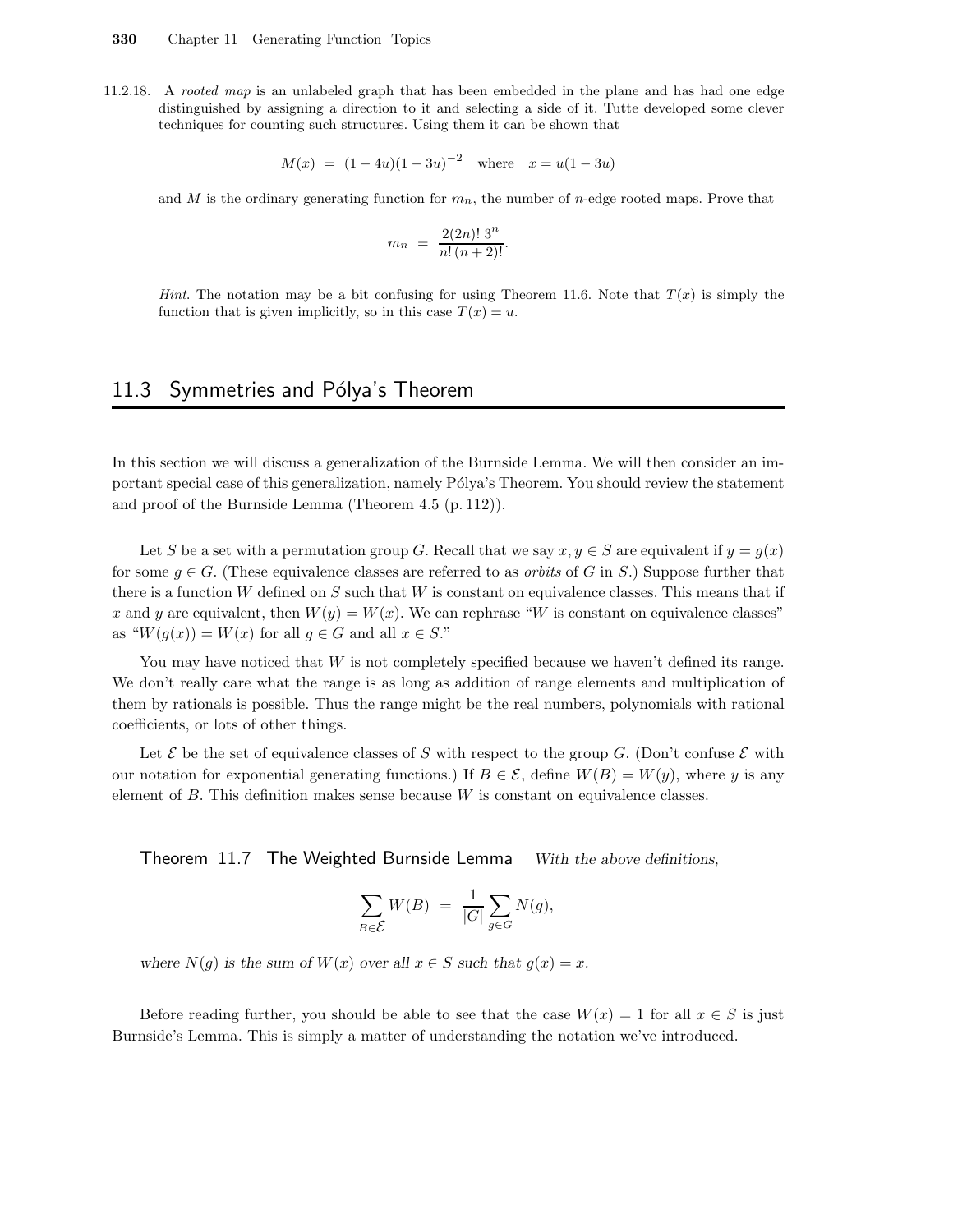Proof: The proof of this result is a simple modification of the proof of Burnside's Lemma. Here it is. You should be able to supply the reasons for all the steps by referring back to the proof of Burnside's Lemma.

$$
\sum_{B \in \mathcal{E}} W(B) = \sum_{B \in \mathcal{E}} \sum_{y \in B} \frac{W(B)}{|B|} = \sum_{B \in \mathcal{E}} \sum_{y \in B} \frac{W(y)}{|B_y|}
$$
  

$$
= \sum_{y \in S} \frac{|I_y|}{|G|} W(y) = \frac{1}{|G|} \sum_{y \in S} \left( \sum_{g \in G} \chi(g(y) = y) W(y) \right)
$$
  

$$
= \frac{1}{|G|} \sum_{g \in G} \left( \sum_{y \in S} \chi(g(y) = y) W(y) \right)
$$
  

$$
= \frac{1}{|G|} \sum_{g \in G} N(g). \quad \blacksquare
$$

Example 11.15 The Ferris wheel Let's return to the "Ferris wheel" problem of Example 1.12 (p. 13). Recall that we want to look at circular arrangements of ones and twos where the circles contain six digits. In this case, the group  $G$  contains 6 elements, which can be described by how they rearrange the six positions on the Ferris wheel. We called the group elements  $g_0$  through  $g_5$ , where  $g_i$  shifts things circularly i positions.

As already noted, if we set  $W(x) = 1$  for all x, then we simply end up counting all equivalence classes. Suppose, instead, that we set  $W(x) = 1$  if x contains exactly 4 ones and  $W(x) = 0$  otherwise. This is an acceptable definition of W because two equivalent sequences contain the same number of ones. In this case, we end up counting the equivalence classes of sequences that contain exactly 4 ones.

A more interesting example is obtained by letting z be a variable and setting  $W(x) = z<sup>k</sup>$ , where k is the number of ones in x. In this case the coefficient of  $z^k$  in  $W(\mathcal{E}) = \sum_{B \in \mathcal{E}} W(B)$  is the number of equivalence classes whose sequences each contain exactly k ones. In other words,  $W(\mathcal{E})$  is a generating function for equivalence classes of sequences by number of ones. Let's compute  $W(\mathcal{E})$ in this case. For  $N(g_0)$ , any sequence is allowed since  $g_0(x) = x$  for all x. Thus each position can be either a two or a one. By the Rules of Sum and Product for generating functions,  $N(g_0) = (1+z)^6$ . If  $g_1(x) = x$ , all positions must be the same and so  $N(g_1) = 1 + z^6$ . If  $g_2(x) = x$ , the even numbered positions have the same value and the odd numbered positions must have the same value. By the Rules of Sum and Product for generating functions,  $N(g_2) = (1+z^3)^2$ . Similarly,  $N(g_3) = (1+z^2)^3$ ,  $N(g_4) = N(g_2)$  and  $N(g_5) = N(g_1)$ . Thus we obtain

$$
W(\mathcal{E}) = \frac{1}{6} \left( (1+z)^6 + 2(1+z^6) + 2(1+z^3)^2 + (1+z^2)^3 \right)
$$
  
= 1 + z + 3z<sup>2</sup> + 4z<sup>3</sup> + 3z<sup>4</sup> + z<sup>5</sup> + z<sup>6</sup>.

One does not need this machinery to compute the generating function. It is quite simple to construct it from the leaves of the decision tree in Figure 4.2.  $\Box$ 

We now describe a particularly important case of the Weighted Burnside Lemma. Let A and B be finite sets, let S be the functions  $B^A$  and let G be a permutation group on A. We make G into a permutation group on  $B^A$  by defining  $g(f)$  for every  $g \in G$  and every  $f \in B^A$  to be the function given by

$$
(g(f))(a) = f(g(a)) \text{ for all } a \in A.
$$

Let  $W$  be a function from  $B$  to a set in which we can divide by integers, add and multiply. Among such sets are the set of real numbers, the set of polynomials in any number of variables, and the set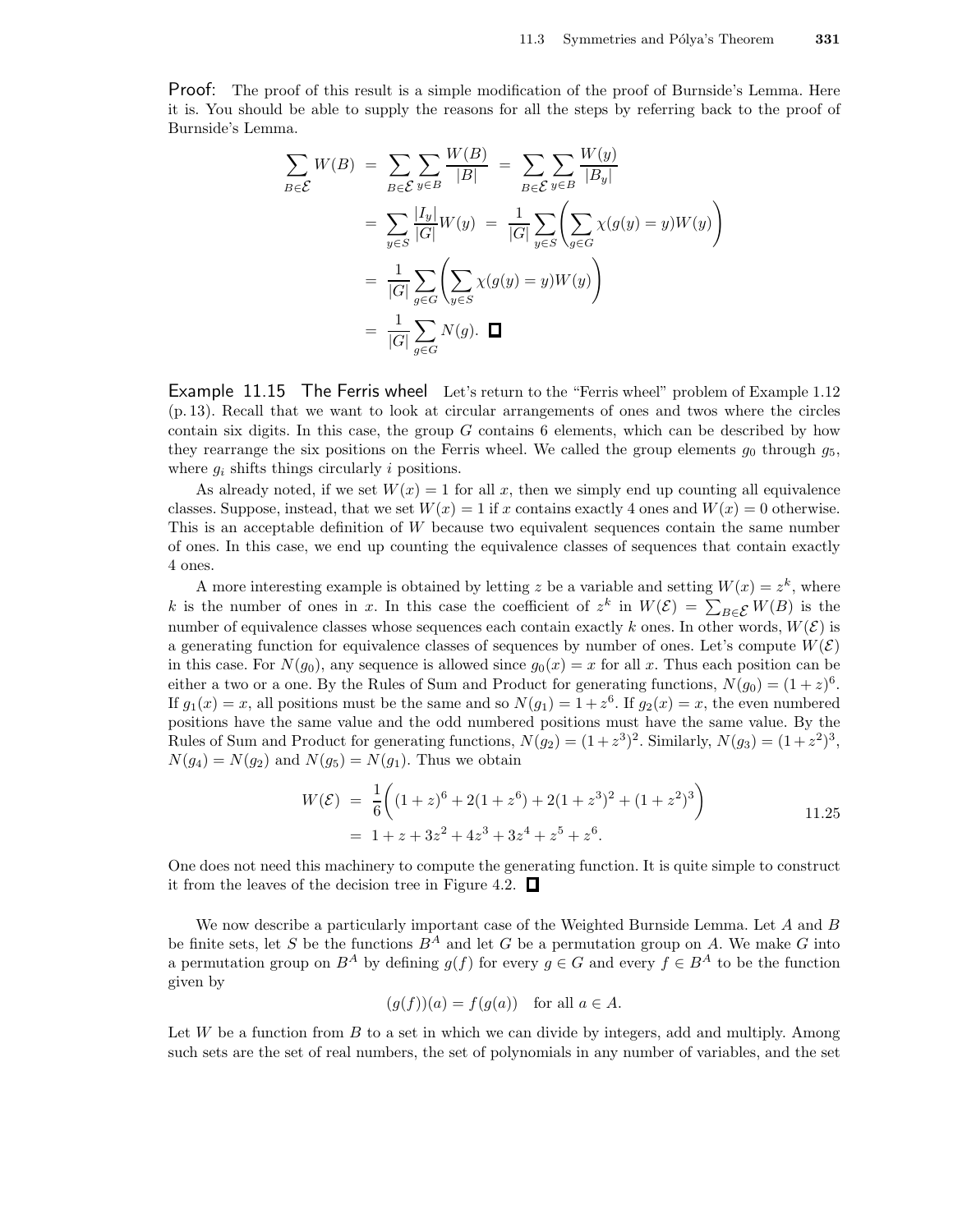of power series. (There will be a concrete example soon.) We make W into a weight function on  $B^A$ by setting

$$
W(f) = \prod_{a \in A} W(f(a)).
$$

Why is W constant on equivalence classes? Since f and  $g(f)$  are equivalent, the second line of  $g(f)$ in two line form is simply a permutation of the second line of  $f$ ; however,  $W(f)$  is simply the product of the weights of the elements in its second line, without regard to their order.

Example 11.16 The Ferris wheel revisited Let's return to the previous example. We can phrase it in our new terminology:

$$
A = \{1, 2, 3, 4, 5, 6\};
$$
  
\n
$$
B = \{1, 2\};
$$
  
\n
$$
G = \text{the circular shifts of } 1, 2, 3, 4, 5, 6;
$$
  
\n
$$
W = \left(\frac{1}{z}\right).
$$

For example, if  $g = (1, 3, 5)(2, 4, 6)$  and  $f = \begin{pmatrix} 1 & 2 & 3 & 4 & 5 & 6 \\ 1 & 2 & 2 & 1 & 2 & 1 \end{pmatrix}$ , then  $g(f) = \begin{pmatrix} 1 & 2 & 3 & 4 & 5 & 6 \\ 2 & 2 & 1 & 1 & 1 & 2 \end{pmatrix}$  and  $W(f) = z^3$ . You should be able to verify the following observations.

(a) An element of  $B^A$  can be viewed as a 6-long sequence of ones and twos.

- (b)  $G$  permutes these 6-long sequences just as the  $G$  in the previous example did.
- (c)  $W(f)$  is z raised to a power which equals the number of ones in the sequence  $f(1), \ldots, f(6)$ .

These observations show that this problem is the same as the previous one.  $\Box$ 

Why is this special situation with  $S = B<sup>A</sup>$  important? First, because many problems that are done with the Weighted Burnside Lemma can be phrased this way. Second, because it is easier to apply the lemma in this particular case. The method for applying the lemma is known as Pólya's Theorem. Before stating the theorem, we'll look at a special case.

**Example 11.17 The Ferris wheel revisited** In order to compute  $N(q)$  for the Ferris wheel, we need to study those functions f such that  $g(f) = f$ . Look at  $g = (1, 3, 5)(2, 4, 6)$  again. You should be able to see that  $(g(f))(a) = f(a)$  for all  $a \in A$  if and only  $f(1) = f(3) = f(5)$  and  $f(2) = f(4) = f(6)$ . For example  $(g(f))(1) = f(g(1)) = f(3)$ , and so  $g(f) = f$  implies that  $f(3) = f(1)$ . More generally, you should be able to see that for any permutation q, we have  $q(f) = f$  if and only if f is constant on each of the cycles of g.

To compute the sum of the weights of the functions f with  $g(f) = f$ , we can look at how to construct such a function:

- 1. First choose a value for f on the cycle  $(1,3,5)$  AND
- 2. then choose a value for f on the cycle  $(2, 4, 6)$ .

On the first cycle, the value of f is either one OR two. If f is one, this part of f contributes  $z^3$  to the weight  $W(f)$ . If f is two, this part of f contributes 1 to the weight  $W(f)$ . Using the Rules of Sum and Product, we get that all f with  $g(f) = f$  contribute a total of  $(z^3 + 1)(z^3 + 1)$ ; that is,  $N(g) = (z^3 + 1)^2$ .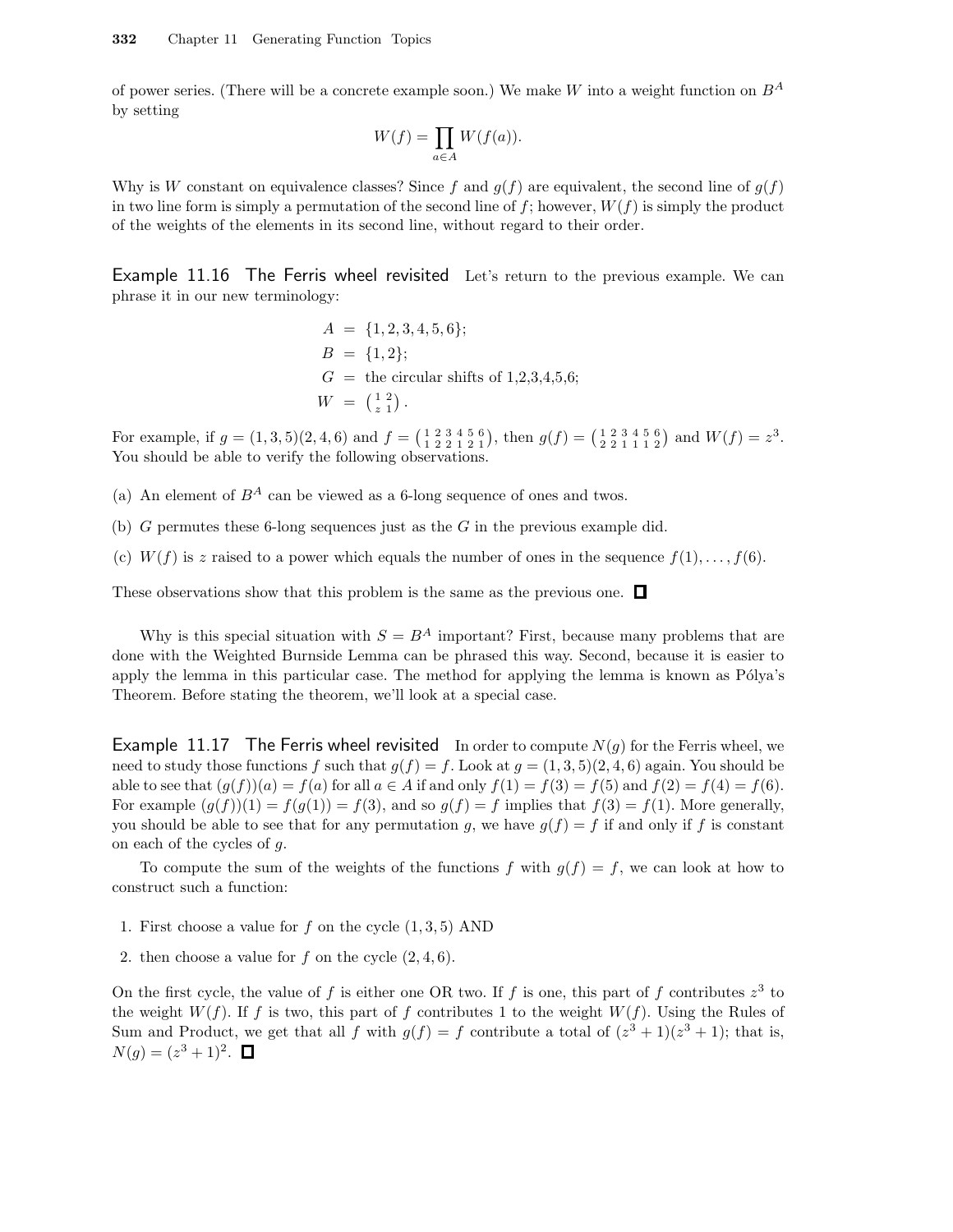In order to state Pólya's Theorem, we must define the cycle index  $Z_G$  of a group G of permutations. Let  $c_i(g)$  be the number of cycles of g of length i. Then

$$
Z_G(x_1, x_2,...) = \frac{1}{|G|} \sum_{g \in G} x_1^{c_1(g)} x_2^{c_2(g)} \cdots
$$

If G is the cyclic shifts of the sequence  $1, 2, 3, 4, 5, 6$ , you should be able to show that

$$
Z_G = \frac{1}{6} \left( x_1^6 + 2x_6 + 2x_3^2 + x_2^3 \right).
$$
 11.26

Theorem 11.8 Pólya's Theorem If  $S = B<sup>A</sup>$  and G and W are defined as above, then

$$
\sum_{E \in \mathcal{E}} W(E) = Z_G(x_1, x_2, \ldots),
$$

where

$$
x_i = \sum_{b \in B} (W(b))^i.
$$

This can be proved using the idea that we introduced in the previous example together with the Weighted Burnside Lemma. The proof is left as an exercise. You will probably find it easier to prove after reading some examples.

**Example 11.18** The Ferris wheel revisited Now we'll apply Pólya's Theorem to derive (11.25). Since  $B = \{1, 2\}$  and  $W(B) = \begin{pmatrix} 1 & 2 \\ z & 1 \end{pmatrix}$ , we have  $x_1 = z + 1$ ,  $x_2 = z^2 + 1$  and so on. Substituting these values into  $(11.26)$ , we obtain  $(11.25)$ .

Now let's consider a Ferris wheel of arbitrary length n. Our group consists of the n cyclic shifts  $g_0, \ldots, g_{n-1}$ , where  $g_i$  shifts the sequence circularly i positions. This group is known as the cyclic *group* of order n and is usually denoted  $C_n$ . In order to apply Pólya's Theorem, we need to compute  $Z_{C_n}$ , which we now do.

The element  $q_i$  shifts something in position p to position  $p + i$ , then to  $p + 2i$  and so on, where all these values are reduced modulo  $n$ , which means we divide them by  $n$  and keep the remainder. For example, if  $n = 6$ ,  $i = 4$  and  $p = 3$ , the successive values of the positions are 3, 1 (the remainder of  $7/6$ , 5 and back to 3. You should be able to see easily that the length of the cycle containing p depends only on n and  $g_i$  and not on the choice of p. Thus all cycles of  $g_i$  have the same length. What is that length?

Suppose we return to position p after k steps. This can happen if and only if dividing  $p + ki$  by n gives a remainder of p. In other words, ki must be a multiple of n. Since ki is also a multiple of i, it must be a multiple of the least common multiple of i and n, which is written  $lcm(i, n)$ . Thus, the smallest possible value of ki is  $\text{lcm}(i, n)$ . It follows that

the length of each cycle of 
$$
g_i
$$
 is  $\frac{\text{lcm}(i, n)}{i}$ . 11.27

Since the cycles must contain  $n$  items between all of them, the number of cycles is

$$
\frac{n}{\text{lcm}(i,n)/i} = \frac{ni}{\text{lcm}(i,n)} = \text{gcd}(i,n),
$$

where the last equality is a fairly easy number theory result (which is left as an exercise). Incidentally, this number theory result enables us to rewrite (11.27) as

the length of each cycle of 
$$
g_i
$$
 is  $\frac{n}{\gcd(i, n)}$ .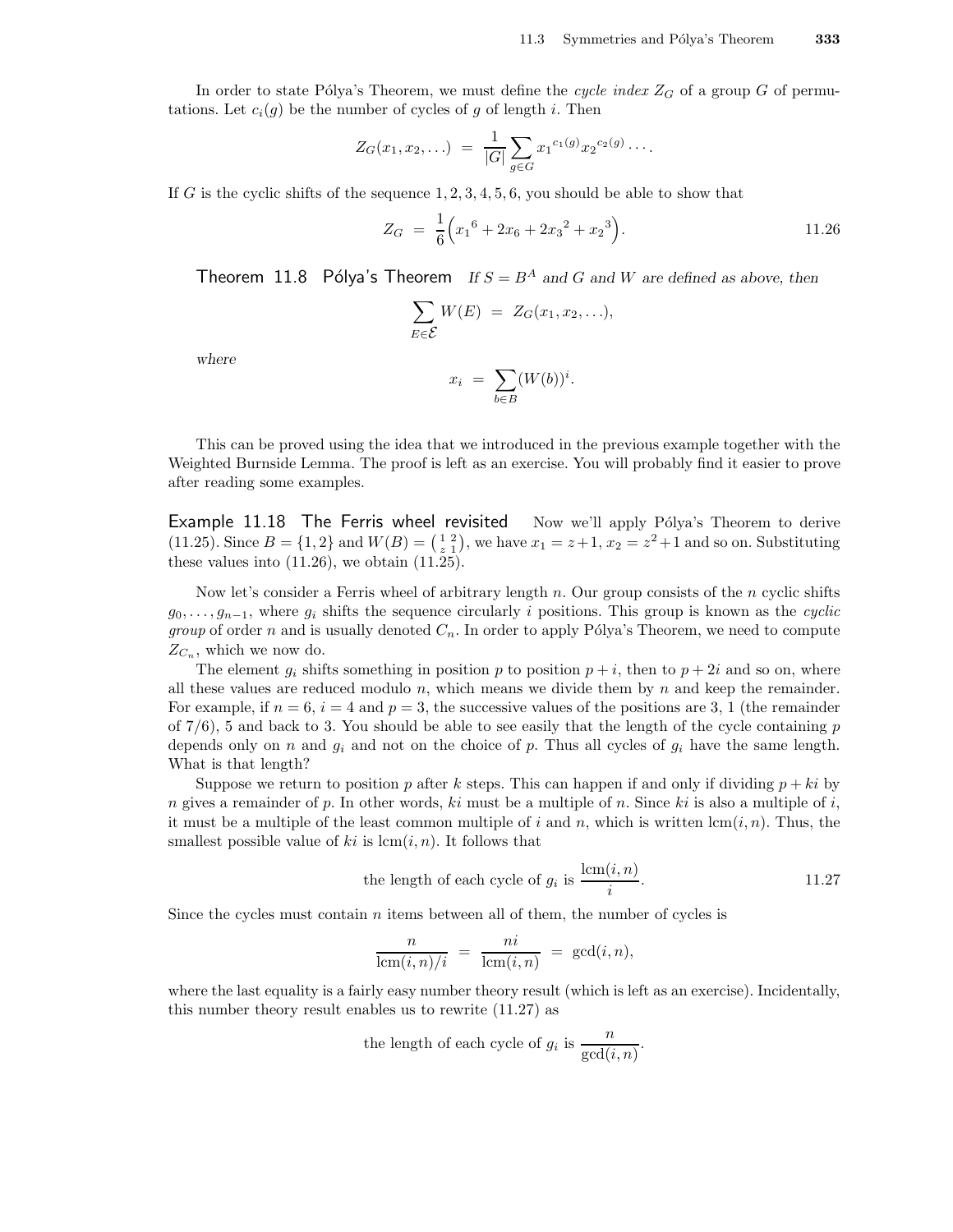It follows from all this discussion, that  $g_i$  contributes the term  $(x_{n/k})^k$ , where  $k = \gcd(n, i)$ , to the sum for the cycle index of  $C_n$ . Thus

$$
Z_{C_n} = \frac{1}{n} \sum_{i=0}^{n-1} (x_{n/\gcd(n,i)})^{\gcd(n,i)}.
$$
 11.28

With  $n = 6$ , (11.28) gives us (11.26), as it should. Carry out the calculation. Notice that some of the terms were equal so we were able to collect them together. It would be nice to do that in general. This means we need to determine when various values of  $gcd(n, i)$  occur. We leave this as an exercise.  $\square$ 

Example 11.19 Unlabeled rooted trees Although we have studied the number of various types of unlabeled RP-trees, we haven't counted those that are not in the plane. There's a good reason for that—we need Pólya's theorem or something similar.

We'll look at unlabeled rooted trees where each vertex has at most three edges directed away from the root. Let  $t_n$  be the number with n vertices. We want to study  $T(x)$ , the ordinary generating function for the sequence  $t_0, t_1, \ldots$ . There are various reasons for doing this. First, it is not too difficult and not too easy. Second, these trees correspond to an important class of organic compounds: Each of the vertices corresponds to a carbon atom. These carbon atoms are all joined by single bonds. A "radical" (for example, –OH or –COOH) is attached by a single bond to the carbon atom that corresponds to the root Finally, to give each carbon atom valency four, hydrogen atoms are attached as needed. Compounds like this with the –OH radical are known as alcohols. Two alcohols with the same number of carbon atoms but different associated trees are called isomers. The two isomers of propyl alcohol are

$$
\begin{array}{cccc}\nH & OH & H & H & H & H \\
H & -C & -C & -H & & H & -C & -C & -OH \\
H & H & H & H & & H & H \\
H & H & H & H & & H & H\n\end{array}
$$

The corresponding rooted trees are  $\circ$   $\bullet$   $\circ$  and  $\circ$   $\circ$  and  $\circ$   $\bullet$ , respectively, where  $\bullet$  indicates a root and  $\circ$  a nonroot.

We can approach this problem the same way we did RP-trees: We take a collection of unlabeled rooted trees and join them to a new root. There are two important differences from our previous considerations of RP-trees.

- Since a vertex has at most three sons, we must take this into account. (Previously we dealt mostly with exactly two sons.)
- There is no ordering among the sons. This is what we mean by not being in the plane—the sons are not ordered from left to right; they are simply a multiset of trees. In terms of symmetries, this means that all permutations of the sons give equivalent trees.

Let's begin with the problem of at most three sons. One way to handle this is to sum up the cases of exactly one, two and three sons. There is an easier way. We will allow the empty tree, so  $t_0 = 1$ . By taking three trees, we get at most three sons since any or all of them could be the empty tree.

Pólya's Theorem can be applied in this situation. In the notation of the theorem,  $A = 3$  and B is the set of rooted trees that we are counting. A function in  $B^A$  selects a list of three trees to be the sons of the root. Since all permutations of these sons are possible, we want to study the group of all possible permutations on three things. This group is known as the symmetric group on three things and is denoted  $S_3$ . More generally, one can speak of  $S_n$ . Since all permutations of n things are allowed,  $S_n$  contains n! elements, the number of permutations of an n-set.

By writing down all six permutations of  $3$ , you should be able to easily show that

$$
Z_{S_3} = \frac{x_1^3 + 3x_1x_2 + 2x_3}{6}.
$$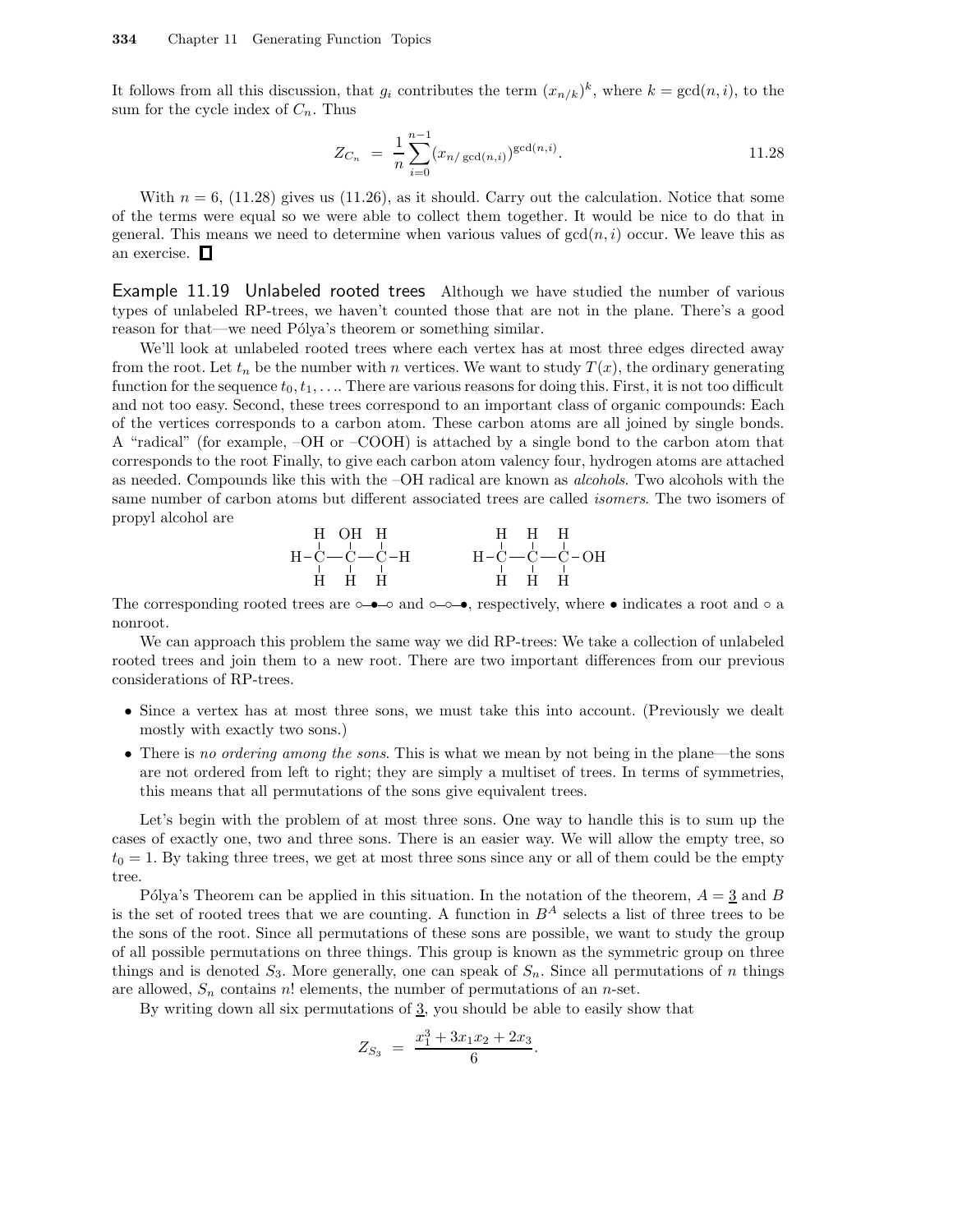We need to compute  $x_i$  so that we can apply Pólya's Theorem. As noted earlier, B is the set of all unlabeled rooted trees of the sort we are constructing.  $W(b)$  for a tree b is simply  $x^k$ , where k is the number of vertices of b. It follows that  $x_i = T(x^i)$ . Thus we have

$$
T(x) = 1 + x \frac{T(x)^3 + 3T(x)T(x^2) + 2T(x^3)}{6},
$$
 11.29

where the " $1+$ " is present because a (possibly empty) tree is constructed by taking the empty set OR . . ..

Equation (11.29) can be used to compute  $t_n$  recursively. You should be able to do this. If you do this for  $n$  up to five or so, you will discover that it is probably easier to simply list the trees and then count them. On the other hand, suppose you want the answer up to  $n = 20$ . You will probably want to use a computer. While it is certainly possible to write a program to list the trees, it is probably easier to use a symbolic manipulation package. Simply start with  $T(x) = 1$ , which is obviously the beginning of the generating function. Then apply (11.29) *n* times to compute new values of  $T(x)$ . To avoid overflow and/or excessive running time, you should truncate all calculations to terms of degree at most n.

There is another situation in which (11.29) is better than listing. Suppose that we want to get an estimate of, say  $t_{100}$ . Asymptotic methods provide a way for doing this using (11.29). See Example 11.34 (p. 354).  $\Box$ 

In general, computing the cycle index of a group is not a simple matter. The examples considered so far have involved relatively simple groups. The following example deals with a somewhat more complicated situation—the cycle index of the group of symmetries of a cube, where the group is a permutation group on the faces of the cube.

**Example 11.20 Symmetries of the cube** In Exercise 4.2.7 (p. 110), you used a decision tree to study the ways to color the faces of a cube. Here we'll use a cycle index polynomial to study it. Before doing this, we must answer two questions:

- What symmetries are possible? Certainly, we should allow the rotations of the cube. There are other symmetries that involve reflections. Whether we allow these or not will depend on the problem at hand. A solid cube in the real world can only be rotated; however, reflections of a cube that is associated with a chemical compound (like the trees in the previous example) may be a perfectly acceptable physical manipulation. We'll begin with just rotations and then allow reflections as well.
- What objects are being permuted? Obvious choices are the vertices, edges and faces of the cube. There are less obvious ones such as diagonals. Different choices for the objects will, in general, lead to different permutation groups and hence different cycle index polynomials. Since we are coloring faces, we'll choose the faces of the cube and leave other objects as exercises.

Before proceeding, we recommend that you find a cube if you can. Possibilities include a sugar cube, a die and a homemade cube consisting of six squares of cardboard taped together. Here is a picture of an "unfolded" cube.



If you imagine the square marked 3 as being the base, squares 1, 2, 4 and 6 fold up to produce sides and square 5 folds over to become the top.

What axes can the cube be rotated around and through what angles so that it will occupy the same space? The axes fall into three classes:

• Face centered: This type goes through the centers of opposite pairs of faces. There are three of them, through the faces 1-6, 2-4 and 3-5. A cube can be rotated  $0^{\circ}$ ,  $\pm 90^{\circ}$  or  $180^{\circ}$  about such an axis.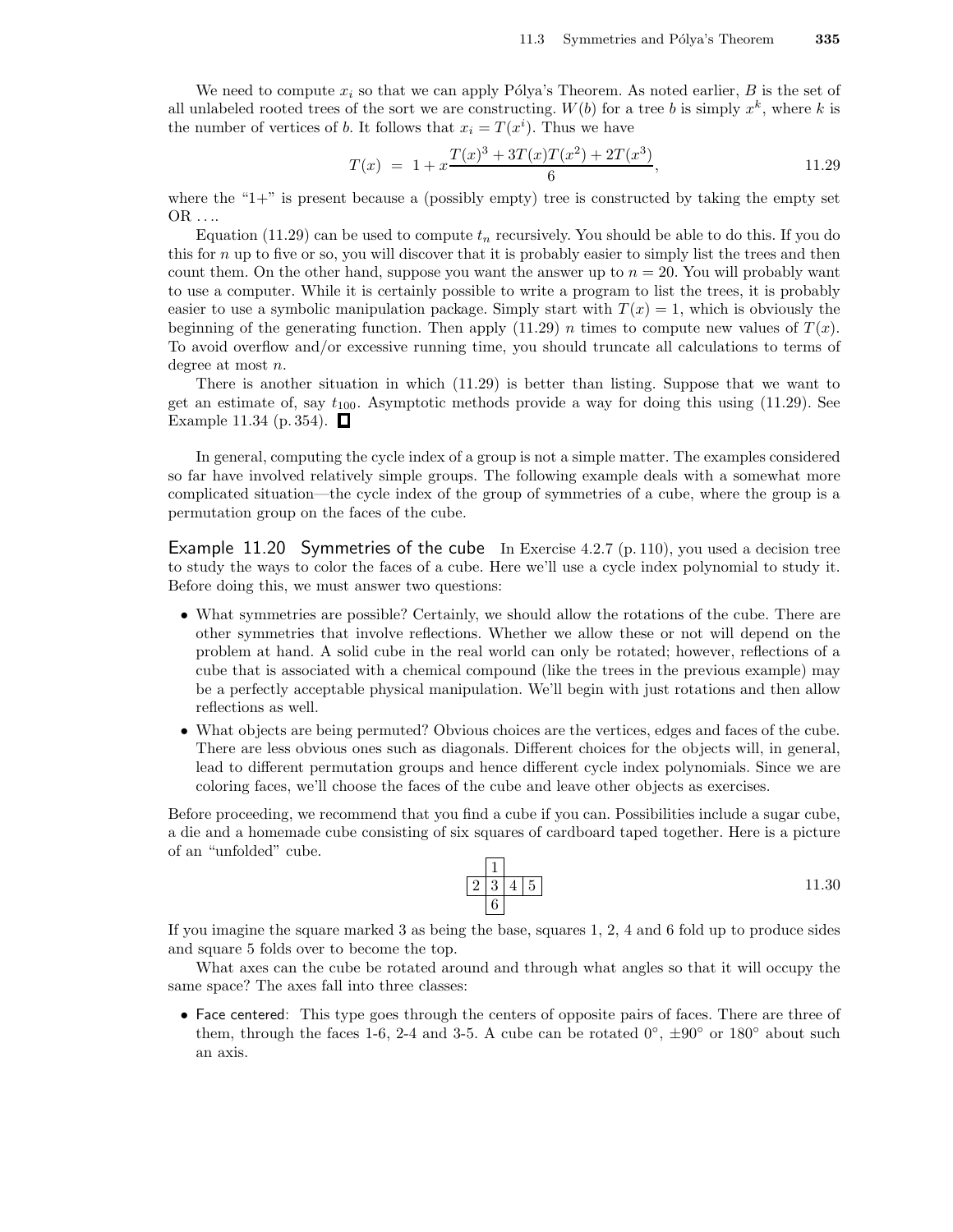- Edge centered: This type goes through the centers of opposite pairs of edges. There are six of them. An edge can be described by the two faces that lie on either side of it. In this notation, one edge centered axis is 25-34. A cube can be rotated  $0°$  or  $180°$  about such an axis.
- Vertex centered: This type goes through opposite vertices of the cube. There are four of them, one of which is 125-346, where a vertex is described by the three faces that meet there. A cube can be rotated  $0°$  or  $\pm 120°$  about such an axis.

To compute a term in the cycle index polynomial corresponding to a rotation, we can look at how the rotation permutes the faces and then determine the term from the cycle lengths. For example, the face centered rotation about 1-6 through 90 $\degree$  gives the permutation (1)(2, 3, 4, 5)(6). This gives us the term  $x_1x_4x_1 = x_1^2x_4$ . You should be able to establish the following terms by studying your cube. The letters F, E and V describe the type of axis.

no rotation  
\n
$$
\pm 90^{\circ} \text{ F}
$$
  $x_1^2 x_4$   
\n $180^{\circ} \text{ F}$   $x_1^2 x_2^2$   
\n $180^{\circ} \text{ E}$   $x_2^3$   
\n $\pm 120^{\circ} \text{ V}$   $x_3^2$ 

Altogether there are 24 rotations. (We have counted the rotations through  $0°$  just once.)

Before we add up the 24 terms, we must verify that the rotations are all distinct. One way to do this is by looking at the cycles of the 24 permutations of the faces and noting that they are distinct. Can you think of another method for seeing that they are distinct? You might try a different approach—instead of showing that the rotations are distinct directly, show that there must be 24 distinct rotations by a geometric argument and then use the fact that we have found all possible rotations.

Adding up the 24 terms, the cycle index polynomial for the rotations of the cube in terms of the faces of the cube is

$$
\frac{x_1^6 + 6x_1^2x_4 + 3x_1^2x_2^2 + 6x_2^3 + 8x_3^2}{24}.
$$
 11.31

It follows that the number of rotationally inequivalent ways to color the faces of a cube using  $k$ colors is

$$
C(k) = \frac{k^6 + 6k^3 + 3k^4 + 6k^3 + 8k^2}{24} = \frac{k^6 + 3k^4 + 12k^3 + 8k^2}{24}.
$$
 11.32

How many rotationally inequivalent ways can the cube be colored with 3 colors so that every color appears? We cannot substitute directly into the cycle index polynomial, but we can see the answer with a little thought. Can you do it?

∗ ∗ ∗ Stop and think about this! ∗ ∗ ∗

One solution is to use the Principle of Inclusion and Exclusion together with (11.32). The answer is

$$
C(3) - 3C(2) + 3C(1) - C(0) = 57 - 3 \times 10 + 3 \times 1 - 0 = 30.
$$

How many rotationally inequivalent ways can we color the faces of a cube with k colors so that adjacent faces have distinct colors? This problem cannot be answered with P´olya's Theorem; however, it can be done with Burnside's Lemma.

We now turn our attention to rotations and reflections of the cube. Imagine the cube made from (11.30) has been rotated in any fashion. Now carry out the following operations.

- Rotate it so that face 3 is on the bottom and face 2 is on the left.
- Open the cube by cutting two sides of face 4 and all sides of face 5 except the one between it and face 4.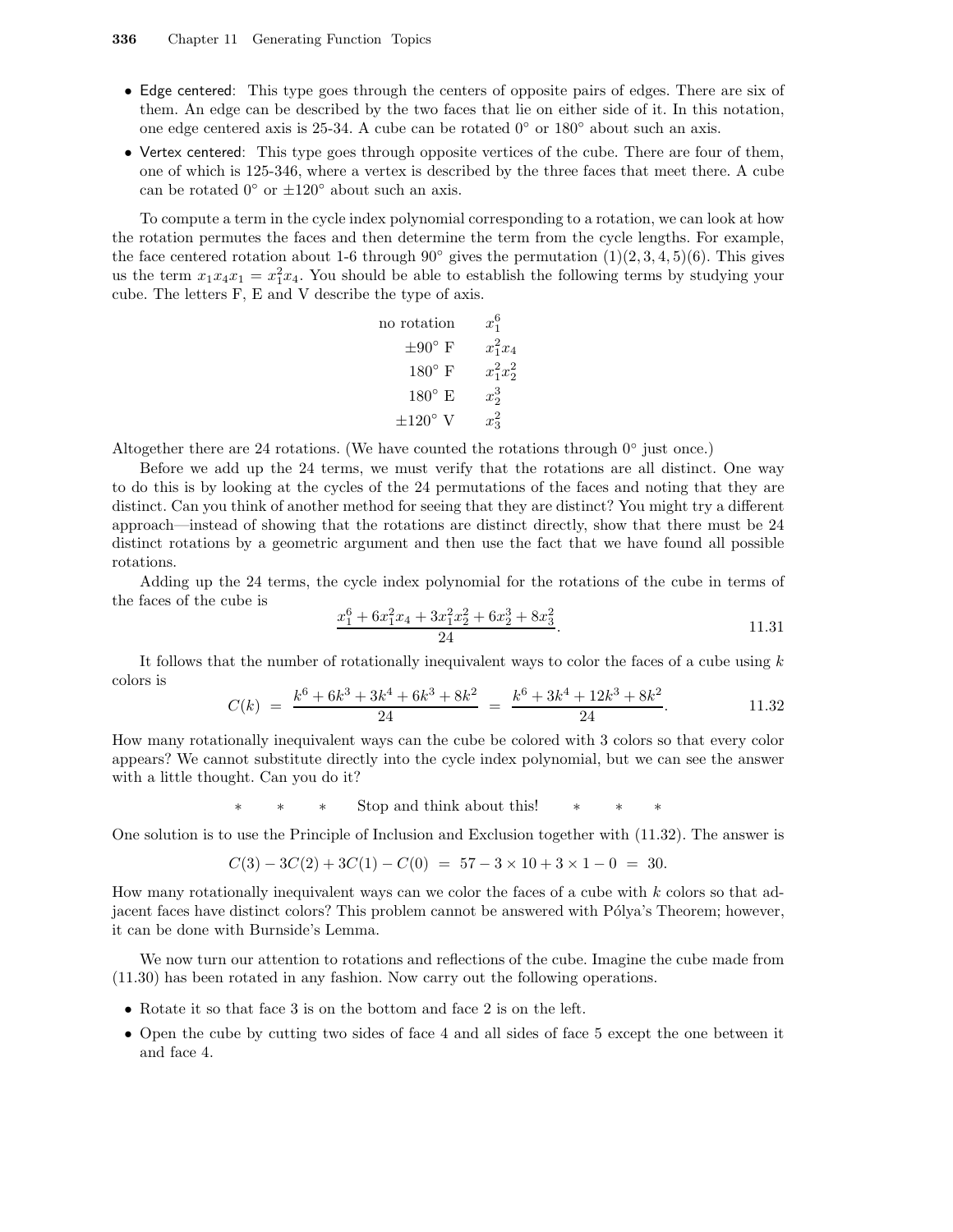This will always lead to the picture in (11.30). Now suppose you do the same thing with a cube that has been rotated and, possibly, reflected. The result will be either  $(11.30)$  or  $(11.30)$  with 1 and 6 interchanged. You should convince yourself of this by experimentation or by geometric arguments.

The result of the previous paragraph implies that any reflection and rotation combination can be obtained as either a rotation or a rotation followed by an interchange of the labels 1 and 6. Using this observation, the cycle index of the group of rotations and reflections can be computed from a knowledge of the orbits of the rotations. We will not carry out the tedious details. The result is

$$
\frac{x_1^6 + 3x_1^4x_2 + 6x_1^2x_4 + 9x_1^2x_2^2 + 7x_2^3 + 6x_2x_4 + 8x_3^2 + 8x_6}{48}
$$

There are alternative geometric arguments that could be used to obtain this result. For example, one can look at the possible arrangement of faces around the upper left front corner of the cube.  $\Box$ 

\*Example 11.21 Counting unlabeled graphs How many unlabeled graphs are there with  $n$ vertices and  $q$  edges? This has many variants: do we allow multiple edges? loops? Are the graphs directed?

All of these can be done in a similar manner and all lead to messy expressions. We'll choose the simplest case: simple directed graphs with loops allowed.

In any of these situations, we use Pólya's Theorem. Suppose that  $n$ , the number of vertices, is given. Let  $\underline{n}$  be the set of vertices. The functions we consider will be from  $\underline{n} \times \underline{n}$  to  $\{0, 1\}$ . The value of  $f((u, v))$  is the number of edges from u to v. In the notation of Pólya's Theorem,  $S = B<sup>A</sup>$  and G acts on A. We have already said that  $B = \{0, 1\}$  and  $A = n \times n$ . What is G and what is the weight W? The group G will be the group of all permutations of n things, but instead of acting on the vertices  $n_i$ , it must act on the ordered pairs  $n \times n$ . Most of this example will be devoted to explaining and computing the cycle index of this group action. W is given by  $W(i) = y^i$ . The coefficient of  $y^q$ will then be the number of unlabeled simple digraphs with  $n$  vertices and  $q$  edges.

Before turning to the calculations, we remark how some of the other graph counting problems can be dealt with. If loops are not allowed, remove the n ordered pairs of the form  $(i, i)$  from A. If any number of edges is allowed, replace B by the nonnegative integers, still setting  $W(i) = y<sup>i</sup>$ . To count (loopless) graphs, replace  $\underline{n} \times \underline{n}$  with  $\mathcal{P}_2(n)$ , the set of 2 element subsets of  $\underline{n}$ .

Let g be a permutation acting on  $\underline{n}$ . If we write g in cycle form, it is fairly easy to translate g into a permutation of  $\underline{n} \times \underline{n}$ . For example, suppose that  $n = 3$  and  $g = (1, 2)(3)$ . To avoid confusing ordered pairs with cycles, we will indicate an ordered pair without parentheses and commas, e.g., 13 instead of  $(1, 3)$ . Using q, we have the following two line form for the corresponding permutation of  $3 \times 3$ 

 $\left(\begin{array}{cccccc} 11 & 12 & 13 & 21 & 22 & 23 & 31 & 32 & 33 \\ 22 & 21 & 23 & 12 & 11 & 13 & 32 & 31 & 33 \end{array}\right),$ 

which you should be able to verify easily. In cycle form this is

 $(11, 22)(12, 21)(13, 23)(31, 32)(33),$ 

which contributes  $x_1x_2^4$  to the cycle index. How do we do this in general?

Suppose  $u, v \in \underline{n}$  are two vertices, that u belongs to a cycle of g of length i and that v belongs to a cycle of length j. The length of the cycle containing uv is the number of times we must apply g in order to return to uv. After we apply g to uv k times, we will have advanced k positions in the cycle containing u and k positions in the cycle containing v. Thus, we will return to uv after k times if and only if k is a multiple of i and k is a multiple of j. The smallest positive such k is  $lcm(i, j)$ , the least common multiple of i and j. Thus uv belongs to a cycle of length  $lcm(i, j)$  and this cycle contributes a factor of  $x_{\text{lcm}(i,j)}$  to a term of the cycle index.

Let's look more closely at the set of directed edges st that can be formed by choosing s from the same cycle as u and t from the same cycle as y. There are  $ij$  such edges. Like uv, each edge st lies in a cycle of length lcm(i, j). Thus, there are  $ij/\text{lcm}(i, j) = \text{gcd}(i, j)$  such cycles.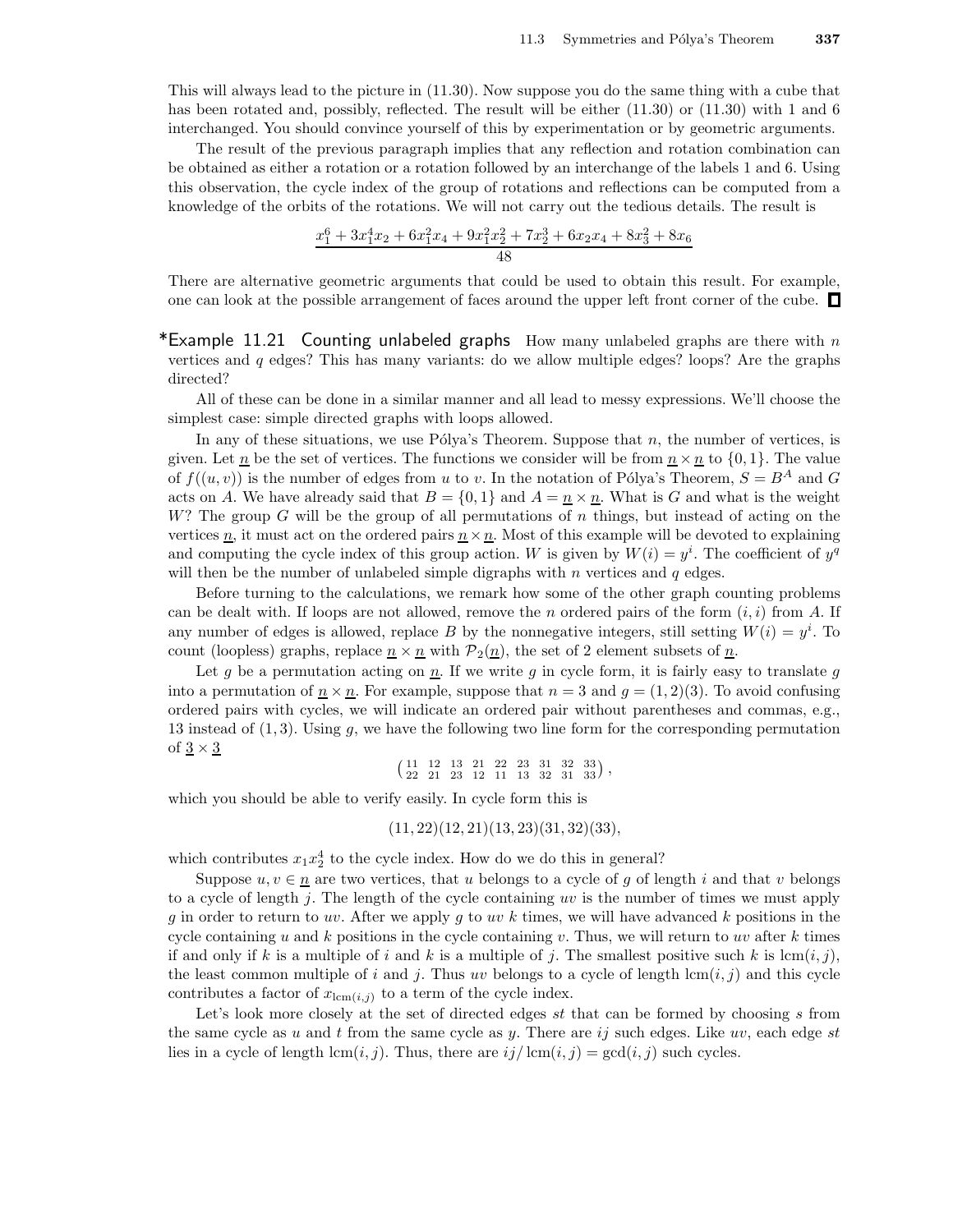Let's look carefully at what we have shown. If we choose a cycle  $C$  of length i and another cycle D of length j, then the ij ordered pairs in  $C \times D$  lie in  $gcd(i, j)$  cycles of length lcm $(i, j)$ . Thus they contribute a factor of  $x_{lcm}(i,j)$  $\lim_{i \to i,j}$  to a term of the cycle index.

If g acting on  $\underline{n}$  has exactly  $\nu_k$  cycles of length k, the argument in the previous paragraph shows that it contributes the term

$$
\prod_i \prod_j \left( \left( x_{\mathrm{lcm}(i,j)} \right)^{\mathrm{gcd}(i,j)} \right)^{\nu_i \nu_j}
$$

to the cycle index we are computing. This gives us the following recipe for computing the cycle index.

**Theorem 11.9** To compute the cycle index for the n-vertex unlabeled digraphs (with loops allowed), start with the cycle index for the set of all n! permutations of  $\underline{n}$ . Replace every term

$$
c_i \prod_{i=1}^n x_i^{\nu_i} \quad \text{with} \quad c_i \prod_{i,j} (x_{\text{lcm}(i,j)})^{\nu_i \nu_j} \text{gcd}(i,j),
$$

where the latter product extends over all  $(i, j)$ .  $\Box$ 

### **Exercises**

- 11.3.1. This deals with the cycle index of  $C_n$ , the cyclic group. You will need to know that, up to the order of the factors, every number can be factored uniquely as a product of primes. We take that as given.
	- (a) Suppose that  $A = p_1^{a_1} \cdots p_k^{a_k}$  where  $p_1, \ldots, p_k$  are distinct primes. We use the shorthand notation  $A = \mathbf{p}^{\mathbf{a}}$  for this product. Suppose that  $B = \mathbf{p}^{\mathbf{b}}$ . Let  $c_i = \min(a_i, b_i)$ ,  $d_i = \max(a_i, b_i)$ ,  $C = \mathbf{p}^{\mathbf{c}}$ and  $D = \mathbf{p}^{\mathbf{d}}$ . Prove that  $AB = CD, C = \text{gcd}(A, B)$  and  $D = \text{lcm}(A, B)$ . This establishes the claims in Example 11.18.
	- (b) Prove that the number of integers i in  $\{1, \ldots, n\}$  for which  $gcd(n, i) = k$  is
		- zero if  $k$  does not divide  $n$ ;
		- the number of integers j in  $\{1, \ldots, \frac{n}{k}\}\$  for which  $gcd(j, n/k) = 1$  if k divides n. This latter number is denoted  $\varphi(n/k)$  and is called the *Euler phi function*. We discussed how to compute it in Exercise 4.1.5 (p. 100).
	- (c) Conclude that

$$
Z_{C_n} = \frac{1}{n} \sum \varphi(n/k) z_{n/k}^k = \frac{1}{n} \sum \varphi(k) z_k^{n/k},
$$

where the sum ranges over all integers between 1 and  $n$  inclusive that divide  $n$ .

- 11.3.2. The following questions refer to the group of rotations of the cube.
	- (a) Compute the cycle index of the group acting on the edges of the cube.
	- (b) Compute the cycle index of the group acting on the vertices of the cube.
	- (c) Imagine three perpendicular axes drawn through the center of the cube joining the centers of faces. Label the axes  $x, y$  and  $z$ , but do not distinguish a direction on the axes—thus the axes are simply lines. Compute the cycle index of the group acting on these axes.
	- (d) Repeat the previous question where a direction is assigned to each of the axes. Reversal of the direction of an axis is indicated by a minus sign; e.g., a rotation that reverses the  $z$ -axis and interchanges the x-axis and  $y$ -axis is written in cycle notation as

$$
(x,y)(-x,-y)(z,-z).
$$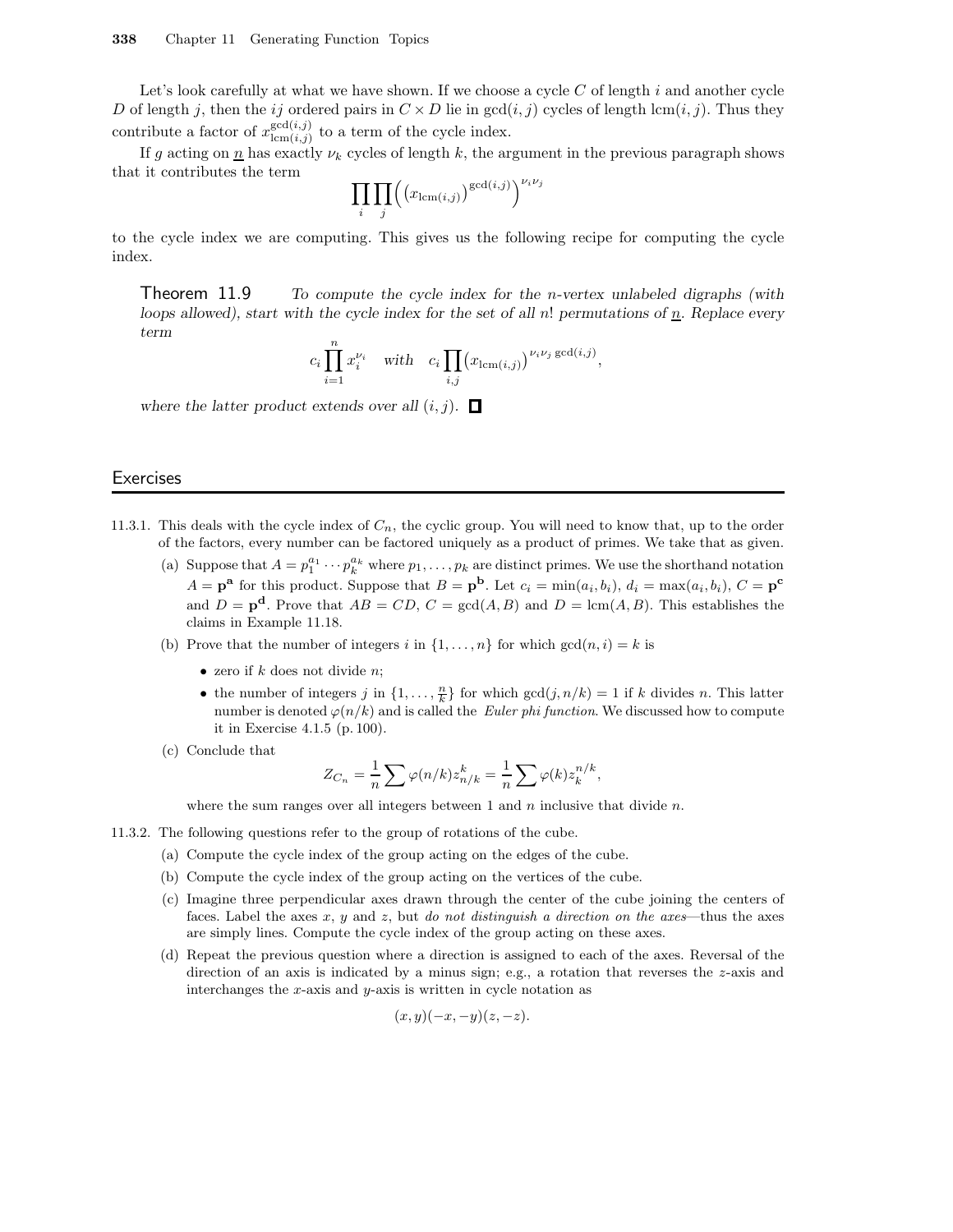- 11.3.3. The regular octahedron consists of eight equilateral triangles joined together so that the result looks like two pyramids joined base to base. A regular octahedron can be obtained by placing a vertex in each face of a cube and joining two vertices if they lie in faces which are separated by an edge.
	- (a) There is a duality between a regular octahedron and a cube in which faces correspond to vertices, edges to edges and vertices to faces. Obtain this correspondence.
	- (b) Write down the cycle index for the group of symmetries of the regular octahedron (reflections allowed or not) acting on the vertices of the regular octahedron. Hint. This requires no calculation on your part.
	- (c) Do the same for the rotations of the octahedron acting on the edges.
- 11.3.4. Write down the cycle index for the group of rotations of the regular tetrahedron acting simultaneously on the vertices, edges and faces. Instead of the usual  $x_i$ , use  $v_i$ ,  $e_i$  and  $f_i$ , indicating whether it is an orbit of vertices, faces or edges. For example, the identity rotation gives the term  $v_1^4e_1^6f_1^4$ . Explain how to use this result to obtain the cycle index for the group acting on just the edges.
- 11.3.5. Write down the cycle index polynomial for all permutations of 4 and use this to write down the ordinary generating function  $D_4(y)$  for simple unlabeled 4-vertex digraphs by number of edges.
- 11.3.6. Repeat the previous exercise with "4" replaced by "5." You may find Exercises 2.2.5 and 2.3.3 (p. 57) helpful.
- \*11.3.7. State and prove a theorem like Theorem 11.9 for unlabeled n-vertex simple (loopless) graphs. *Hint*. You will need to distinguish two cases depending on whether or not  $u$  and  $v$  are in the same cycle of g acting on  $n$ .

## 11.4 Asymptotic Estimates

The area of asymptotics deals with obtaining estimates for functions for large values of the variables and, sometimes, for values near zero. Since the domain of the functions we're concerned with is the positive integers, these functions can be thought of as sequences  $a_1, a_2, \ldots$ . Since this section uses the terminology introduced in Appendix B, you may want to review it at this time.

A solid mathematical treatment of asymptotics requires more background than we are willing to assume and developing the background would take too much time. Therefore, the material in this section is not rigorous. Instead, we present several principles which indicate what the result will almost certainly be in common combinatorial situations. The intent of this section is to give you a feeling for the subject, some direction for future study and some useful rules of thumb.

Before launching into specific tools and examples, we'd like to set the stage a bit since you are probably unfamiliar with asymptotic estimates. The lack of specific examples may make some of this introductory material a bit vague, so you may want to reread it after completing the various subsections.

Suppose we are interested in a sequence of numbers. We have four methods of providing asymptotic information about the numbers. Here they are, with examples:

- A combinatorial description: say  $B_n$  is the number of partitions of an *n*-set;
- A recursion:  $F_0 = 1$ ,  $F_1 = 2$  and  $F_n = F_{n-1} + F_{n-2}$  for  $n \ge 2$ ;
- A formula: the number of involutions of an  $n$ -set is

$$
\sum_{j=0}^{n} \frac{n!}{j! \, 2^j (n-2j)!};
$$

the number of unlabeled full binary RP-trees with *n* leaves is  $\frac{1}{n} {2n-2 \choose n-1}$ ;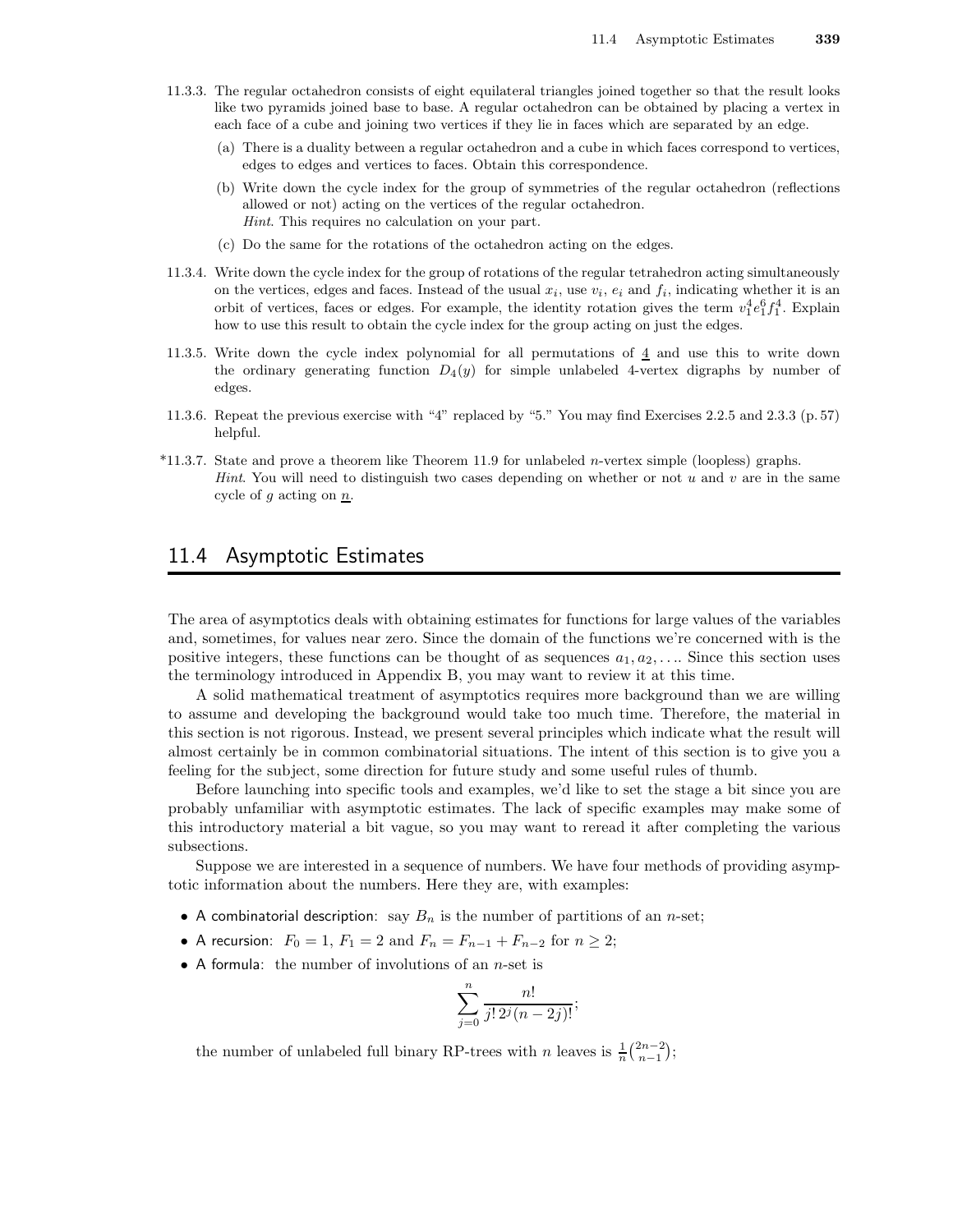• A generating function: the ordinary generating function for the number of comparisons needed to Quicksort an  $n \log$  list is

$$
\frac{-2\ln(1-x) - 2x}{(1-x)^2};
$$

the ordinary generating function for the number of unlabeled rooted full binary trees by number of leaves satisfies

$$
T(x) = \frac{T(x)^2 + T(x^2)}{2} + x.
$$

Given such information, can we obtain some information about the size of the terms in the sequence? The answer will, of course, depend on the information we are given. Here is a quick run down on the answers.

- A combinatorial description: It is usually difficult, if not impossible, to obtain information directly from such a description.
- A recursion: It is often possible to obtain some information. We will briefly discuss a simple case.
- A formula: The formula by itself may be explicit enough. If it is not, using Stirling's formula may suffice. If a summation is present, it can probably be estimated if all its terms are nonnegative, but it may be difficult or impossible to estimate a sum whose terms alternate in sign. Unfortunately, the estimation procedures usually involve a fair bit of messy calculation and estimation. We will discuss two common types of sums.
- A generating function: If the generating function converges for some values of x other than  $x = 0$ , it is quite likely that estimates for the coefficients can be obtained by using tools from analysis. Tools have been developed that can be applied fairly easily to some common situations, but rigorous application requires a background in complex analysis. The main emphasis of this section is the discussion of some simple tools for generating functions.

You may have noticed that we have discussed only singly indexed sequences in our examples. There are fewer tools available for multiply indexed sequences and they are generally harder to describe and to use. Therefore, we limit our attention to singly indexed sequences.

There is no single right answer to the problem of this section—finding simple approximations to some  $a_n$  for large n—we must first ask how simple and how accurate.

We will not try to specify what constitutes a simple expression; however, you should have some feel for it. For example, an expression of the form  $an^bn^c$ , where a, b and c are constants, is simple. The expression  $\sqrt{2\pi n}(n/e)^n$  is simpler than the expression n! even though the latter is more easily written down. Why? If we limit ourselves to the basic operations of addition, subtraction multiplication, division and exponentiation, then the former expression requires only six operations while n! requires  $n-1$  multiplications. We have hidden the work of multiplication by the use of a function, namely the factorial function. We can estimate simplicity by counting the number of basic operations.

There are wide variations in the degree of accuracy that we might ask for. Generally speaking, we would like an approximating expression whose relative error goes to zero. In other words, given  $a_n$ , we would like to find a simple expression  $f(n)$  such that  $a_n/f(n) \to 1$  as  $n \to \infty$ . In this case we say that  $a_n$  is asymptotic to  $f(n)$  and write  $a_n \sim f(n)$ . Sometimes greater accuracy is desired—a problem we will not deal with. Sometimes we may have to settle for less accuracy—a situation we will be faced with.

The discussion of accuracy in the previous paragraph is a bit deceptive. What does  $a_n \sim f(n)$ tell us about specific values? Nothing! It says that *eventually*  $a_n/f(n)$  gets as close to 1 as we may desire, but eventually can be a *very* long time. But, in most cases of interest, we are lucky enough that the ratio  $a_n/f(n)$  approaches 1 fairly quickly. Can we be more precise?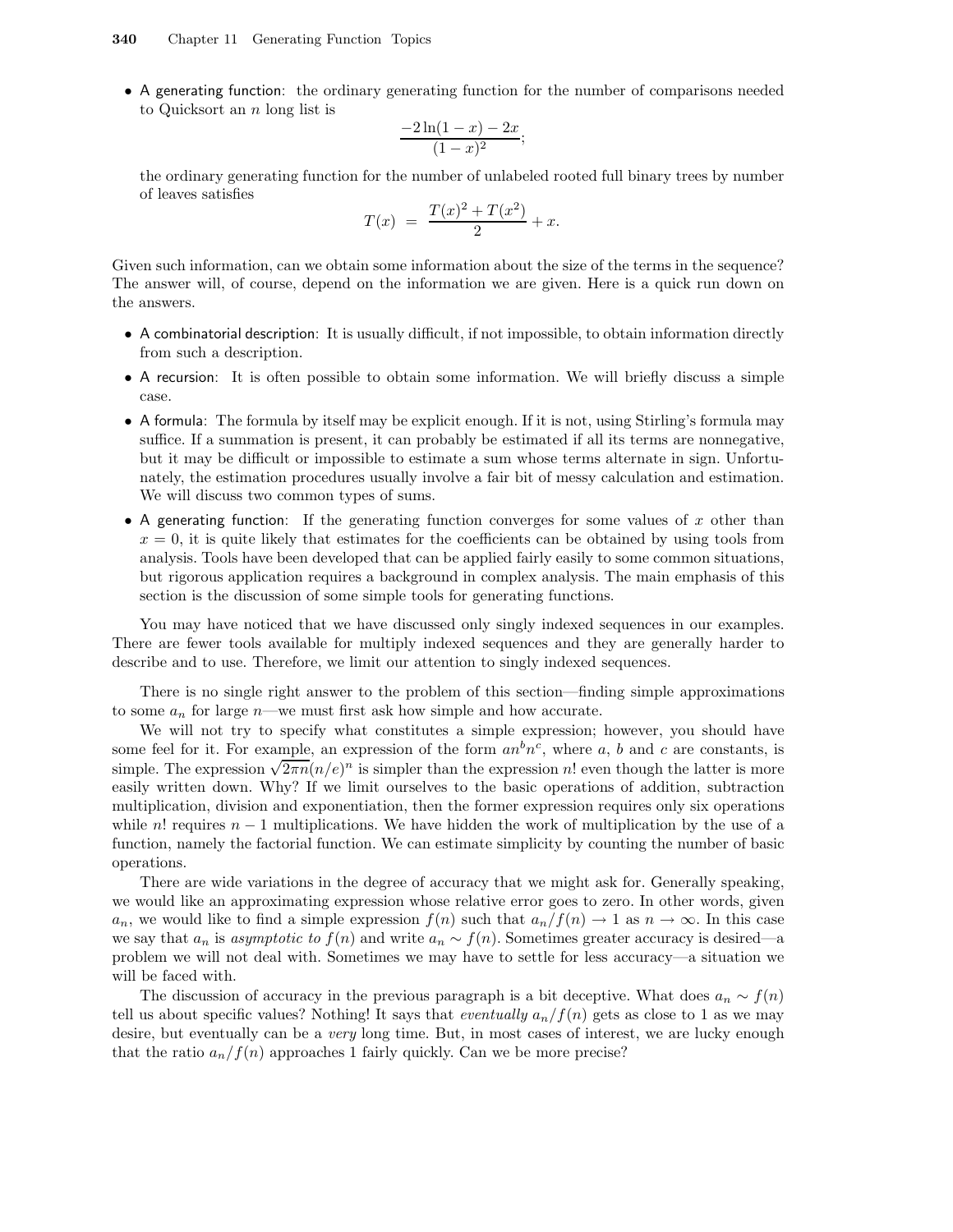It is possible in most cases to compute an upper bound on how slowly  $a_n/f(n)$  approaches 1; that is upper bounds on  $|a_n/f(n) - 1|$  as a function of n. Obtaining such bounds often involves a considerable amount of work and is beyond the scope of this text. Even if one has a bound it may be unduly pessimistic—the ratio may approach one much faster than the bound says. A more pragmatic approach is to compute  $a_n/f(n)$  for small values of n and hope that the trend continues for larger values. Although far from rigorous, this pragmatic approach almost always works well in practice. We'll carry out such calculations for the problems studied in this section.

The following subsections are independent of each other. If you are only going to read one of them, we recommend the one on generating functions.

#### Recursions

We have been able to solve the simplest sorts of recursions in earlier sections. Now our interest is different—we want asymptotic information from the recursions. We will consider two types of linear recursions that arise frequently in the analysis of algorithms. A *linear recursion* for  $a_n$  is an expression of the form

$$
a_n = c_1(n)a_{n-1} + c_2(n)a_{n-2} + \ldots + c_n(n)a_0 + f(n)
$$

for  $n \geq N$ . If  $f(n) = 0$  for  $n \geq N$ , the recursion is called *homogeneous*.

We first discuss homogeneous recursions whose coefficients are "almost constant." In other words, except for initial conditions,

$$
a_n = c_1(n)a_{n-1} + c_2(n)a_{n-2} + \ldots + c_k(n)a_{n-k}, \qquad 11.33
$$

where the functions  $c_i(n)$  are nearly constant. If  $c_i(n)$  is nearly equal to  $C_i$ , then the solution to

$$
A_n = C_1 A_{n-1} + C_2 A_{n-2} + \ldots + C_k A_{n-k}, \qquad 11.34
$$

with initial conditions, should be reasonably close to the sequence  $a_n$ . We will not bother to discuss what reasonably close means here. It is possible to say something about it, but the subject is not simple.

What can we say about the solution to  $(11.34)$ ? Without the initial conditions, we cannot say very much with certainty; however, the following is usually true.

Principle 11.1 Constant coefficient recursions Let r be the largest root of the equation

$$
r^{k} = C_{1}r^{k-1} + C_{2}r^{k-2} + \ldots + C_{k}r^{0}.
$$

If this root occurs with multiplicity m, then there is usually a constant  $A$  such that the solution to (11.34) that satisfies our (unspecified) initial conditions is asymptotic to  $An^{m-1}r^n$ .

This result is not too difficult to prove. Given the initial conditions, one can imagine using (11.34) to obtain a rational function for  $\sum_n A_n x^n$ . The denominator of the rational function will be  $p(x) =$  $1 - (C_1x + \ldots + C_kx^k)$ . Now imagine expanding the result in partial fractions. The reason for the lack of a guarantee in the principle is that a factor may cancel from the numerator and denominator of  $\sum_n A_n x^n$ , giving a lower degree polynomial than  $p(x)$ .

The principle is perhaps not so interesting because it gives much less accurate results than those obtained by using generating functions and partial fractions. Its only attractions are that it requires less work and gives us an idea of what to expect for (11.33).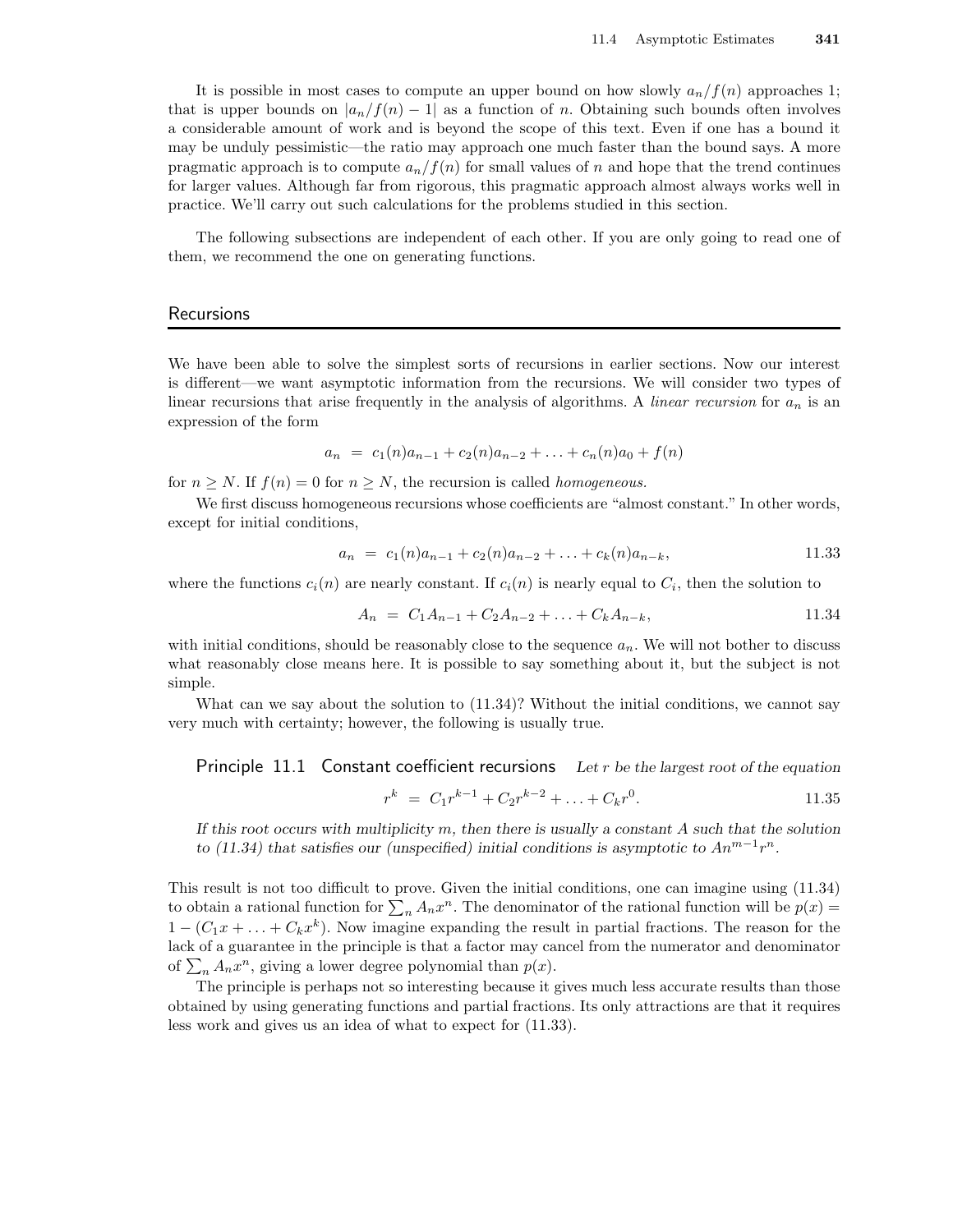Principle 11.2 Linear recursions Suppose that  $c_i(n) \to C_i$  as  $n \to \infty$  and that at least one  $C_i$  is nonzero. Let r be the largest root of (11.35). Then  $r^n$  is probably a fairly reasonable crude approximation to the solution  $a_n$  of (11.33) that satisfies our (unspecified) initial conditions. Usually

$$
\lim_{n \to \infty} (a_n)^{1/n} = r.
$$

Example 11.22 Involutions Let  $a_n$  be the number of permutations of  $\underline{n}$  which are involutions, that is, no cycle lengths exceed two. Either  $n$  is in a cycle with itself OR it forms a cycle with one of the remaining  $n-1$  elements of  $n$ . Thus

$$
a_n = a_{n-1} + (n-1)a_{n-2},
$$

with some appropriate initial conditions.

The coefficients of this recursion are not almost constant, but we can use a trick, which works whenever we have coefficients which are polynomials in n. Let  $b_n = a_n/(n!)^d$ , where d is to be determined. Dividing our recursion by  $(n!)^d$ , and doing a little simple algebra, we have

$$
b_n = \frac{1}{n^d}b_{n-1} + \frac{n-1}{(n^2 - n)^d}b_{n-2}.
$$

If  $d < 1/2$ , the last coefficient is unbounded, while if  $d > 1/2$ , both coefficients on the right side approach 0. On the other hand, with  $d = 1/2$ , the first coefficient approaches 0 and the second approaches 1. Thus we are led to consider the recursion  $b_n = b_{n-2}$  and hence the roots of the polynomial  $r^2 = 1$ . Since the largest is  $r = 1$ , we expect that  $b_n$  should approach 1. Thus  $(n!)^{1/2}$  is a rough approximation to  $a_n$ . We can eliminate the factorial by using Stirling's formula (Theorem 1.5) (p. 12)). Since the approximation in Principle 11.2 is so crude we may as well ignore factors like  $\sqrt{2\pi n}$  and simply say that  $a_n$  probably grows roughly like  $(n/e)^{n/2}$ .

We now present a type of recursion that often arises in divide and conquer problems such as Mergesort. Some authors have called various forms of the theorem associated with this principle a master theorem for recursions. The reason we have put "function" in quotes is explained after the principle.

Principle 11.3 Master Principle for Recursions We want to study the "function"  $T(n)$ . Suppose that for some "functions"  $f(n), s_1(n), \ldots, s_w(n)$ , some N, and some  $0 < c < 1$  we have

- (i)  $T(n) > 0$  for  $n \geq N$ ,
- (ii)  $f(n) \geq 0$  for  $n \geq N$ ,
- (iii)  $s_i(n) cn \in O(1)$  for  $1 \le i \le w$ ,
- (iv)  $T(n) = f(n) + T(s_1(n)) + T(s_2(n)) + \cdots + T(s_w(n)).$
- Let  $b = \log w / \log(1/c)$ . Then
- (a) if  $f(n)/n^b \to \infty$  as  $n \to \infty$ , then we usually have  $T(n) \in \Theta(n^b)$ ;
- (b) if  $f(n)/n^b \to 0$  as  $n \to \infty$ , then we usually have  $T(n) \in \Theta(f(n))$ ;
- (c) if  $n^b \in \Theta(f(n))$ , then we usually have  $T(n) \in \Theta(n^b \log n)$ .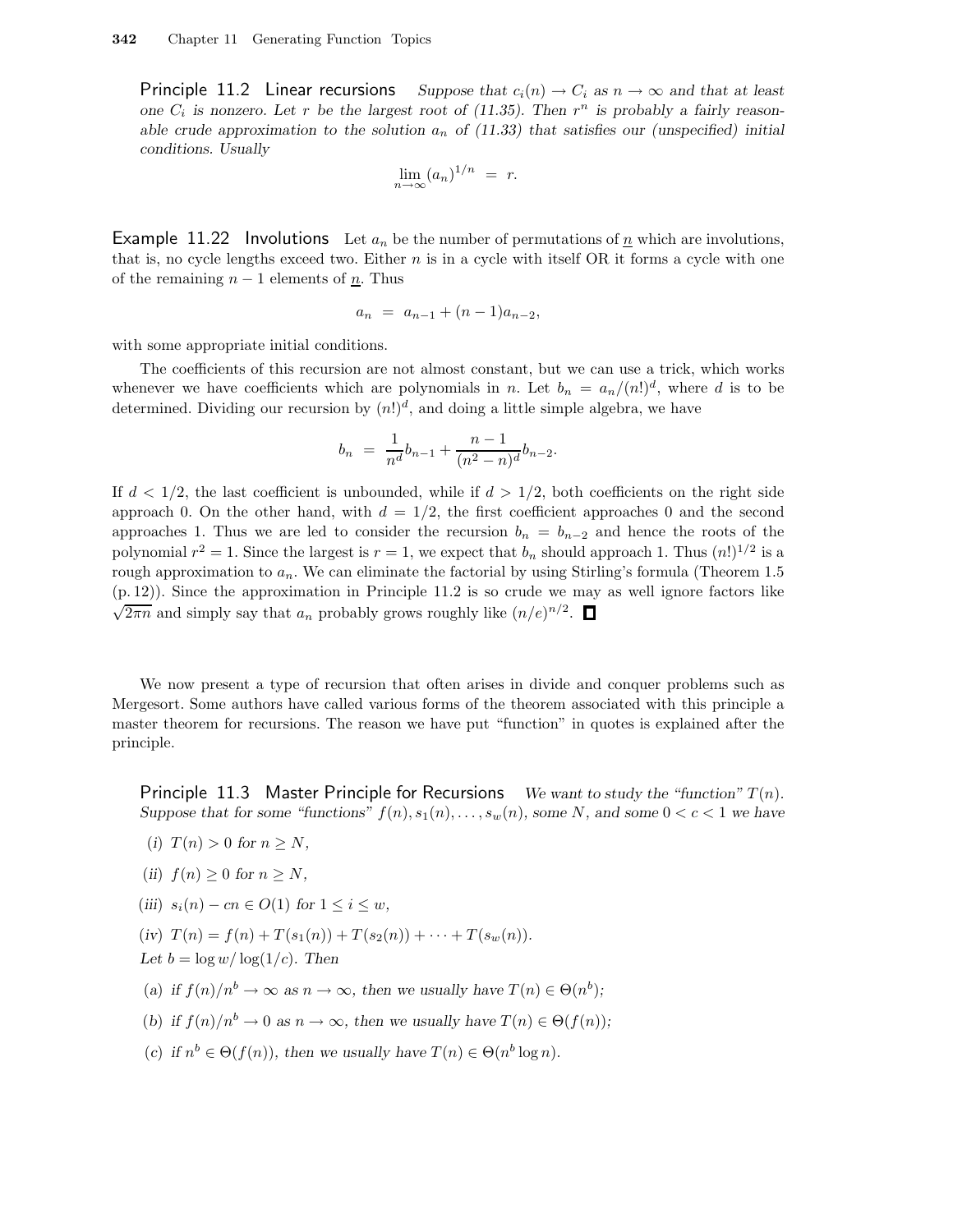The principle says that  $T(n)$  grows like the faster growing of  $f(n)$  and  $n<sup>b</sup>$  unless they grow at the same rate, in which case  $T(n)$  grows faster by a factor of  $\log n$ .

Why is "function" in quotes? Consider merge sorting. We would like  $T(n)$  to be the number of comparisons needed to merge sort an  $n$ -long list. This is not a well-defined function! The number depends on the order of the items in the original list. (See Example 7.13 (p. 211).) Thus, we want to let  $T(n)$  stand for the set of all possible values for the number of comparisons that are required. Hence  $T(n)$  is really a collection of functions. Similarly  $f(n)$  and, more rarely, the  $s_i(n)$  may be collections of functions. Thus, a statement like  $T(n) \in \Theta(f(n))$  should be interpreted as meaning that the statement is true for all possible values of  $T(n)$  and  $f(n)$ .

Example 11.23 Recursive multiplication of polynomials Suppose we want to multiply two polynomials of degree at most  $n$ , say

$$
P(x) = p_0 + p_1 x + \dots + p_n x^n
$$
 and  $Q(x) = q_0 + q_1 x + \dots + q_n x^n$ .

A common method for doing this is to use the distributive law to generate  $(n + 1)^2$  products  $p_0q_0$ ,  $p_0q_1x, p_0q_2x^2, \ldots, p_nq_nx^{2n}$  and then collect the terms that have the same powers of x. This involves  $(n+1)^2$  multiplications of coefficients and, it can be shown,  $n^2$  additions of coefficients. Thus, the amount of work is  $\Theta(n^2)$ .

Is this the best we can do? Of course, we can do better if  $P(x)$  or  $Q(x)$  have some coefficients that are zero. Since we're concerned with finding a general algorithm, we'll ignore this possibility. There is a recursive algorithm which is faster. It uses the following identity, which you should check

*Identity:* If  $P_L(x)$ ,  $P_H(x)$ ,  $Q_L(x)$  and  $Q_H(x)$  are polynomials, then

$$
(P_L(x) + P_H(x)x^m) (Q_L(x) + Q_H(x)x^m)
$$
  
=  $A(x) + (C(x) - A(x) - B(x))x^m + B(x)x^{2m}$ 

where

$$
A(x) = P_L(x)Q_L(x), \quad B(x) = P_H(x)Q_H(x),
$$

and

$$
C(x) = (P_L(x) + P_H(x))(Q_L(x) + Q_H(x)).
$$

We can think of this identity as telling us how to multiply two polynomials  $P(x)$  and  $Q(x)$  by splitting them into lower degree terms (the polynomials  $P_L(x)$  and  $Q_L(x)$ ) and higher degree terms (the polynomials  $P_H(x)x^m$  and  $Q_H(x)$ ):

$$
P(x) = P_L(x) + P_H(x)x^m
$$
 and  $Q(x) = Q_L(x) + Q_H(x)x^m$ .

The identity requires three polynomial multiplications to compute  $A(x)$ ,  $B(x)$  and  $C(x)$ . Since the degrees involved are only about half the degrees of the original polynomials, we've gone from about  $n^2$  multiplications to about  $3(n/2)^2 = 3n^2/4$ , an improvement by a constant factor as  $n \to \infty$ . When this happens, applying an algorithm recursively usually gives an improvement in the exponent. In this case, we expect  $\Theta(n^d)$  for some  $d < 2$  instead of  $n^2$ .

Here's a recursive algorithm for multiplying two polynomials  $P(x) = p_0 + p_1 x \cdots + p_n x^n$  and  $Q(x) = q_0 + q_1 x + \cdots + q_n x^n$  of degree at most *n*.

 $MULT(P(x), Q(x), n)$ If  $(n=0)$  Return  $p_0q_0$ Else Let  $m = n/2$  rounded up.  $P_L(x) = p_0 + p_1 x + \cdots p_{m-1} x^{m-1}$  $P_H(x) = p_m + p_{m+1}x + \cdots + p_nx^{n-m}$  $Q_L(x) = q_0 + p_1 x + \cdots + q_{m-1} x^{m-1}$  $Q_H(x) = q_m + q_{m+1}x + \cdots + q_nx^{n-m}$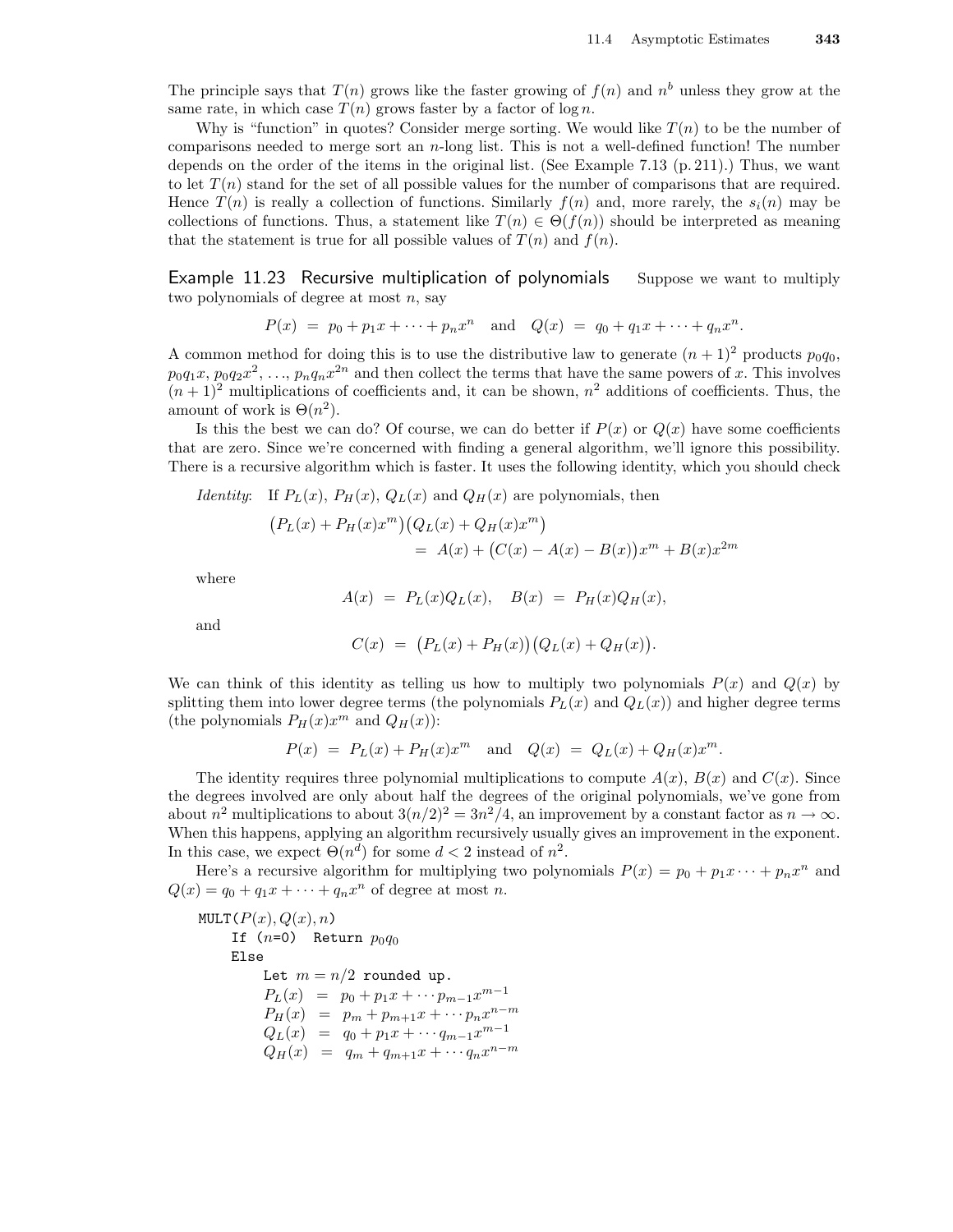$A(x) = \text{MULT}(P_L(x), Q_L(x), m-1)$  $B(x) = \text{MULT}(P_H(x), Q_H(x), n-m)$  $C(x) = \text{MULT}(P_L(x) + P_H(x), Q_L(x) + Q_H(x), n - m)$  $D(x) = A(x) + (C(x) - A(x) - B(x))x^{m} + B(x)x^{2m}$ Return  $D(x)$ End if

End

We store a polynomial as array of coefficients. The amount of work done in calculation is the number of times we multiply or add two coefficients.

Let's count multiplications. Since a polynomial of degree n has  $n + 1$  coefficients (constant term to coefficient of  $x^n$ ), we'll denote by  $T(n+1)$  the number of multiplications for a polynomial of degree n. To multiply two constants, we have  $T(1) = 1$ . You should be able to show that the recursive part of the algorithm gives us  $T(n) = T(m) + T(n-m) + T(n-m)$ , where  $m = \lfloor n/2 \rfloor$ , the largest integer not exceeding  $n/2$ . The Master Principle applies with  $w = 3$ ,  $f(n) = 0$ ,  $s_1(n) = |n/2|$ ,  $s_2(n) = s_3(n) = n - \lfloor n/2 \rfloor = \lceil n/2 \rceil^1$  and  $c = 1/2$ . Thus  $b = \log 3/\log 2$  and  $T(n) \in \Theta(n^{\log 3/\log 2})$ . Since  $\log 3/\log 2$  is about 1.6 which is less than 2, this is less work than the  $n^2$  multiplications in the common method when  $n$  is large.

What about additions and subtractions? The polynomials  $A(x)$ ,  $B(x)$  and  $C(x)$  all have degree about n. Thus, computing  $C(x) - A(x) - B(x)$  requires about 2n subtractions. The polynomials  $A(x)$  and  $(C(x) - A(x) - B(x))x^m$  overlap in about n/2 terms and so adding them together requires about  $n/2$  additions. Adding in  $B(x)x^{2m}$  requires about  $n/2$  more additions. Thus, there are about 3n additions and subtractions involved in computing  $D(x)$  from A, B and C. If  $U(n)$  is the number of additions and subtractions in the recursive algorithm for polynomials of degree  $n - 1$ ,

$$
U(n) = f(n) + U(m) = U(n-m) + U(n-m) \quad \text{where} \quad f(n) \in \Theta(3n).
$$

By the Master Principle with  $b = \log 3/\log 2$ ,  $U(n) \in \Theta(n^b)$ . Thus the algorithm requires  $\Theta(n^{\log 3/\log 2})$  multiplications, additions and subtractions.

## Sums of Positive Terms

Suppose that

$$
a_n = \sum_{k=0}^{L_n} t_{n,k},
$$

where  $t_{n,k} > 0$  and  $L_n \to \infty$ . Imagine n fixed and think of  $t_{n,k}$  as a sequence in k; i.e.,  $t_{n,0}, t_{n,1}$ , .... Let  $r_k(n) = t_{n,k+1}/t_{n,k}$ , the ratio of consecutive terms. Usually we simply write  $r_k$  for  $r_k(n)$ . In practice we usually have one of four situations

- (a) **Decreasing terms**  $(r_k \leq 1$  for all k). We will study this.
- (b) Increasing terms  $(r_k \geq 1$  for all k) Convert to (a) by writing the sequence backwards:

$$
a_n = \sum_{k=0}^{L_n} t_{n,k} = \sum_{i=0}^{L_n} t_{n,L_n-i} = \sum_{k=0}^{L_n} s_{n,k},
$$

(c) Increasing, then decreasing ( $r_k \leq 1$  for  $k < K_n$  and  $r_k \geq 1$  for  $k \geq K_n$ ): split the sum at  $K_n$ . This gives one sum like (a) and one like (b):

$$
a_n = \sum_{k=0}^{L_n} t_{n,k} = \sum_{k=0}^{K_n-1} t_{n,k} + \sum_{k=0}^{M_n} u_{n,k},
$$

The ceiling function  $\lceil x \rceil$  is the least integer not exceeding x.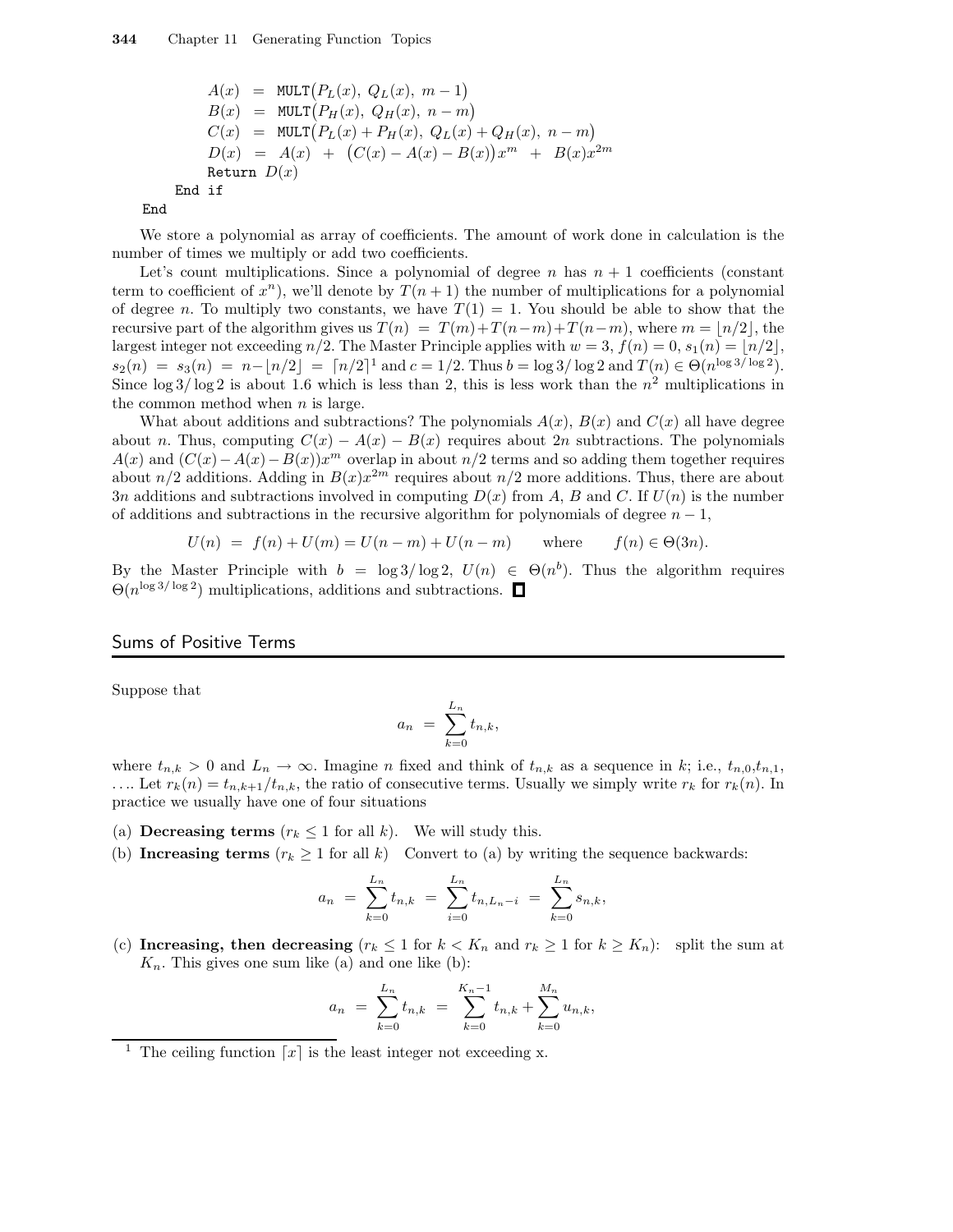where  $M_n = L_n - K_n$  and  $u_{n,k} = t_{n,k+K_n}$ .

(d) Decreasing, then increasing  $(r_k \geq 1$  for  $k < K_n$  and  $r_k \leq 1$  for  $k \geq K_n$ : Split into two as done for (c).

Suppose we are dealing with (a), decreasing terms, and that  $\lim_{n\to\infty} r_k(n) = r$  exists for each k and does not depend on k. This may sound unusual, but it is quite common. If  $r = 1$ , we will call the terms slowly decreasing. If  $|r| < 1$ , we will call the terms rapidly decreasing. The two sums obtained from Case (c) are almost always slowly decreasing and asymptotically the same.

Principle 11.4 Sums of rapidly decreasing terms If there is an r with  $0 < r < 1$ such that  $\lim_{n\to\infty} t_{n,k+1}/t_{n,k} = r$  for each value of k, then we usually have a geometric series approximation:

$$
\sum_{k=0}^{L_n} t_{n,k} \sim \sum_{k\geq 0} t_{n,0} r_n^k \sim \frac{t_{n,0}}{1-r}.
$$

(Note that  $r$  does not depend on  $k$ .)

Aside: Actually, there is a more general principle: If  $r_k(n) \to \rho_k$  as  $n \to \infty$  and there is an  $R < 1$ such that  $|\rho_k| < R$  for all k, then the sum is asymptotic to  $t_{n,0} \sum_{i=0}^{\infty} \rho_1 \cdots \rho_i$ . Principle 11.4 is the special case  $\rho_i = r$  for all *i*.

**Example 11.24 Small subsets** How many subsets of an *n*-set have at most cn elements where  $c < 1/2$ ? You should have no trouble seeing that the answer is

$$
\sum_{k=0}^{\lfloor cn \rfloor} \binom{n}{k},
$$

where  $|cn|$  is the largest integer that does not exceed cn. Let's approximate the sum. Since the terms are increasing, we reverse the order:

$$
\sum_{k=0}^{\lfloor cn \rfloor} {n \choose \lfloor cn \rfloor - k}.
$$

We have

$$
\frac{t_{n,k+1}}{t_{n,k}} = \frac{\binom{n}{\lfloor cn \rfloor - k - 1}}{\binom{n}{\lfloor cn \rfloor - k}} = \frac{\lfloor cn \rfloor - k}{n - \lfloor cn \rfloor + k + 1}.
$$

When k is small compared to n, this ratio is close to  $c/(1-c)$  and so, by Principle 11.4, we expect

$$
\sum_{k=0}^{\lfloor cn \rfloor} \binom{n}{k} \sim \frac{\binom{n}{\lfloor cn \rfloor}}{1 - (c/(1-c))} = \frac{1-c}{1-2c} \binom{n}{\lfloor cn \rfloor}. \tag{11.37}
$$

A table comparing exact and approximate values is given in Figure 11.2.  $\Box$ 

We now look at sums with slowly decreasing terms. Such sums can usually be done by interpreting the sum as an approximation to a Riemann sum associated with an integral. We'll merely state the result for the most common case.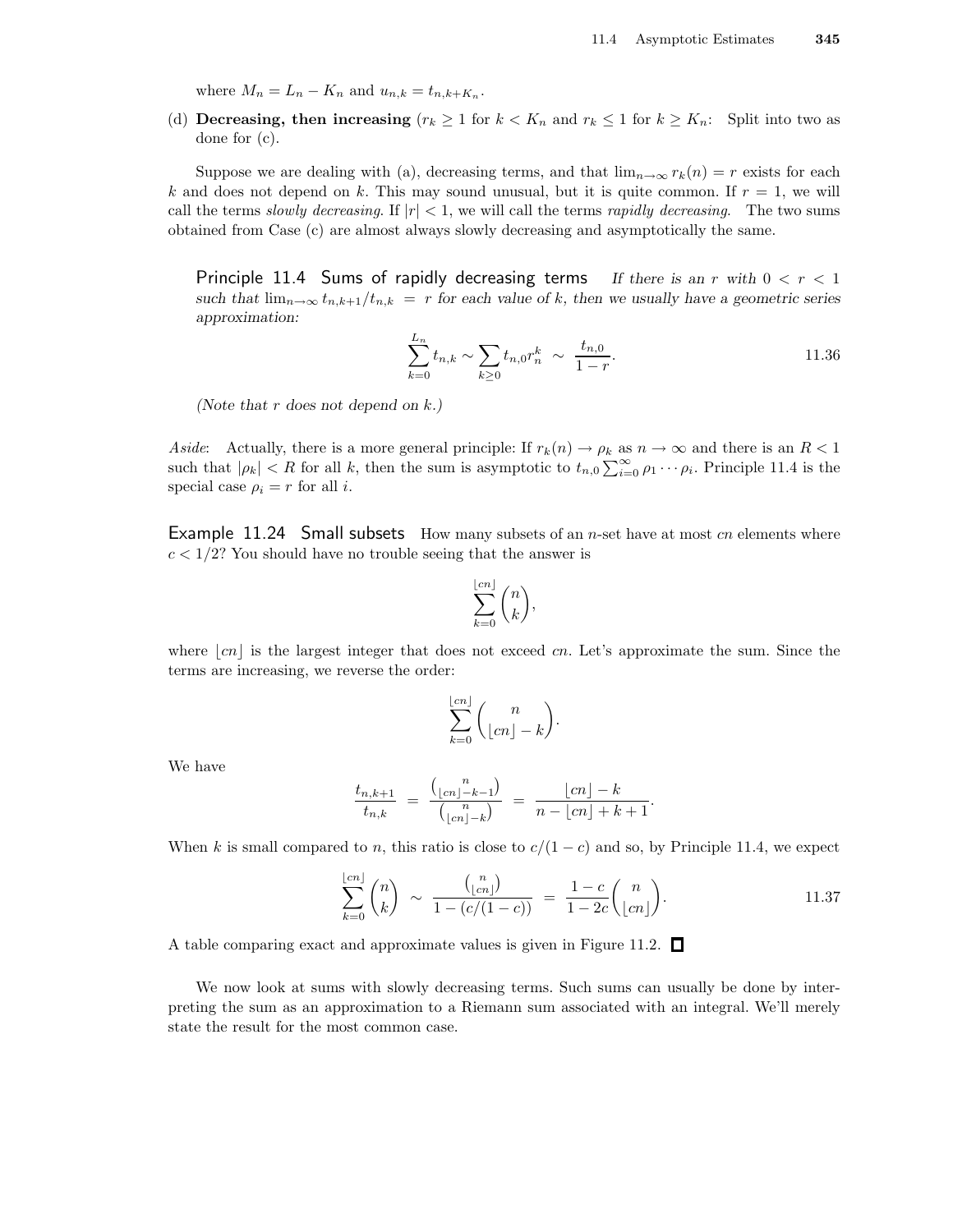| $\overline{c}$ | $\boldsymbol{n}$                            | 10         | 20         | 50                   | 100                                                                                                                                                                                                        | <b>200</b>                     |
|----------------|---------------------------------------------|------------|------------|----------------------|------------------------------------------------------------------------------------------------------------------------------------------------------------------------------------------------------------|--------------------------------|
| 0.1            | $\boldsymbol{A}$<br>${\cal E}$<br>A/E       |            | 1.023 1.01 | 1.006                | 11.25 213.75 $2.384 \times 10^6$ $1.947 \times 10^{13}$ $1.815 \times 10^{27}$<br>11 211 $2.370 \times 10^6$ $1.942 \times 10^{13}$ $1.813 \times 10^{27}$<br>1.003                                        | 1.002                          |
| $0.2\,$        | $\boldsymbol{A}$<br>${\cal E}$              | 60         |            | $A/E$ 1.07 1.04 1.02 | 6460 $1.370 \times 10^{10}$ $7.146 \times 10^{20}$ $2.734 \times 10^{42}$<br>$\begin{array}{ l} \hline 56 & 6196 & 1.343 \times 10^{12} & 7.073 \times 10^{20} & 2.719 \times 10^{42} \end{array}$<br>1.01 | 1.005                          |
| 0.4            | $\boldsymbol{A}$<br>$\boldsymbol{E}$<br>A/E | 630<br>386 |            | $1.6 \t 1.4 \t 1.2$  | 377910 $1.414 \times 10^{14}$ $4.124 \times 10^{28}$<br>263950 $1.141 \times 10^{14}$ $3.606 \times 10^{28}$ $4.568 \times 10^{57}$<br>1.14                                                                | $4.942 \times 10^{57}$<br>1.08 |

**Figure 11.2** The exact values  $(E)$  and approximate values  $(A)$  of the sum in (11.37) for  $c = 0.1$ , 0.2, 0.4 and  $n = 10, 20, 40, 100, 200$ . The ratios  $A/E$  are also given.

Principle 11.5 Sums of slowly decreasing terms Let  $r_k(n) = t_{n,k+1}/t_{n,k}$  and suppose  $\lim_{n\to\infty} r_k(n) = 1$  for all k. Suppose there is a function  $f(n) > 0$  with  $\lim_{n\to\infty} f(n) = 0$  such that, for all "fairly large" k,  $(1 - r_k(n))/k \sim f(n)$  as  $n \to \infty$ . Then we usually have

$$
\sum_{k\geq 0} t_{n,k} \sim \sqrt{\frac{\pi}{2f(n)}} \, t_{n,0}.\tag{11.38}
$$

If the terms in the sum first increase and then decrease and the preceding applies to one half of the sum, then the answer in (11.38) should be doubled.

"Fairly large" means that k is small compared to n but that k is large compared with constants. For example,  $(k-1)/kn$  can be replaced by  $1/n$ .

**Example 11.25 Subsets of equal size** Suppose j is constant. How many ways can we choose j distinct subsets of  $\underline{n}$  all of the same size? Since there are  $\binom{n}{k}$  subsets of size k, you should have no trouble seeing that the answer is

$$
\sum_{k=0}^n \binom{\binom{n}{k}}{j}.
$$

Since the binomial coefficients  $\binom{n}{k}$  increase to a maximum at  $k = \lfloor n/2 \rfloor$  and then decrease, the same is true for the terms in the sum. Thus we are in Case (c). We can take  $K_n = \lfloor n/2 \rfloor$  and we expect (11.38) to apply.

For simplicity, let's treat  $n$  as if it is even. The second half of the sum is

$$
\sum_{k=0}^{n/2} \binom{\binom{n}{k+n/2}}{j}
$$

and so

$$
r_k = \binom{\binom{n}{k+1+n/2}}{j} / \binom{\binom{n}{k+n/2}}{j} \approx \left(\frac{\binom{n}{k+1+n/2}}{\binom{n}{k+n/2}}\right)^j
$$

$$
= \left(\frac{n-k-n/2}{k+1+n/2}\right)^j \approx \left(\frac{1-2k/n}{1+2k/n}\right)^j
$$

$$
\approx e^{-4jk/n} \approx 1-4jk/n,
$$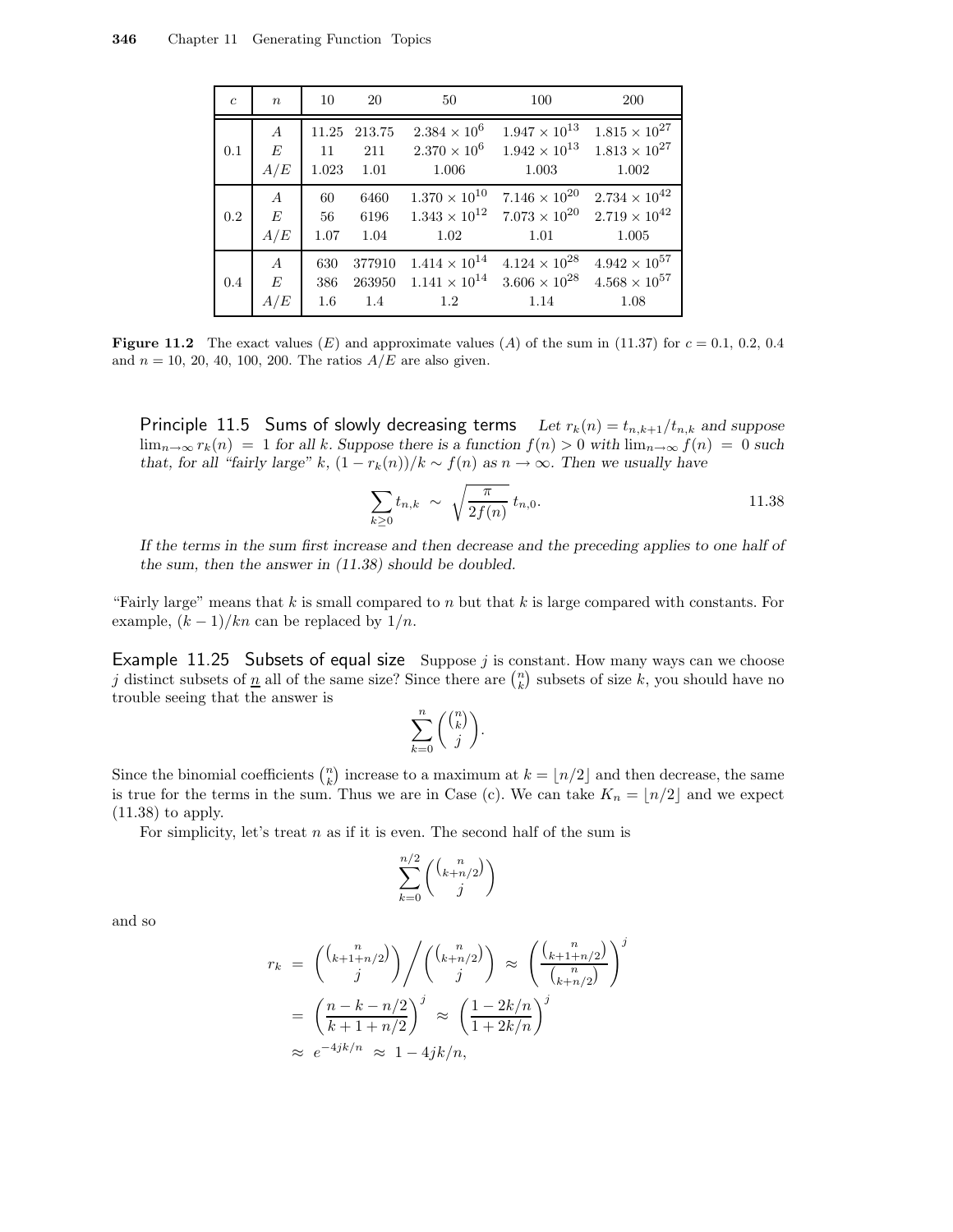where the last approximations come from using  $1 + x \approx e^x$  as  $x \to 0$ , first with  $x = \pm 2k/n$  and then with  $x = 4jk/n$ . Thus  $(1 - r_k)/k \approx 4j/n$ . So we take  $f(n) = 4j/n$  in Principle 11.5. Remembering that we need to double (11.38), we expect that

$$
\sum_{k=0}^n \binom{\binom{n}{k}}{j} \sim 2\sqrt{\frac{\pi n}{8j}} \binom{\binom{n}{\lfloor n/2 \rfloor}}{j} \sim \sqrt{\frac{\pi n}{2j}} \frac{\binom{n}{\lfloor n/2 \rfloor}^j}{j!}.
$$

This is correct.  $\hfill\blacksquare$ 

Example 11.26 Involutions In Theorem 2.2 (p. 48), we showed that the number of involutions of  $n$  is

$$
I_n = \sum_{k=0}^{\lfloor n/2 \rfloor} \frac{n!}{(n-2k)! 2^k k!}.
$$

It is not obvious where the maximum term is; however, we can find it by solving the equation  $t_{n,k+1}/t_{n,k} = 1$  for k. We have

$$
\frac{t_{n,k+1}}{t_{n,k}} = \frac{(n-2k)(n-2k-1)}{2(k+1)} = 1.
$$
 11.39

Clearing fractions in the right hand equation leads to a quadratic equation for  $k$  whose solution is close to  $m = (n - \sqrt{n})/2$ . For simplicity, we assume that m is an integer. Since the maximum is not at the end, we expect to apply Principle 11.5. We split the sum into two pieces at  $m$ , one of which is

$$
\sum_{k=0}^{\sqrt{n}} \frac{n!}{(n-2m-2k)!2^{m+k}(m+k)!}.
$$

Adjusting (11.39) for this new index, we have

$$
r_k(n) = \frac{t_{n,k+1}}{t_{n,k}} \approx \frac{(\sqrt{n} - 2k)^2}{n - \sqrt{n} + 2k}.
$$

After some approximations and other calculations, we find that  $r_k \approx 1 - (4k-1)/\sqrt{n}$ . Thus  $f(n) \sim$  $4/\sqrt{n}$  and so, doubling (11.38), we expect

$$
I_n \sim \frac{2\sqrt{\pi/8} n^{1/4} n!}{(\sqrt{n})! \, 2^{(n-\sqrt{n})/2} \left( (n-\sqrt{n})/2 \right)!}
$$

If you wish, you can approximate this by using Stirling's formula. After some calculation, we obtain

$$
I_n \sim \frac{n^{n/2}}{\sqrt{2} \, e^{n/2 - \sqrt{n} + 1/4}}.
$$

.

This is correct. Here is a comparison of values.

| $\boldsymbol{n}$ | - 5   | 20   | 50   | 100  | <b>200</b>                                                                                                  |
|------------------|-------|------|------|------|-------------------------------------------------------------------------------------------------------------|
|                  |       |      |      |      | $(11.40)$ 23.6 $2.241 \times 10^{10}$ $2.684 \times 10^{34}$ $2.340 \times 10^{82}$ $3.600 \times 10^{192}$ |
| $I_n$            |       |      |      |      | 26 $2.376 \times 10^{10}$ $2.789 \times 10^{34}$ $2.405 \times 10^{82}$ $3.672 \times 10^{192}$             |
| ratio            | 10.91 | 0.94 | 0.96 | 0.97 | 0.98                                                                                                        |

The convergence is not very fast. It can be improved by making a more refined asymptotic estimate, which we will not do.  $\Box$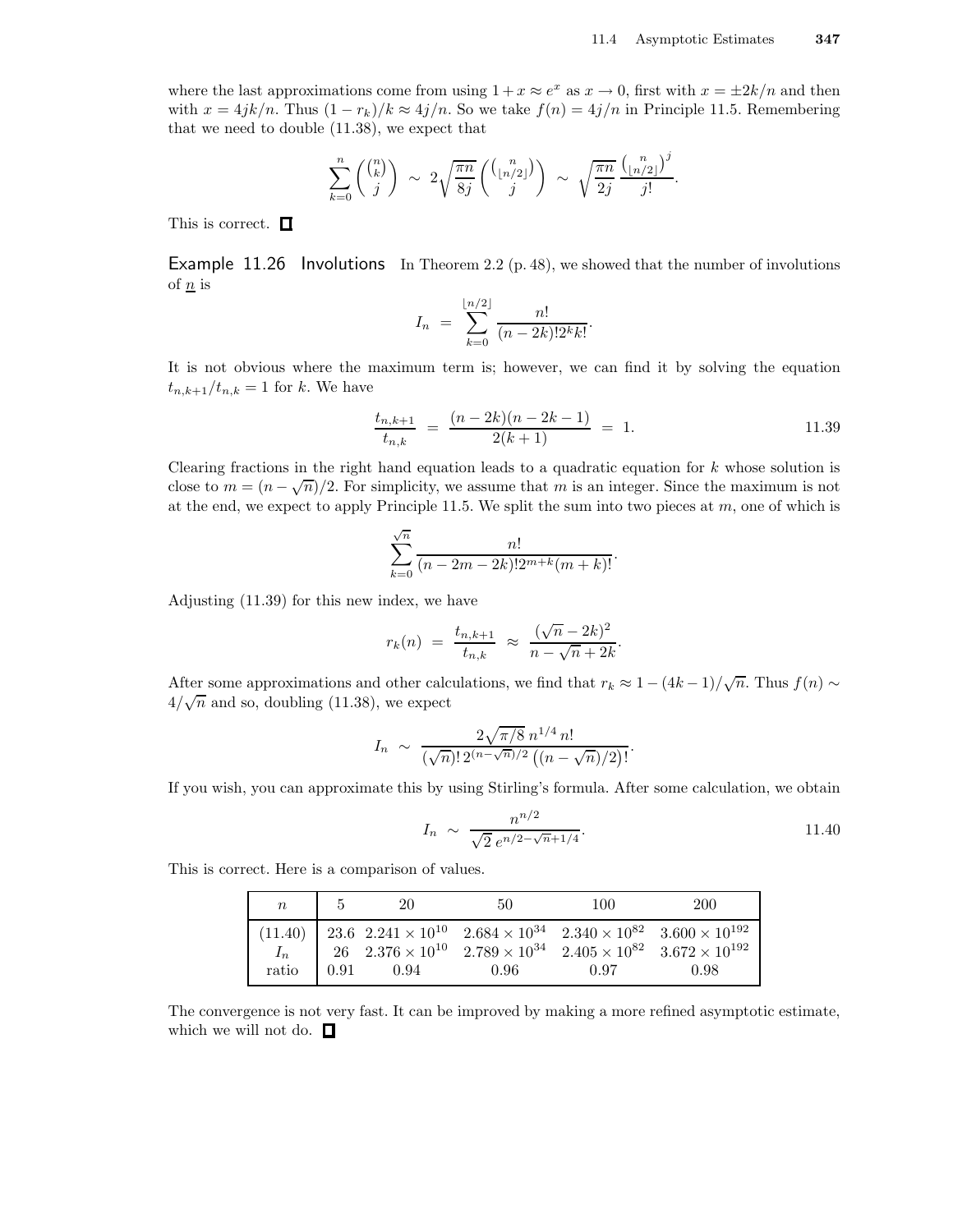Example 11.27 Set partitions We proved in Theorem 11.3 (p. 320) that the number of partitions of an  $n$ -set equals

$$
B_n = \frac{1}{e} \sum_{k=0}^{\infty} \frac{k^n}{k!}.
$$
 11.41

We'll use Principle 11.5 (p. 346). Taking ratios to find the maximum term:

$$
\frac{t_{n,k+1}}{t_{n,k}} = \frac{(1+1/k)^n}{k+1} \approx \frac{e^{n/k}}{k}.
$$

The approximation comes from  $1 + 1/k = \exp(\ln(1 + 1/k)) \approx e^{1/k}$ . We want  $e^{n/k}/k = 1$ . Taking logarithms, multiplying by k, and rearranging gives  $k \ln k = n$ . Let s be the solution to  $s \ln s = n$ . We split the sum at  $|s|$ . It is convenient (and does not affect the answer) to treat s as if it is an integer.

Unfortunately, the next calculations are quite involved. You may want to skip to the end of the paragraph. We now have a sum that starts at s and so, adjusting for shift of index,

$$
r_k(n) = \frac{(1+1/(s+k))^n}{s+k+1} \approx \frac{e^{n/(s+k)}}{s+k} = \frac{e^{s\ln s/(s+k)}}{s+k}.
$$

Since  $\frac{1}{1+x} \approx 1-x$  for small x and since s is large, we have  $\frac{s}{s+k} = \frac{1}{1+k/s} \approx 1-k/s$ . Using this in our estimate for  $r_k(n)$ :

$$
r_k(n) \approx \frac{e^{(1-k/s)\ln s}}{s+k} = \frac{se^{-(k\ln s)/s}}{s+k} \approx \left(1 - \frac{k}{s}\right)\left(1 - \frac{k\ln s}{s}\right),
$$

where we have used  $\frac{1}{1+x} \approx 1-x$  again and also  $e^{-x} \approx 1-x$  for small x. When x and y are small,  $(1-x)(1-y) \approx 1-(x+y)$ . In this case,  $x = k/s$  is much smaller than  $y = k(\ln s)/s$  so that  $x+y \approx y$ and so we finally have

$$
r_k(n) \approx 1 - \frac{k \ln s}{s}
$$

and so  $f(n) = (\ln s)/s$ .

Remembering to double and to include the factor of  $1/e$  from  $(11.41)$ , we have (using Stirling's formula on s!)

$$
B_n \sim \frac{\sqrt{2\pi s/\ln s} s^n}{e s!} \sim \frac{s^{n-s} e^{s-1}}{\sqrt{\ln s}}, \quad \text{where } s \ln s = n \text{ defines } s. \tag{11.42}
$$

Here's how (11.42) compares with the exact values.

| $\,n$                       | 5            | 20     | 50                                                  | 100                                                                                           | <b>200</b> |
|-----------------------------|--------------|--------|-----------------------------------------------------|-----------------------------------------------------------------------------------------------|------------|
| $\mathcal{S}_{\mathcal{S}}$ | 3.76868      | 9.0703 | 17.4771                                             | 29.5366                                                                                       | 50.8939    |
| (11.42)                     |              |        | 70.88 $6.305 \times 10^{13}$ $2.170 \times 10^{47}$ | $5.433 \times 10^{115}$ $7.010 \times 10^{275}$                                               |            |
| $B_n$                       | $52^{\circ}$ |        |                                                     | $5.172 \times 10^{13}$ $1.857 \times 10^{47}$ $4.759 \times 10^{115}$ $6.247 \times 10^{275}$ |            |
| ratio                       | 1.36         | 1.22   | 1.17                                                | 1.14                                                                                          | 1.22       |
| better                      | 1.03         | 1.01   | 1.005                                               | 1.003                                                                                         | 1.002      |

The approximation is quite poor. Had we used the factor of  $\sqrt{1 + \ln s}$  in the denominator of (11.42), the relative error would have been much better, as shown in the last line of the table. How did we obtain the formula with  $\sqrt{1 + \ln s}$ ? After obtaining the form with  $\sqrt{\ln s}$  and noting how poor the estimate was, we decided to look for a correction by trial and error. Often, a good way to do this is by adjusting in a simple manner the part of the estimate that contains the smallest function of  $n$ —in this case, the function ln s. We tried  $C + \ln s$  and found that  $C = 1$  gave quite accurate estimates.  $\Box$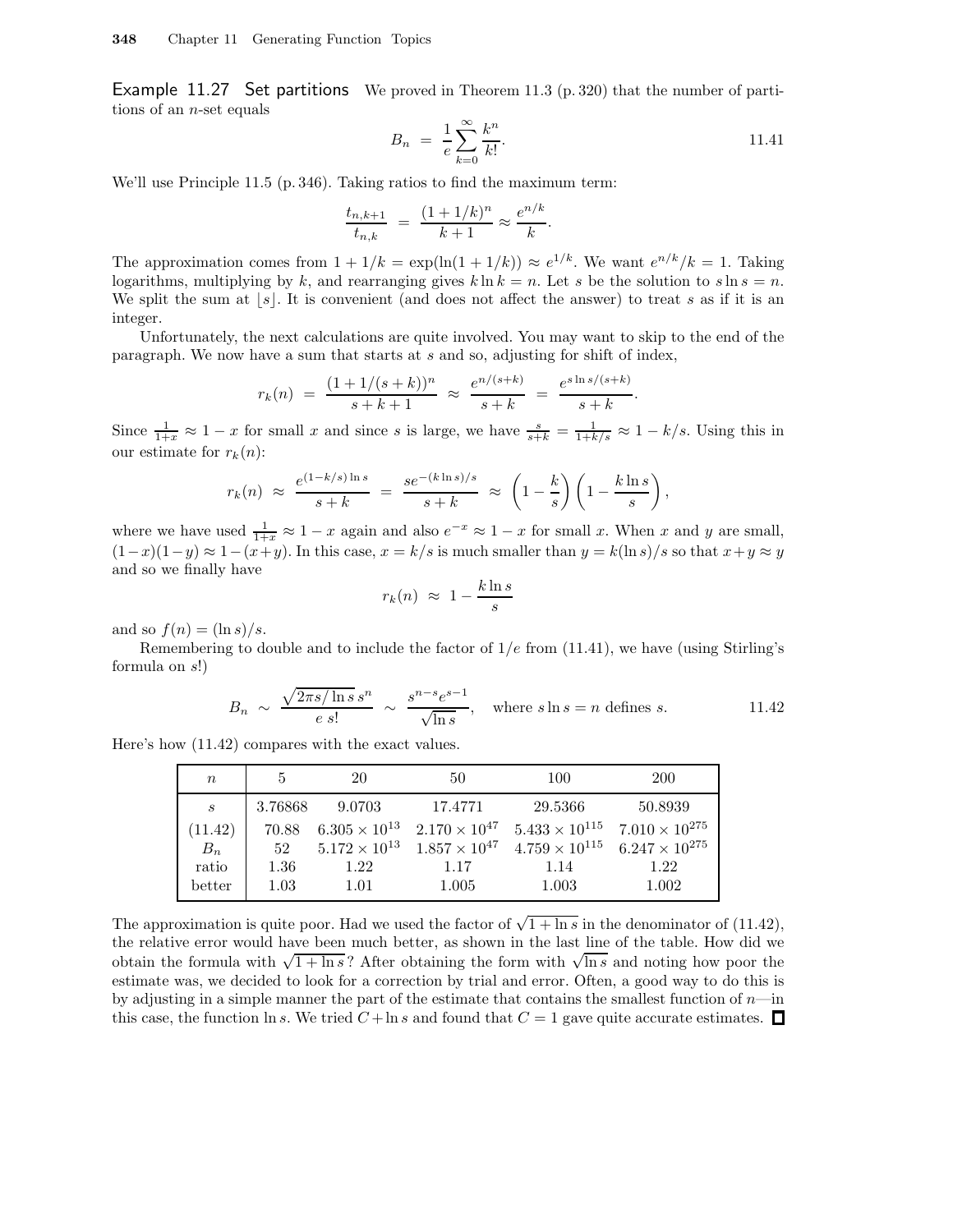### Generating Functions

In order to study asymptotic estimates from generating functions, it is necessary to know something about singularities of functions. Essentially, a singularity is a point where the function misbehaves in some fashion. The singularities that are encountered in combinatorial problems are nearly all due to either

- attempting to take the logarithm of zero,
- attempting to raise zero to a power which is not a positive integer,

or both. For example,  $-\ln(1-x)$  has a singularity at  $x = 1$ . The power of zero requires a bit of explanation. It includes the obviously bad situation of attempting to divide by zero; however, it also includes things like attempting to take the square root of zero. For example,  $\sqrt{1-4x}$  has a singularity at  $x = 1/4$ . To explain why a nonintegral power of zero is bad would take us too far afield. Suffice it to say that the fact that A has two square roots everywhere except at  $A = 0$  is closely related to this problem.

The following is stated as a principle because we need to be more careful about the conditions in order to have a theorem. For combinatorial problems, you can expect the more technical conditions to be satisfied.

Principle 11.6 Nice singularities Let  $a_n$  be a sequence whose terms are positive for all sufficiently large n. Suppose that  $A(x) = \sum_n a_n x^n$  converges for some value of  $x > 0$ . Suppose that  $A(x) = f(x)g(x) + h(x)$  where

- $f(x) = (-\ln(1-x/r))^b (1-x/r)^c$ , c is not a positive integer and we do not have  $b = c = 0$ ;
- $A(x)$  does not have a singularity for  $-r \leq x < r$ ;
- $\lim_{x\to r} g(x)$  exists and is nonzero (call it L);
- $h(x)$  does not have a singularity at  $x = r$ .

Then it is usually true that

$$
a_n \sim \begin{cases} \frac{L(\ln n)^b (1/r)^n}{n^{c+1} \Gamma(-c)}, & \text{if } c \neq 0; \\ \frac{bL(\ln n)^{b-1} (1/r)^n}{n}, & \text{if } c = 0; \end{cases}
$$
 11.43

where  $\Gamma$  is the **Gamma function** which we describe below.

The value of r can be found by looking for the smallest (positive) singularity of  $A(x)$ . Often  $g(r)$  is defined and then  $g(r) = L$ . Since, in many cases there is no logarithm term (and so  $b = 0$ ), you may find it helpful to rewrite the principle for the special case  $b = 0$ .

The values of the Gamma function  $\Gamma(x)$  can be looked up in tables. In practice, the only information you are likely to need about this function is

 $\Gamma(k) = (k-1)!$  when  $k > 0$  is an integer,  $\Gamma(x+1) = x\Gamma(x)$  and  $\Gamma(1/2) = \sqrt{\pi}$ .

For example, we compute  $\Gamma(-1/2)$  by using  $\Gamma(1/2) = (-1/2)\Gamma(-1/2)$ :

$$
\Gamma(-1/2) = -2\Gamma(1/2) = -2\sqrt{\pi}.
$$

We begin with a couple of simple examples.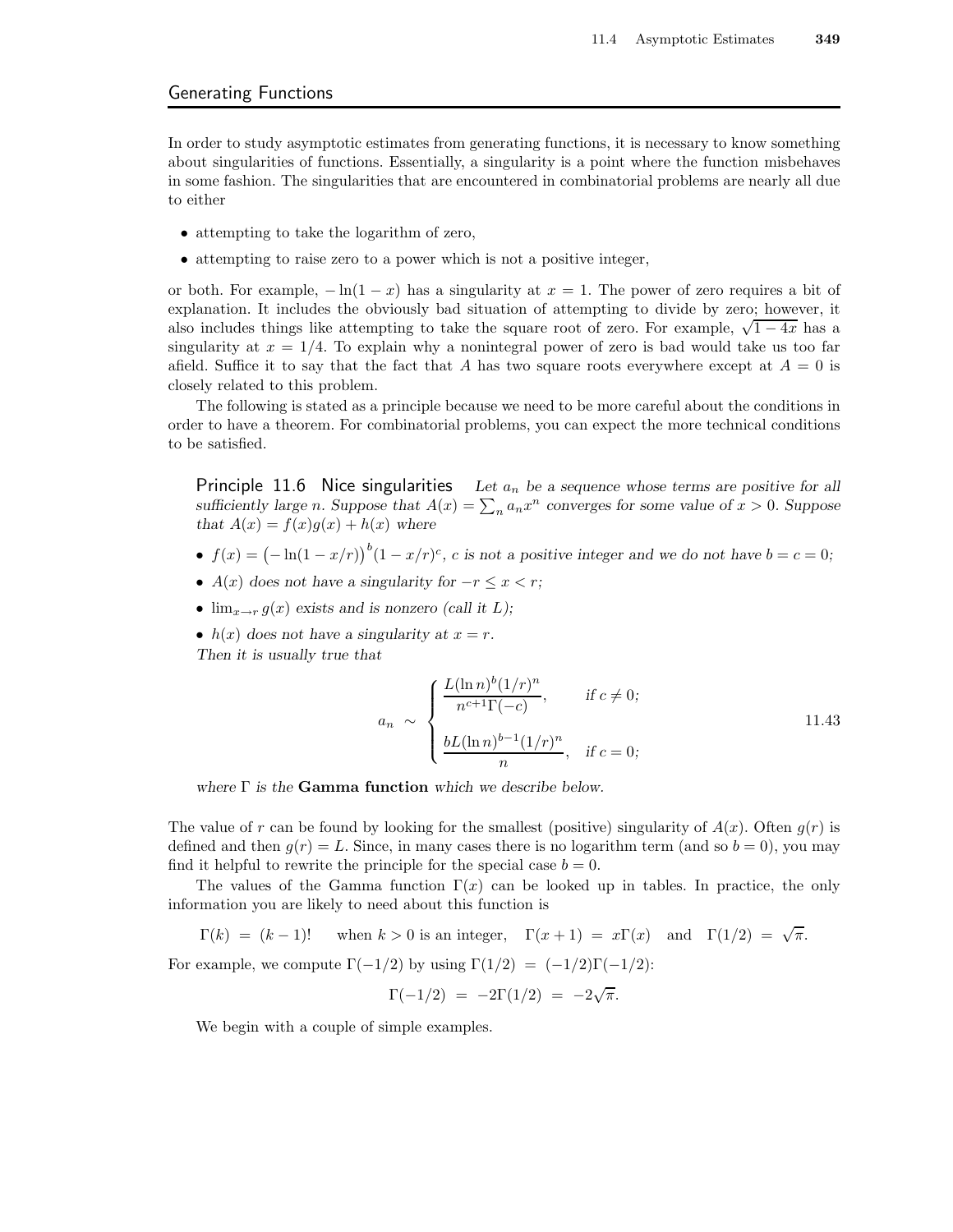**Example 11.28 Derangements** Let  $D_n$  be the number of permutations of  $\underline{n}$  that have no fixed points. We showed in (11.17) that

$$
\sum_{n=0}^{\infty} \frac{D_n x^n}{n!} = \frac{e^{-x}}{1-x}.
$$

We apply Principle 11.6 with this as  $A(x)$ . There is a singularity at  $x = 1$  because we are then dividing by zero. Thus  $r = 1$  and we have

$$
A(x) = (1-x)^{-1}e^{-x} + 0
$$
, so  $f(x) = (1-x)^{-1}$ ,  $g(x) = e^{-x}$ , and  $h(x) = 0$ .

Thus  $b = 0$  and  $c = -1$ . Since  $g(1) = 1/e$ , we have  $D_n/n! \sim 1/e$ . In Example 4.5 (p. 99) we used an explicit formula for  $D_n$  to show that  $D_n$  is the closest integer to  $n!/e$ . We get no such error estimate with this approach.  $\Box$ 

Example 11.29 Rational generating functions Suppose that  $A(x) = \sum_n a_n x^n = p(x)/q(x)$ where  $a_n \geq 0$  and  $p(x)$  and  $q(x)$  are polynomials such that

- r is the smallest zero of  $q(x)$ ; that is,  $q(r) = 0$  and  $q(s) \neq 0$  if  $0 < s < r$ ;
- the multiplicity of r as a zero is k; that is,  $q(x) = s(x)(1-x/r)^k$  where  $s(x)$  is a polynomial and  $s(r) \neq 0;$
- $p(r) \neq 0$ ;

We can apply Principle 11.6 with  $f(x) = (1 - x/r)^{-k}$  and  $g(x) = p(x)/s(x)$ . Since r is a zero of  $q(x)$  of multiplicity k, it follows that this gives an asymptotic formula for  $a_n$ .

$$
a_n \sim \frac{p(r)n^{k-1}(1/r)^n}{s(r)(k-1)!}.
$$
 11.44

We leave it to you to apply this formula to various rational generating functions that have appeared in the text.  $\Box$ 

Example 11.30 The average time for Quicksort Let  $q_n$  be the average number of comparisons that are needed to Quicksort n long lists. In Example 10.12 (p. 289) we obtained the ordinary generating function

$$
Q(x) = \frac{-2\ln(1-x) - 2x}{(1-x)^2}.
$$

We can take  $A(x) = Q(x)$ ,  $r = 1$ ,  $f(x) = -\ln(1-x)(1-x)^{-2}$  and  $g(x) = 2 + (2x/\ln(1-x))$ . Then  $\lim_{x\to 1} g(x) = 2$ . From (11.43),

$$
q_n \sim 2\binom{n+1}{n}\ln n \sim 2n\ln n,\tag{11.45}
$$

which we also obtained in (10.30) by manipulating an explicit expression for  $q_n$ . Here are some numerical results.

| $n_{\rm c}$                                | - 5 | -20 | - 50    | - 100 | - 1000                       |
|--------------------------------------------|-----|-----|---------|-------|------------------------------|
| $(11.45)$   16.09 119.8 391.2 921.0 13816. |     |     |         |       |                              |
| $q_n$                                      |     |     |         |       | 7.4 71.11 258.9 647.9 10986. |
| ratio                                      | 2.2 | 1.7 | - 1.5 - | 1.4   | 1.3                          |

The approximation converges very slowly. You might like to experiment with adjusting (11.45) to improve the estimate.

An alternative approach is to write  $Q(x)$  as a difference of two functions and deal with each separately:  $Q(x) = Q_1(x) - Q_2(x)$  where

$$
Q_1(x) = \frac{-2\ln(1-x)}{(1-x)^2}
$$
 and  $Q_2(x) = \frac{2x}{(1-x)^2}$ .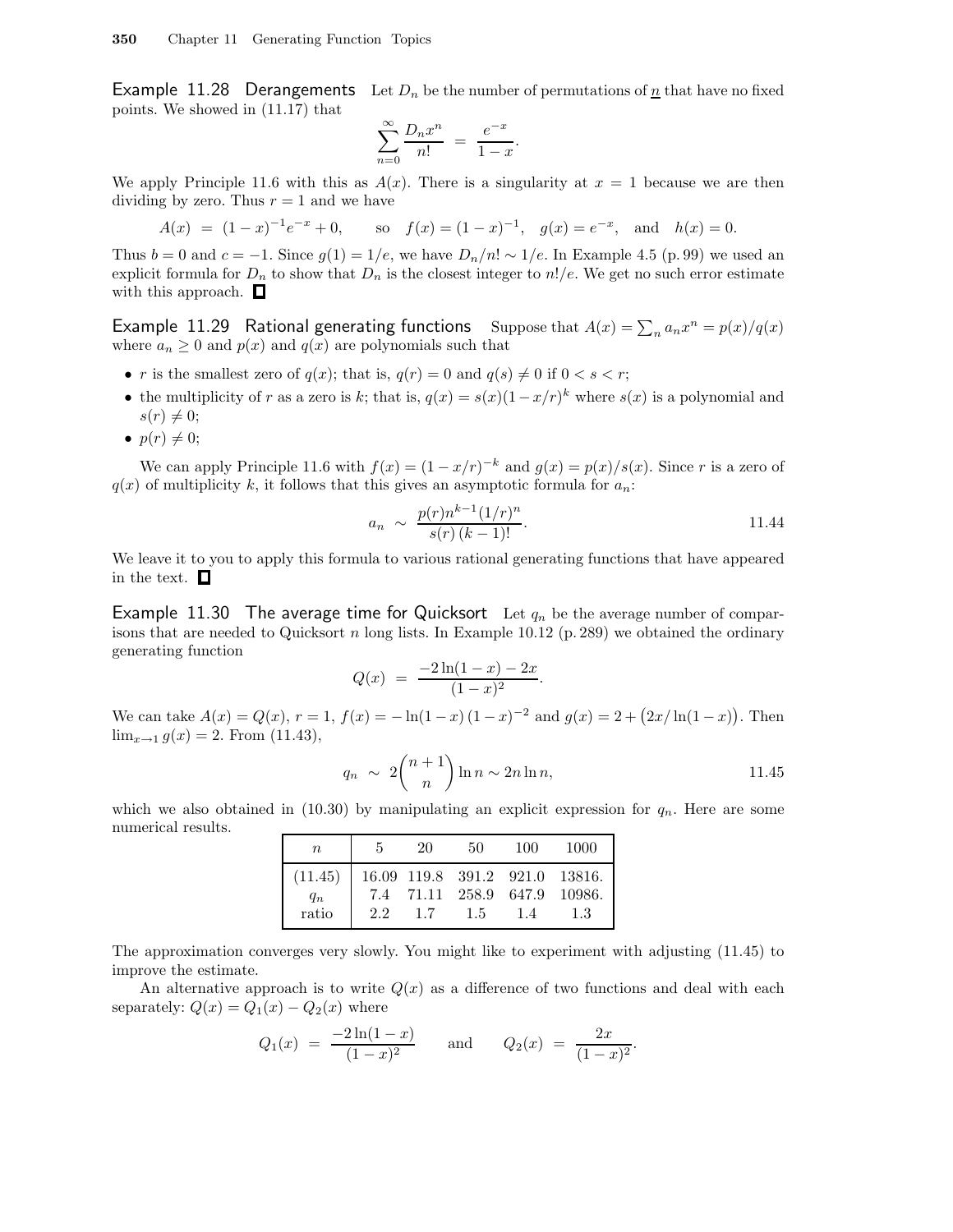Now  $f_1(x) = -\ln(1-x)(1-x)^{-2}$ ,  $f_2(x) = (1-x)^{-2}$ ,  $g_1(x) = 2$ ,  $g_2(x) = 2x$  and  $h_1(x) = h_2(x) = 0$ . We obtain  $q_{1,n} \sim 2n \ln n$  as before and  $q_{2,n} \sim 2n$ . Subtracting we again obtain  $q_n \sim 2n \ln n$ .

So far we have dealt with generating functions that required relatively little algebra to obtain the asymptotics. We now look at a more complicated situation.

**Example 11.31 Binary operations** In Example 11.3 (p. 312) we studied  $z_n$ , the number of ways a string of  $n$  zeroes can be parenthesized to give zero, and obtained the ordinary generating function

$$
Z(x) = \frac{T(x) - 1 + \sqrt{(1 - T(x))^{2} + 4x}}{2},
$$

where

$$
T(x) = \frac{1 - \sqrt{1 - 4x}}{2}
$$

is the ordinary generating function for all ways to parenthesize the string. (See (11.12) and (11.14).)

To gear up for studying  $Z(x)$ , we begin with the simple  $T(x)$ . Of course,  $T(x)$  could easily be studied by using the explicit formula for its coefficients,  $t_n = \frac{1}{n} {2n-2 \choose n-1}$ ; however, the point is to understand how to handle the square root singularity. The square root has a singularity at  $r = 1/4$ since it vanishes there. Thus we write

$$
T(x) = f(x)g(x) + h(x)
$$
, where  $f(x) = (1 - x/r)^{1/2}$ ,  $g(x) = -1/2$  and  $h(x)=1/2$ .

From (11.43) we obtain

$$
t_n = a_n \sim (-1/2) {n-3/2 \choose n} (1/4)^{-n}
$$
  
 
$$
\sim (-1/2) (n^{-3/2}/\Gamma(-1/2)) 4^n = \frac{4^{n-1}}{\sqrt{\pi} n^{3/2}},
$$
 11.46

since  $(-1/2)\Gamma(-1/2) = \Gamma(1/2) = \sqrt{\pi}$ .

We're ready for  $Z(x)$ . Since  $r = 1/4$  is a singularity of  $T(x)$ , it is also a singularity of  $Z(x)$ . We can have other singularities when the complicates square root is zero; that is,  $(1 - T(x)^2) + 4x = 0$ . We have

$$
(1 - T(x))^{2} + 4x = \frac{1 + 2\sqrt{1 - 4x} + (1 - 4x)}{4} + 4x = \frac{1 + 6x + \sqrt{1 - 4x}}{2}.
$$

For this to be zero we must have

$$
1 + 6x = -\sqrt{1 - 4x}.
$$

Squaring:  $1+12x+36x^2 = 1-4x$  and so  $16x+36x^2 = 0$ . The two solutions are  $x = 0$  and  $x = -4/9$ . Since squaring can introduce false solutions, so we'll have to check them in  $(11.47)$ . The value  $x = 0$ is not a solution to (11.47) and the value  $x = -4/9$  is irrelevant since it does not lie in the interval  $[-1/4, 1/4]$ . Thus  $r = 1/4$ .

How can we find f, g and h? It seems likely that  $f(x) = \sqrt{1-4x}$  since we have  $T(x)$  present in the numerator of  $Z(x)$ . Then  $Z(r) = f(r)g(r) + h(r) = h(r)$  since  $f(1/4) = 0$ . We could simply try to let  $h(x)$  be the constant  $Z(r)$ , which is  $\left(\frac{-1+\sqrt{5}}{2}\right)/4$ . Thus we have

$$
f(x) = \sqrt{1-4x}
$$
,  $h(x) = Z(1/4) = \frac{\sqrt{5}-1}{4}$ ,  $g(x) = \frac{Z(x)-Z(1/4)}{\sqrt{1-4x}}$ .

We need to find L. To simplify expressions, let  $s = \sqrt{1 - 4x}$ . We have

$$
L = \lim_{x \to 1/4} \left( \frac{-s + \sqrt{(1+s)^2 + 16x} - \sqrt{5}}{4s} \right).
$$
 11.48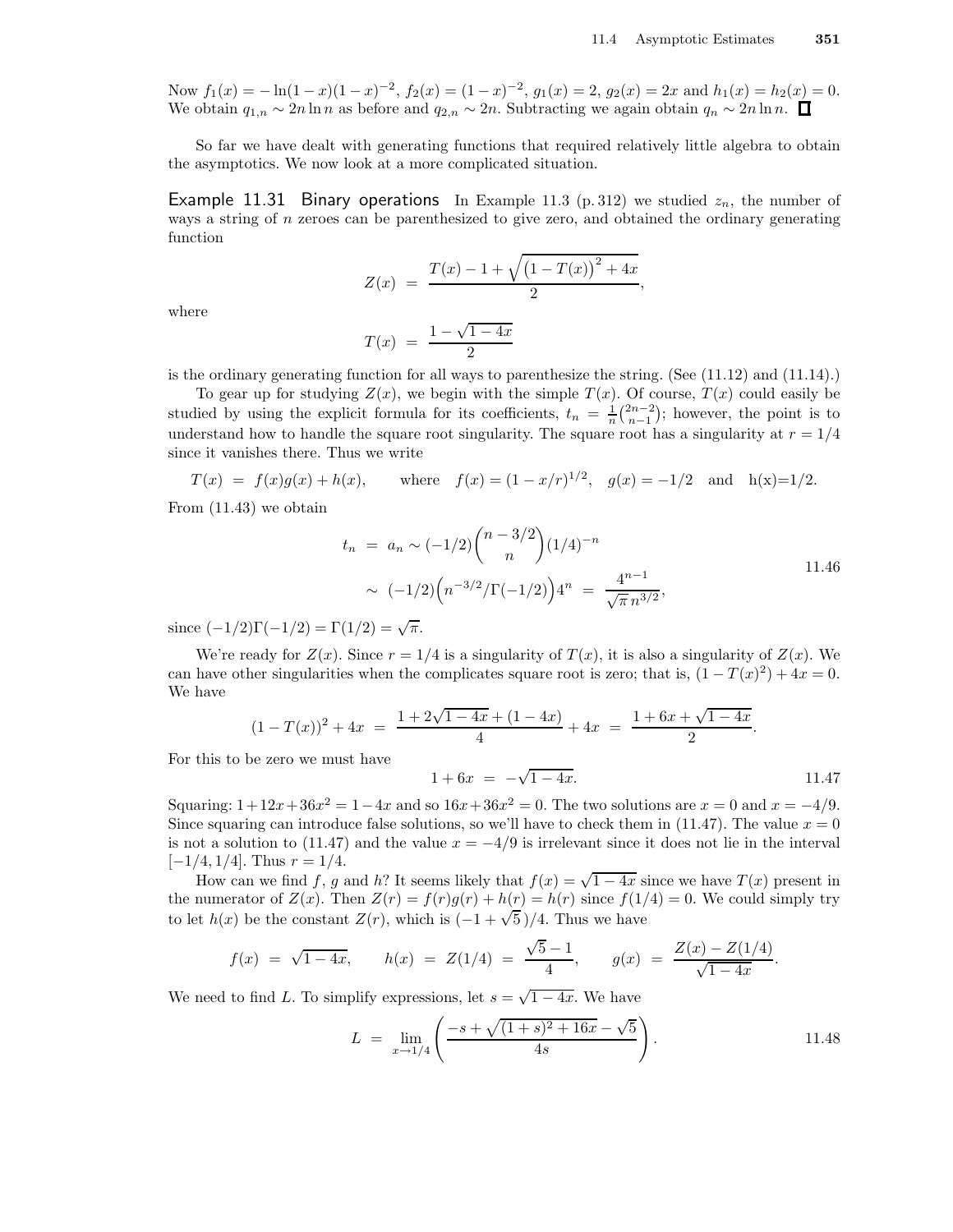| $\boldsymbol{n}$              | 5   | 10                | -20      | 30                                                                                                                    | 40                                                                               | 50                              |
|-------------------------------|-----|-------------------|----------|-----------------------------------------------------------------------------------------------------------------------|----------------------------------------------------------------------------------|---------------------------------|
| (11.46)<br>$t_n$<br>$t$ ratio |     | $0.92 \quad 0.96$ | 0.98     | 12.92 4676. $1.734 \times 10^9$ 9.897 $\times 10^{14}$<br>14 4862 $1.767 \times 10^9$ $1.002 \times 10^{15}$<br>0.987 | $6.740 \times 10^{20}$<br>$6.804 \times 10^{20}$ $5.096 \times 10^{26}$<br>0.991 | $5.057 \times 10^{26}$<br>0.992 |
| (11.49)<br>$z_n$<br>$z$ ratio | 0.7 | 0.94              | $0.96\,$ | 3.571 1293. $4.792 \times 10^8$ 2.735 $\times 10^{14}$<br>5 1381 $4.980 \times 10^8$ $2.806 \times 10^{14}$<br>0.97   | $1.863 \times 10^{20}$<br>$1.899 \times 10^{20}$ $1.419 \times 10^{26}$<br>0.98  | $1.398 \times 10^{26}$<br>0.985 |
| $z_n/t_n$                     |     | $0.36$ $0.284$    | 0.282    | 0.280                                                                                                                 | 0.279                                                                            | 0.279                           |

Figure 11.3 Asymptotic and exact values for  $t_n$  and  $z_n$  in Example 11.31. The ratios of asymptotic to exact values are given and the ratio  $z_n/t_n$ , which we have shown should approach  $(5 - \sqrt{5})/10 = 0.276393$ .

How can we evaluate the limit? Since numerator and denominator approach zero, we can apply l'Hôpital's Rule (a proof can be found in any rigorous calculus text):

Theorem 11.10 l'Hôpital's Rule Suppose that  $\lim_{x\to a} f(x) = 0$ ,  $\lim_{x\to a} g(x) = 0$ , and  $g(x) \neq 0$  when  $0 < |x - a| < \delta$  for some  $\delta > 0$ . Then

$$
\lim_{x \to a} \frac{f(x)}{g(x)} = \lim_{x \to a} \frac{f'(x)}{g'(x)},
$$

provided the latter limit exists.

We leave it to you to apply l'Hôpital's Rule and some algebra to evaluate the limit. We'll use a trick—rewrite everything in terms of  $s$  and then use l'Hôpital's Rule:

$$
L = \lim_{s \to 0} \left( \frac{-s + \sqrt{(1+s)^2 - 4(s^2 - 1)} - \sqrt{5}}{4s} \right)
$$
 by algebra  

$$
= \lim_{s \to 0} \left( \frac{-s + \sqrt{5 + 2s - 3s^2} - \sqrt{5}}{4s} \right)
$$
 by algebra  

$$
= (-1 + (1/2)(5 + 2s - 3s^2)^{-1/2}(2 - 6s))
$$

$$
= \lim_{s \to 0} \left( \frac{-1 + (1/2)(5 + 2s - 3s^2)^{-1/2}(2 - 6s)}{4} \right) \qquad \text{by l'Hôpital's Rule}
$$

$$
= \frac{-1 + 5^{-1/2}}{4} = -\frac{5 - \sqrt{5}}{20}.
$$

We finally have

$$
z_n \sim -\frac{5-\sqrt{5}}{20} {n-3/2 \choose n} (1/4)^{-n} \sim \frac{5-\sqrt{5}}{10} \frac{4^{n-1}}{\sqrt{\pi} n^{3/2}}.
$$
 11.49

Comparing the result with the asymptotic formula for  $t_n$ , the total number of ways to parenthesize the sequence  $0 \wedge \ldots \wedge 0$ , we see that the fraction of parenthesizations that lead to a value of zero approaches  $(5 - \sqrt{5})/10$  as  $n \to \infty$ . Various comparisons are shown in Figure 11.3.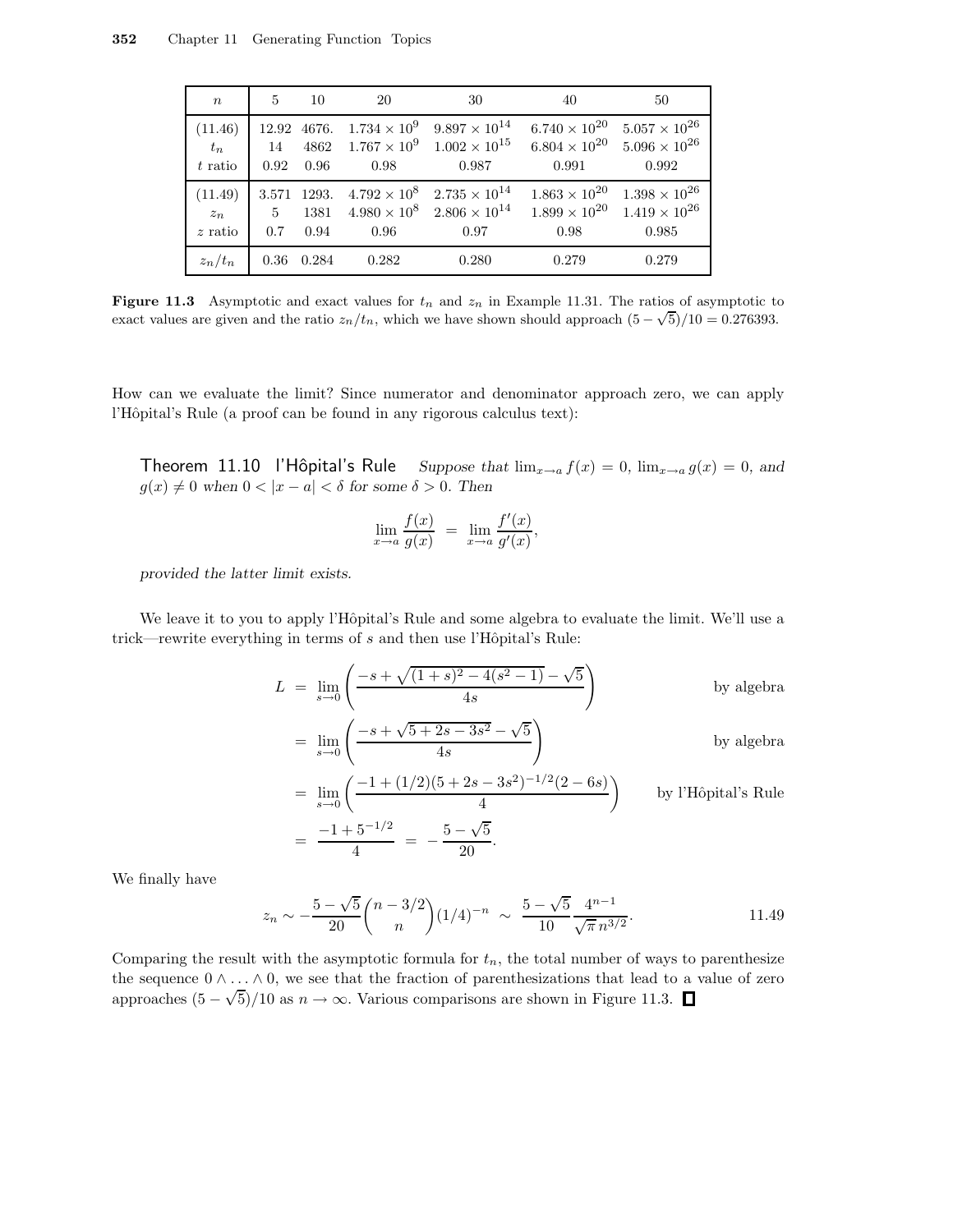Example 11.32 Three misfits Although Principle 11.6 applies to many situations of interest in combinatorics, there are also many cases where it fails to apply. Here are three examples.

- No singularities: The EGF for the number of involutions of  $\underline{n}$  is  $\exp(x + x^2/2)$ . This function has no singularities, so our principle fails.
- Zero radius of convergence: The number of simple graphs with vertex set  $n_i$  is  $q_n = 2^N$  where  $N = \binom{n}{2}$ . By the Exponential Formula (Theorem 11.5 (p. 321)), the EGF for the number of connected graphs is  $ln(G(x))$ , where  $G(x)$  is the EGF for  $g_n$ . Unfortunately,  $G(x)$  only converges at  $x = 0$  so our principle fails.
- Bad singularities: Let  $p(n)$  be the number of partitions of the integer n. At the end of Example 10.15 (p. 295) we showed that the ordinary generating function for  $p(n)$  is

$$
P(x) = \prod_{i=1}^{\infty} (1 - x^i)^{-1}.
$$

Clearly  $r = 1$ . Unfortunately, for every real number c,  $P(x)/(1-x)^c \to \infty$  as  $x \to 1$ . Thus our principle does not apply; however, asymptotic information about  $p(n)$  can be deduced from the formula for  $P(x)$ . The methods are beyond this text. (Actually,  $P(x)$  behaves even worse than we indicated—it has a singularity for all x on the unit circle.)  $\Box$ 

So far we have dealt with generating functions that are given by an explicit formula. This does not always happen. For example, the ordinary generating function for rooted unlabeled full binary trees by number of leaves is given implicitly by

$$
T(x) = \frac{T(x)^2 + T(x^2)}{2} + x.
$$

Although any specific  $t_n$  can be found, there is no known way to solve for the function  $T(x)$ . The following principle helps with many such situations. Unfortunately, the validity of its conclusion is a bit shakier than (11.43).

Principle 11.7 Implicit functions Let  $a_n$  be a sequence whose terms are positive for all sufficiently large n. Let  $A(x)$  be the ordinary generating function for the  $a_n$ 's. Suppose that the function  $F(x, y)$  is such that  $F(x, A(x)) = 0$ . If there are positive real numbers r and s such that  $F(r, s) = 0$  and  $F<sub>y</sub>(r, s) = 0$  and if r is the smallest such r, then it is usually true that

$$
a_n \sim \sqrt{\frac{rF_x(r,s)}{2\pi F_{yy}(r,s)}} n^{-3/2} r^{-n}.
$$
 (11.50)

Example 11.33 RP-trees with degree restrictions Let  $D$  be a set of nonnegative integers that contains 0. In Exercise 10.4.11 (p. 301), we said an RP-tree was of outdegree D if the number of sons of each vertex lies in D. Let  $T_D(x)$  be the ordinary generating function for unlabeled RP-trees of outdegree D by number of vertices. In Exercise  $10.4.11$ , you were asked to show that

$$
T_D(x) = x \sum_{d \in D} T_D(x)^d.
$$

It can be shown that  $t_D(n) > 0$  for all sufficiently large n if and only if

$$
\gcd\{d-1:d\in D\} = 1.
$$

We invite you to prove this by looking at the equation for  $g(x) = T_D(x)/x$  and using the fact that all sufficiently large multiples of the gcd of a set  $S$  can be expressed as a nonnegative linear combination of the elements of S.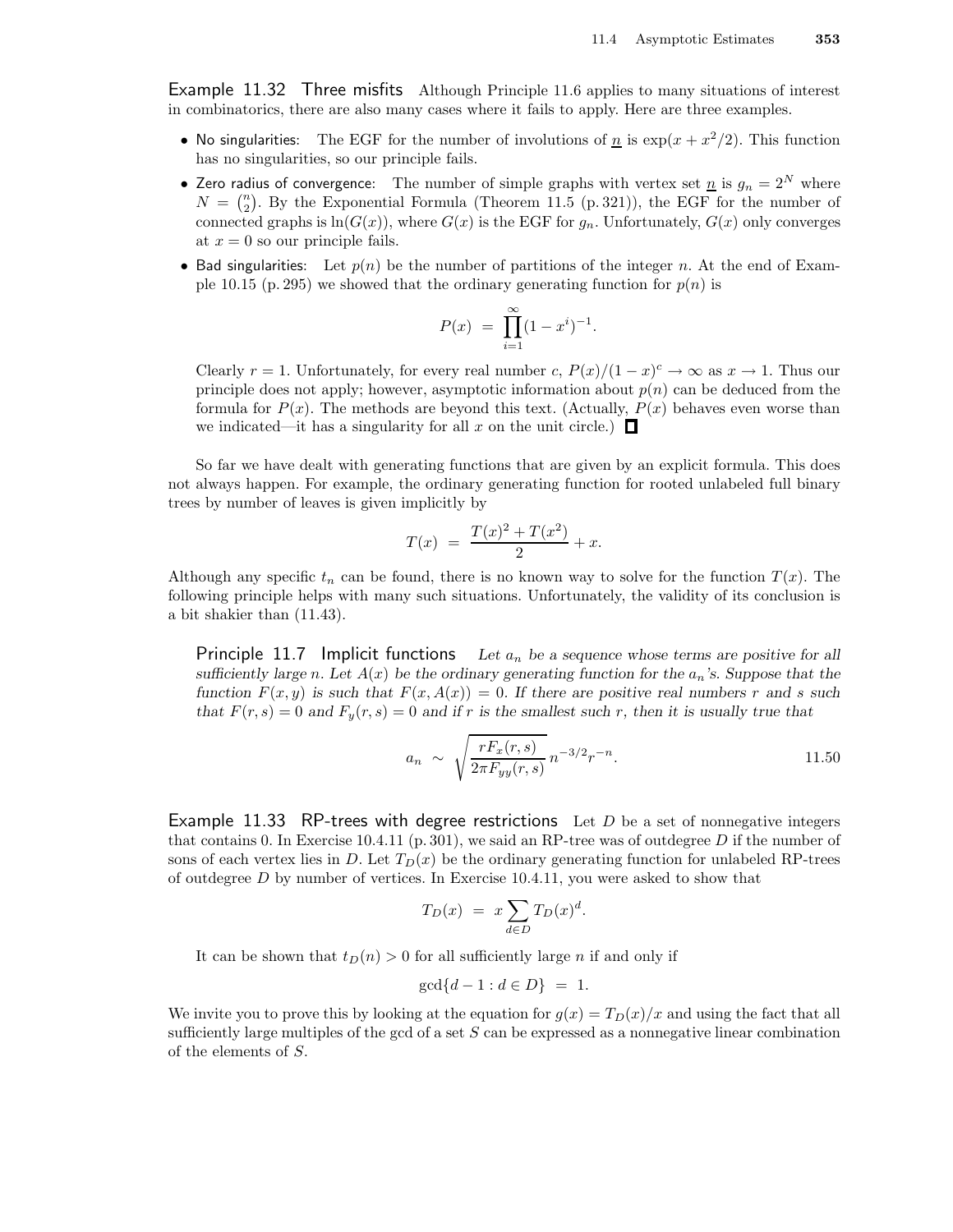Let  $F(x, y) = y - x \sum_{d \in D} y^d$ . Then r and s in Principle 11.7 are found by solving the equations

$$
s - r \sum_{d \in D} s^d = 0,
$$
  

$$
1 - r \sum_{d \in D} ds^{d-1} = 0.
$$

With a bit of algebra, we can get an equation in s alone which can be solved numerically and then used in a simple equation to find  $r$ :

$$
1 = \sum_{\substack{d \in D \\ d > 0}} (d - 1)s^d,
$$
 11.51

$$
r = \left(\sum_{d \in D} s^{d-1}\right)^{-1}.
$$

Finally

$$
\frac{rF_x(r,s)}{F_{yy}(r,s)} = \frac{\sum_{d \in D} s^d}{\sum_{d \in D} d(d-1)s^{d-2}}.
$$
\n11.53

Since the right side of (11.51) is a sum of positive terms, it is a simple matter to solve it for the unique positive solution to any desired accuracy. This result can then be used in  $(11.52)$  to find r accurately. Finally, the results can be used in (11.53) and (11.50) to estimate  $t_D(n)$ .  $\Box$ 

**Example 11.34 Unlabeled rooted trees** In  $(11.29)$  we showed that the generating function by vertices for unlabeled rooted trees in which each vertex has outdegree at most three satisfies

$$
T(x) = 1 + x \frac{T(x)^3 + 3T(x)T(x^2) + 2T(x^3)}{6}.
$$
 11.54

Since  $T(x^2)$  and  $T(x^3)$  appear here, it does not seem possible to apply Principle 11.7. However, it can be applied—we simply set

$$
F(x, y) = 1 - y + x \frac{y^3 + 3T(x^2)y + 2T(x^3)}{6}.
$$

The reason why this is permitted is somewhat technical: The singularity r of  $T(x)$  turns out to lie in  $(0, 1)$ , which guarantees that  $x^3 < x^2 < x$  when x is near r. As a result  $T(x^2)$  and  $T(x^3)$  are not near a singularity when  $x$  is near  $r$ .

Even if you did not fully follow the last part of the previous paragraph, you may have noticed the claim that the singularity of  $T(x)$  lies in  $(0, 1)$ . We should prove this, but we will not do so. Instead we will be satisfied with noting that our calculations produce a value of  $r \in (0, 1)$ —a circular argument since we needed that fact before beginning.

The equations for r and s are

$$
1 - s + r \frac{s^3 + 3T(r^2)s + 2T(r^3)}{6} = 0, \qquad 11.55
$$

$$
-1 + r \frac{s^2 + T(r^2)}{2} = 0.
$$
 11.56

We have a problem here: In order to compute  $r$  and  $s$  we need to be able to evaluate the function T accurately and we lack an explicit formula for  $T(x)$ . This can be gotten around as follows.

Suppose we want to know  $T(x)$  at some value of  $x = p \in (0, 1)$ . If we knew the values of  $T(p^2)$ and  $T(p^3)$ , we could regard (11.54) as a cubic in the value of  $T(p)$  and solve it. On the other hand, if we knew the values of  $T((p^2)^2)$  and  $T((p^2)^3)$ , we could set  $x = p^2$  in (11.54) and solve the resulting cubic for  $T(p^2)$ . On the surface, this does not seem to be getting us anywhere because we keep needing to know  $T(p^k)$  for higher and higher powers k. Actually, that is not what we need—we need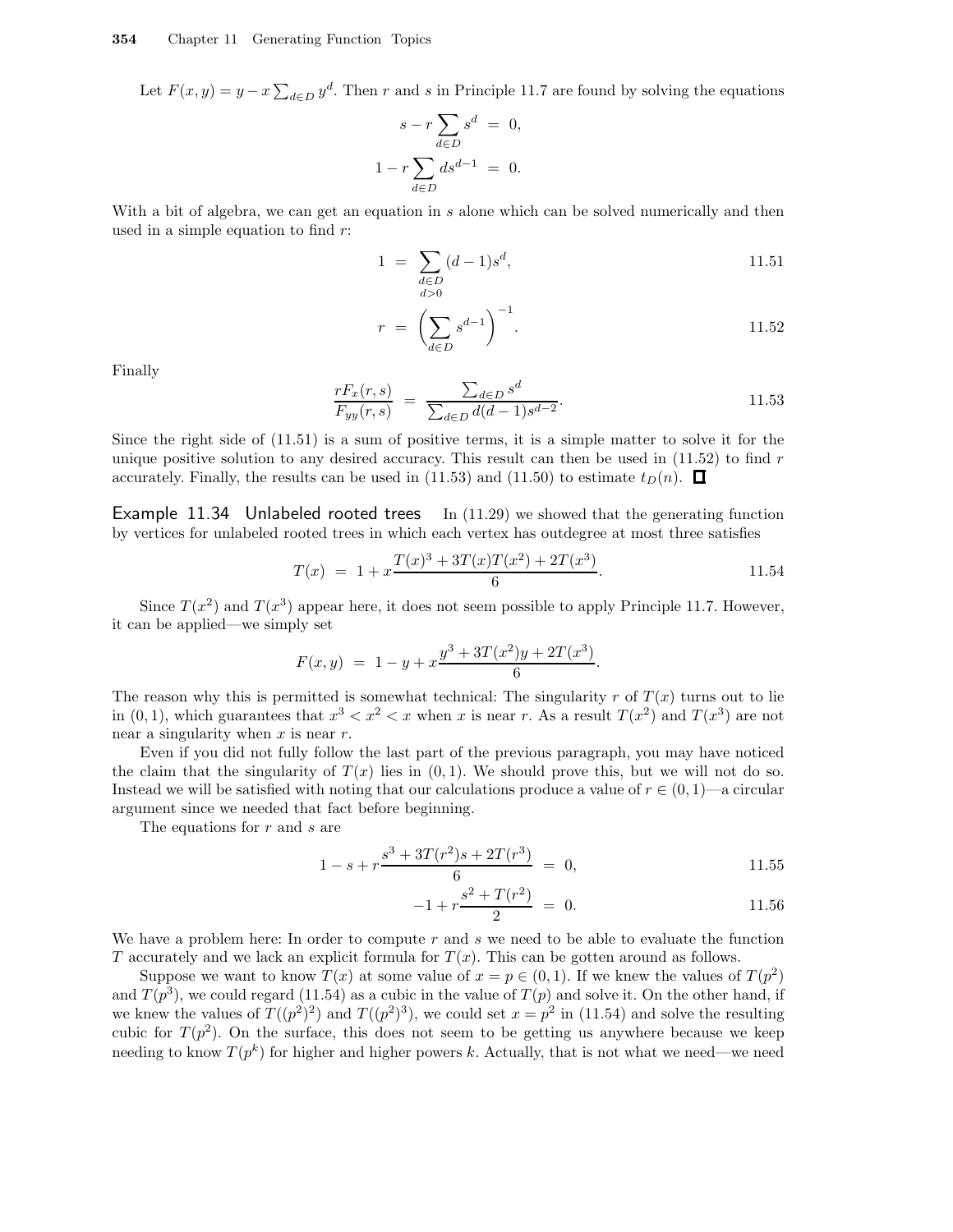to know  $T(p^k)$  with some desired degree of accuracy. When k is large,  $p^k$  is close to zero and so  $T(p^k)$ is close to  $T(0) = t_0 = 1$ . (We remind you that when we derived (11.54) we chose to set  $t_0 = 1$ .) How large does  $k$  need to be for a given accuracy? We won't go into that.

There is another trick that will simplify our work further. Since  $s = T(r)$ , we can eliminate s from (11.56) and so  $r(T(r)^2 + T(r^2)) = 1$  is the equation for r. We can now use (11.55) to check for errors in our calculations.

Once r and s have been found it is a fairly straightforward matter to apply  $(11.50)$ . The only issue that may cause some difficulty is the evaluation of

$$
F_x(r,s) = \frac{s^3 + 3T(r^2)s + 2T(r^3)}{6} + r^3T'(r^2)s + r^3T'(r^3)
$$

because of the presence of T'. We can differentiate  $(11.54)$  with respect to x and solve the result for  $T'(x)$  in terms of x,  $T'(x^2)$ ,  $T'(x^3)$  and values of T. Using this recursively we can evaluate T' to any desired degree of accuracy, much as we can T. After considerable calculation, we find that

> $t_n \sim (0.51788...) n^{-3/2} (0.3551817...)^{-n}$ 11.57

which can be proved. Since we have the results

| $\,n$ | $\begin{array}{ccc} & 5 & 10 \end{array}$ | 20 | - 30                                                                                                                                                                               | 40                                                     | 50    |
|-------|-------------------------------------------|----|------------------------------------------------------------------------------------------------------------------------------------------------------------------------------------|--------------------------------------------------------|-------|
| $t_n$ |                                           |    | $(11.57)$   8.2 512.5 5671108. $9.661 \times 10^{10}$ $1.964 \times 10^{15}$ $4.398 \times 10^{19}$<br>  8 $507$ $5622109$ $9.599 \times 10^{10}$<br>ratio $1.02$ 1.01 1.009 1.006 | $1.954 \times 10^{15}$ $4.380 \times 10^{19}$<br>1.005 | 1.004 |

the estimate is a good approximation even for small  $n. \Box$ 

#### **Exercises**

In this set of exercises, "estimate" always means asymptotically; i.e., for large  $n$ . Since you will be using the various principles in the text, your results will only be what is probably true; however, the results obtained will, in fact, be correct. Some problems ask you to use alternate methods to obtain asymptotic estimates. We recommend that, after doing such a problem, you reflect on the amount of work each method requires and the accuracy of the result it produced. In many of the exercises, enumeration formulas are given. You need not derive them unless you are asked to do so.

- 11.4.1. A path enumeration problem leads to the recursion  $a_n = 2a_{n-1} + a_{n-2}$  for  $n \ge 2$  with initial conditions  $a_0 = 1$  and  $a_1 = 3$ .
	- (a) Estimate  $a_n$  directly from the recursion using Principle 11.1 (p. 341).
	- (b) Determine the ordinary generating function and use  $(11.44)$  to estimate  $a_n$ .
	- (c) Use the ordinary generating function to obtain an explicit formula for  $a_n$  and use this formula to estimate  $a_n$ .
- 11.4.2. The recursions

$$
U_n = nU_{n-1} + 2U_{n-2} - (n-4)U_{n-3} - U_{n-4}
$$
  

$$
V_n = (n-1)(V_{n-1} + V_{n-2}) + V_{n-3}
$$

arise in connection with the "menage" problems. Estimate  $U_n$  and  $V_n$  from the recursions.

11.4.3. In Example 7.13 (p. 211), an upper bound was found for the running time to merge sort a  $2^k$ -long list. Show that the running time to merge sort an n-long list is  $\Theta(n \log n)$ .

*Note*: This is for general *n*, not just  $n = 2<sup>k</sup>$  and it is for *any* list, not just worst case.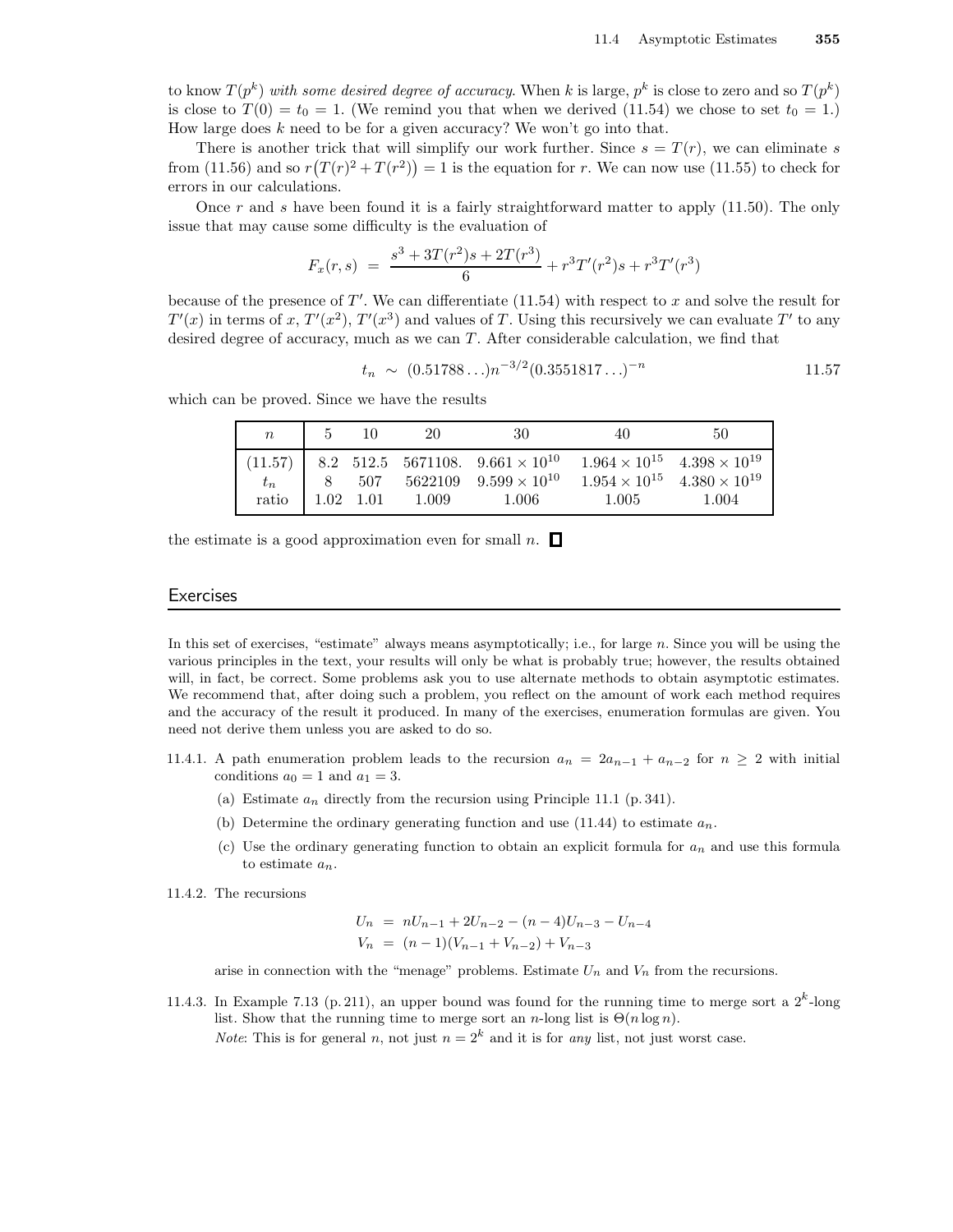- 11.4.4. Let  $a_n$  be the number of permutations  $f$  of  $\underline{n}$  such that  $f^k(x) = x$  for all  $x \in \underline{n}$ .
	- (a) Show that

$$
a_n = \sum_{d|k} {n-1 \choose d-1} (d-1)! a_{n-d},
$$

where "d|k" beneath the summation sign—read "d divides k"—means that the sum is over all positive integers d such that  $k/d$  is an integer.

- (b) Estimate  $a_n$  from the recursion.
- 11.4.5. A functional digraph is a simple digraph in which each vertex has outdegree 1. (See Exercise 11.2.17.) We say it is connected if the associated graph is connected.
	- (a) The number of labeled connected n-vertex functional digraphs is

$$
\sum_{k=1}^n \frac{n! \, n^{n-k+1}}{(n-k)!}.
$$

Obtain the estimate  $\sqrt{\pi n/2} n^{n+1}$  for this summation.

(b) The average number of components in a labeled  $n$ -vertex functional digraph is

$$
\sum_{k=1}^{n} \frac{n!}{k n^k (n-k)!}.
$$

Obtain an estimate for this summation.

- 11.4.6. Let  $a_n$  be the number of partitions of  $\underline{n}$  into ordered blocks.
	- (a) Show that  $\sum_{n} a_n x^n / n! = (2 e^x)^{-1}$
	- (b) Estimate  $a_n$  from the generating function.
	- \*(c) By expanding  $(1 e^x/2)^{-1}$ , show that

$$
a_n = \sum_{k=1}^{\infty} \frac{k^n}{2^{k+1}}
$$

and use this summation to estimate  $a_n$ .

11.4.7. Let S be a set of positive integers and let  $a_n$  be the number of permutations f of  $\underline{n}$  such that none of the cycles of  $f$  have a length in  $S$ . Then

$$
\sum_{n\geq 0} a_n x^n/n! = \frac{1}{1-x} \exp\biggl(-\sum_{k\in S} x^k/k\biggr).
$$

When  $S$  is a finite set, estimate  $a_n$ .

11.4.8. Let  $a_n$  be the number of labeled simple *n*-vertex graphs all of whose components are cycles. (a) Show that

$$
\sum_{n\geq 0} a_n x^n/n! = \frac{\exp(-x/2 - x^2/4)}{\sqrt{1-x}}.
$$

(b) Obtain an estimate for  $a_n$ .

11.4.9. The EGFs for permutations all of whose cycles are odd is  $A_o(x) = \sqrt{\frac{1+x}{1-x}}$ , and that for permutations all of whose cycles are even is  $A_e(x) = (1 - x^2)^{-1/2}$ .

- (a) Why can't our principles for generating functions be used to estimate the coefficients of  $A_o(x)$ and  $A_e(x)$ ?
- (b) If you apply the relevant principle, it will give the right answer anyway for  $A_o(x)$  but not for  $A_e(x)$ . Apply it.
- (c) Show that  $a_{e,2n+1} = 0$  and  $a_{e,2n} = \binom{2n}{n} (2n)! 4^{-n}$  and then use Stirling's formula.
- (d) Use  $A_o(x) = (1+x)(1-x^2)^{-1/2}$  to obtain formulas for  $a_{o,n}$ .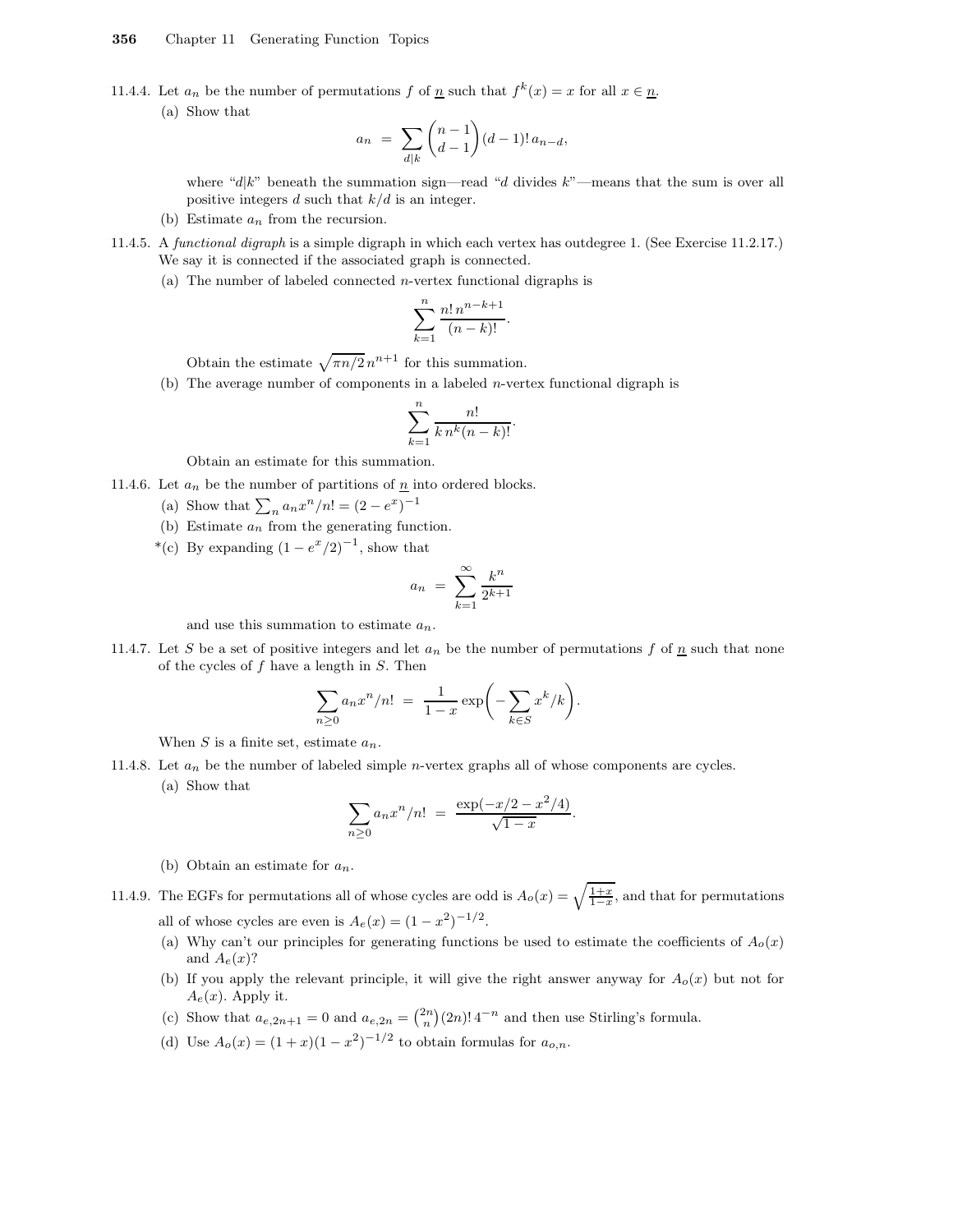- 11.4.10. Let S be a set of positive integers and let S' be those positive integers not in S. Let  $c_n(S)$  be the number of compositions of n all of whose parts lie in S, with  $c_0(S) = 1$ .
	- (a) Derive the formula

$$
\sum_{n=0}^{\infty} c_n(S) x^n = \frac{1}{1 - \sum_{k \in S} x^k}.
$$

- (b) Explain how to derive asymptotics for  $c_n(S)$  when S is a finite set.
- (c) Explain how to derive asymptotics for  $c_n(S)$  when S' is a finite set.
- 11.4.11. A "path" of length n is a sequence  $0 = u_0, u_1, \ldots, u_n = 0$  of nonnegative integers such that  $u_{k+1}$   $u_k \in \{-1, 0, 1\}$  for  $k < n$ . The ordinary generating function for such paths by length is

$$
\frac{1}{\sqrt{1-2x-3x^2}}.
$$

Estimate the number of such paths by length. (See Exercise 10.3.2.)

- 11.4.12. In Exercise 10.4.7 (p. 300) we showed that the generating function for an unlabeled binary RP-tree by number of vertices is  $(1 - x - \sqrt{1 - 2x - 3x^2})/2x$ . Estimate the coefficients.
- 11.4.13. A certain kind of unlabeled RP-trees have the generating function

$$
\frac{1+x^2-\sqrt{(1+x^2)^2-4x}}{2}
$$

when counted by vertices. Estimate the number of such trees with  $n$  vertices.

11.4.14. Show that the EGF for permutations with exactly  $k$  cycles is

$$
\frac{1}{k!} \left\{ \ln \left( \frac{1}{1-x} \right) \right\}^k
$$

and use this to estimate the number of such permutations when  $k$  is fixed and  $n$  is large.

11.4.15. Let  $h_n$  be the number of unlabeled *n*-vertex RP-trees in which no vertex has outdegree 1 and let  $H(x)$  be the ordinary generating function. Show that

$$
H(x)^{2} - H(x) + \frac{x}{1+x} = 0
$$

and use this to estimate  $h_n$ .

- 11.4.16. Let  $h_n$  be the number of rooted labeled *n*-vertex trees for which no vertex has outdegree 2. It can be shown that the EGF  $H(x)$  satisfies  $(1+x)H(x) = xe^{H(x)}$ . Estimate  $h_n$ .
- 11.4.17. Let D be a set of positive integers. Let  $a_n$  be the number of functions f from  $\underline{n}$  to the positive integers such that, (a) if f takes on the value k, then it takes on the value i for all  $0 < i < k$ , and (b) if f takes on the value  $k$  the number of times it does so lies in  $D$ . It can be shown that the EGF for the  $a_n$ 's is

$$
A(x) = \left(1 - \sum_{k \in D} x^k / k! \right)^{-1}
$$

For whatever  $D$ 's you can, show how to estimate  $a_n$ .

11.4.18. Let the ordinary generating function for the number of rooted unlabeled n-vertex trees in which every vertex has outdegree at most 2 be  $T(x)$ . For convenience, set  $t_0 = 1$ . It can be shown that  $T(x) = 1 + x(T(x^2) + T(x^2))/2$ . Estimate the numbers of such trees.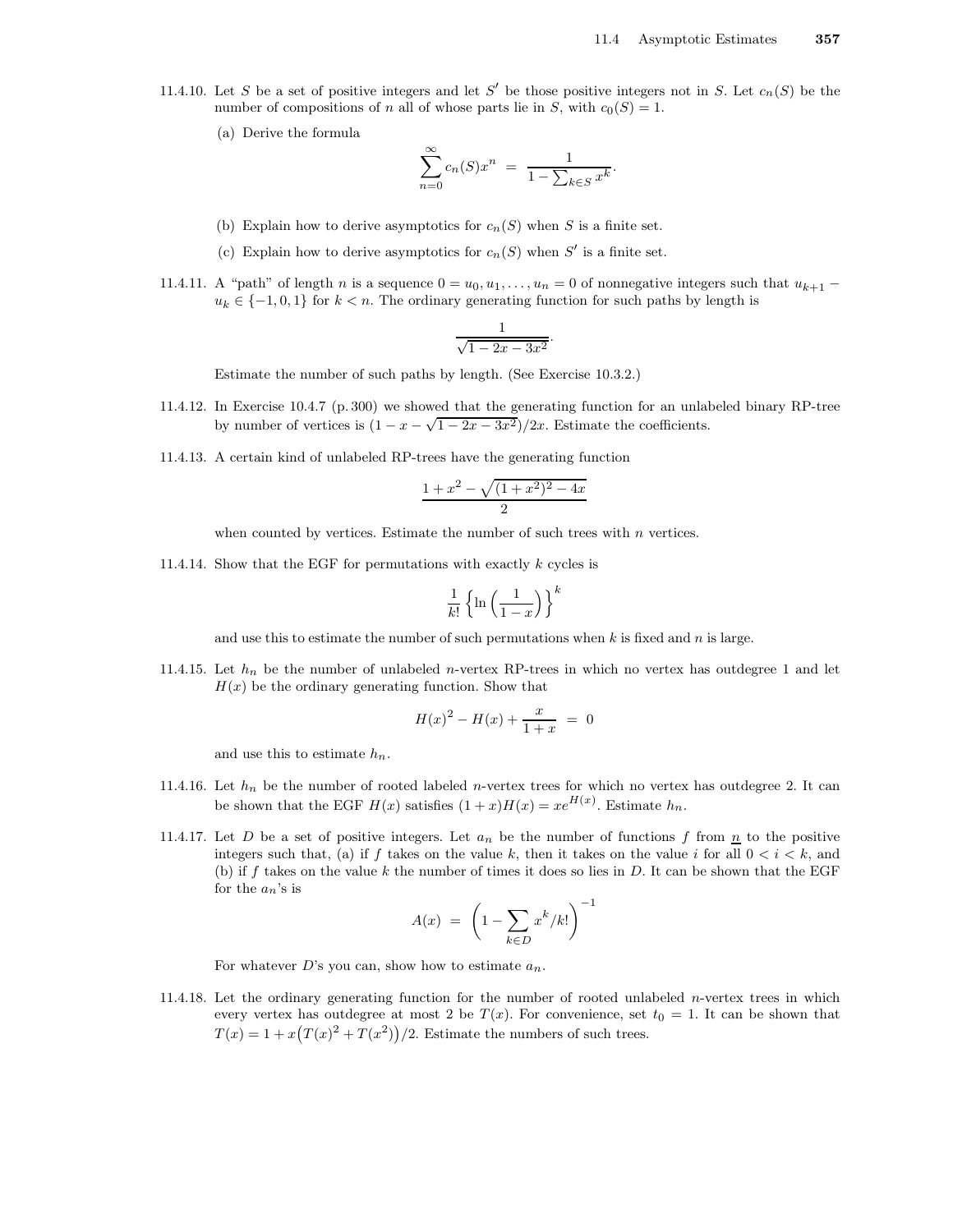- \*11.4.19. The results here relate to Exercise 10.4.1 (p. 298). We suppose that  $A(x)$  satisfies Principle 11.6 and that  $a_0 = 0$ . Our notation will be that of Principle 11.6 and we assume that  $b = 0$  for simplicity.
	- (a) Suppose that  $c < 0$ . Let  $B(x) = A(x)^k$ . Show that we expect  $b_n/a_n \sim (g(r)n^{-c})^{k-1}\Gamma(-c)/\Gamma(-ck).$
	- (b) Suppose that  $c > 0$  and  $h(r) \neq 0$ . Let  $B(x) = A(x)^k$ . Show that we expect  $b_n/a_n \sim kh(r)^{k-1}.$
	- (c) Suppose that  $c = 1/2$  and  $A(r) < 1$ . Let  $B(x) = (1 A(x))^{-1}$ . Derive

$$
B(x) = \frac{1 - h(x) + f(x)g(x)}{(1 - h(x))^2 - (1 - x/r)g(x)^2}
$$

and use this to show that we expect  $b_n/a_n \sim (1-h(r))^{-2}$ . You may assume that the denominator  $(1 - h(x))^2 - (1 - x/r)g(x)^2$  does not vanish on the interval  $[-r, r]$ .

- (d) Suppose that  $A(x) = 1$  has a solution  $s \in (0, r)$ . Show that it is unique. Let  $B(x) = (1 A(x))^{-1}$ . Show that we expect  $b_n \sim 1/(A'(s)s^{n+1})$ . Prove that the solution  $A(s) = 1$  will surely exist if  $c < 0$ .
- (e) Suppose  $r < 1$ . It can be shown that the radii of convergence of

$$
\sum_{k\geq 2} A(x^k)/k \qquad \text{and} \qquad \sum_{k\geq 2} (-1)^{k-1} A(x^k)/k
$$

both equal 1. Explain how we could use this fact to obtain asymptotics for sets and multisets in Exercise 10.4.1 (p. 298) using Principle 11.6, if we could handle  $e^{A(x)}$  using the principle.

11.4.20. Recall that the generating function for unlabeled full binary RP-trees by number of leaves is

$$
\frac{1-\sqrt{1-4x}}{2}.
$$

In the following, Exercise 11.4.19 will be useful.

- (a) Use Exercise 10.4.1 (p. 298) to deduce information about lists of such trees.
- $*(b)$  Use Exercise 10.4.1(c,d) to deduce information about sets and multisets of such trees. Hint. Show that

$$
\exp\left(-\sqrt{1-4x}/2\right) = \frac{-\sqrt{1-4x}}{2} \sum_{k\geq 0} \frac{(1-4x)^k}{2^{2k}(2k+1)!} + \sum_{k\geq 0} \frac{(1-4x)^k}{2^k(2k)!}.
$$

- 11.4.21. Let D be a set of nonnegative integers containing 0. Let  $t_n$  be the number of rooted labeled n-vertex trees in which the outdegree of every vertex lies in  $D$ . Let  $T(x)$  the EGF.
	- (a) Show that  $T(x) = x \sum$ d∈D  $T(x)^d/d!$ .
	- \*(b) Let  $k = \gcd(D)$ . Show that  $t_n = 0$  when  $n + 1$  is not a multiple of k.
	- (c) For finite D with  $gcd(D) = 1$ , show how to estimate  $t_n$ .
- \*11.4.22. For each part of Exercise 11.2.2 except (c), discuss what sort of information about  $E_{\mathcal{T}}$  would be useful for estimating the coefficients of the exponential generating function given there. (See Exercise 11.4.19.)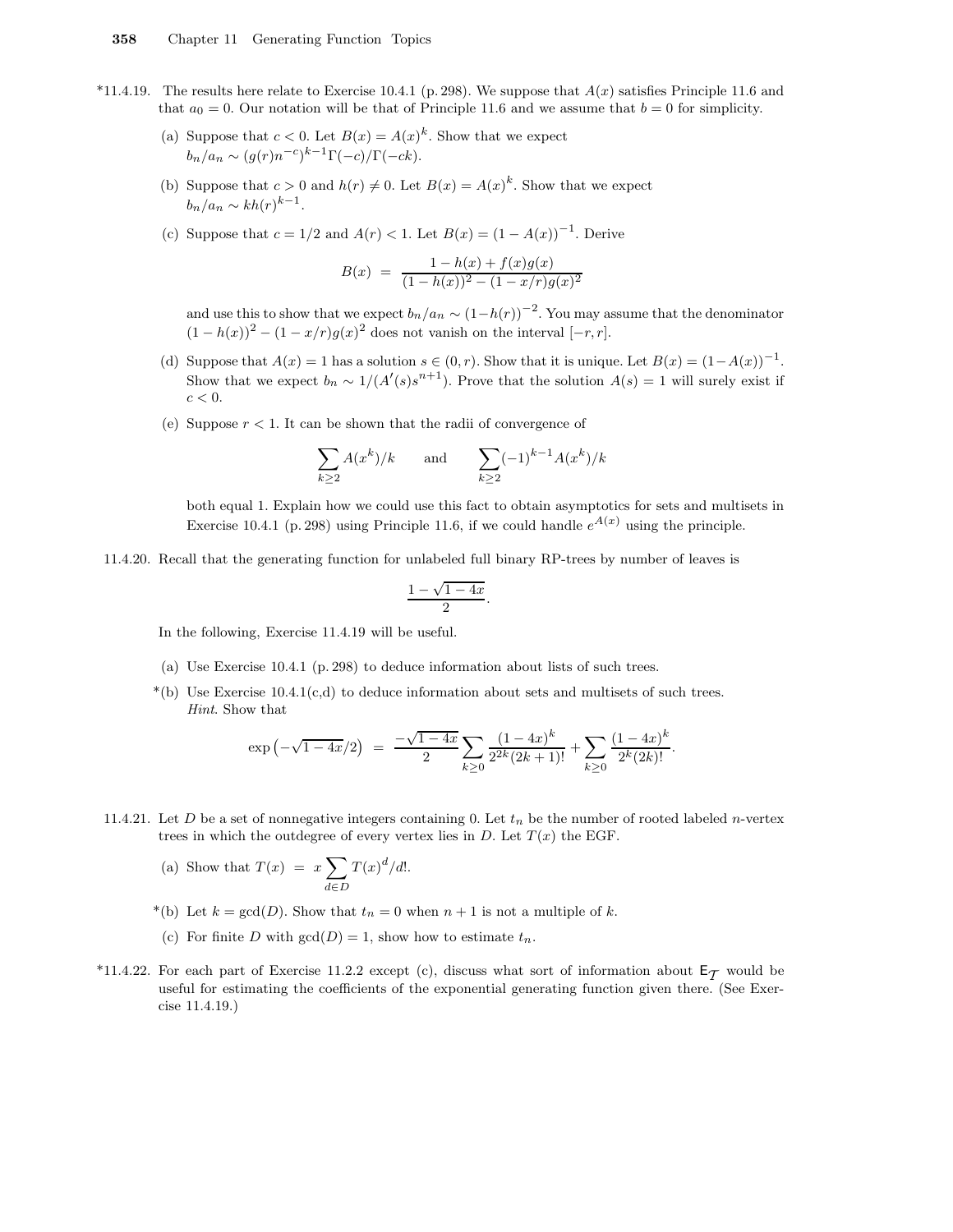The text by Sedgewick and Flajolet [15] covers some of the material in this chapter and Chapter 10, and also contains related material.

Further discussion of exponential generating functions can be found in many of the references given at the end of the previous chapter. Other generating functions besides ordinary and exponential ones play a role in mathematics. Dirichlet series play an important role in some aspects of analytic number theory. Apostol [1] gives an introduction to these series; however, some background in number theory or additional reading in his text is required. In combinatorics, almost all generating functions are ordinary or exponential. The next most important class, Gaussian generating functions, is associated with vector spaces over finite fields. Goldman and Rota [7] discuss them.

Lagrange inversion can be regarded as a theorem in complex analysis or as a theorem in combinatorics. In either case, it can be generalized to a set of simultaneous equations in several variables. Garsia and Shapiro [6] prove such a generalization combinatorially and give additional references. For readers familiar with complex analysis, he re is a sketch of an analytic proof. Let  $\sum a_n x^n = A(x) = g(T(x))$ . By the Cauchy Residue Theorem followed by a change of variables,

$$
na_n = \frac{1}{2\pi i} \oint \frac{A'(x) dx}{x^n} = \frac{1}{2\pi i} \oint \frac{g'(T(x))T'(x) dx}{x^n} = \frac{1}{2\pi i} \oint \frac{g'(T) dT}{(T/f(T))^n},
$$

which equals the coefficient of  $u^{n-1}$  in  $g'(u)f(u)^n$  by the Cauchy Residue Theorem.

Tutte's work on rooted maps (Exercise 11.2.18) was done in the 1960s. Connections with his work and the (asymptotic) enumeration of polyhedra are discussed in [3].

Pólya's theorem and some generalizations of it were first discovered by Redfield [14] whose paper was overlooked by mathematicians for about forty years. A translation of Pólya's paper together with some notes is available  $[13]$ . DeBruijn  $[4]$  give an excellent introduction to Pólya's theorem and some of its generalizations and applications. Harary and Palmer [9] discuss numerous applications in graph theory.

Textbooks on combinatorics generally avoid asymptotics. Wilf [16, Ch. 5] has a nice introduction to asymptotics which, in some ways, goes beyond ours. Books, such as the one by Greene and Knuth [8], that deal with analysis of algorithms may have some material on asymptotics. If you are interested in going beyond the material in this text, you should probably look at journal articles. The article by Bender [2] is an introduction to some methods, including ways to deal with the misfits in Example 11.32 (p. 353). (You should note that the hypotheses of Theorem 5 are too weak. A much more extensive discussion has been given by [12]. This has been corrected by Meir and Moon [11].) Our first principle for generating function asymptotics was adapted from the article by Flajolet and Odlyzko [5]. Pólya [13] discusses computing asymptotics for several classes of chemical compounds. A method for dealing with various types of trees, from combinatorial description to asymptotic formula, is discussed by Harary, Robinson and Schwenk [10].

- 1. Tom M. Apostol, Introduction to Analytic Number Theory, 5th ed., Springer-Verlag (1995).
- 2. Edward A. Bender, Asymptotic methods in enumeration, SIAM Review 16 (1974), 485–515. Errata: 18 (1976), 292.
- 3. Edward A. Bender, The number of three dimensional convex polyhedra. American Math. Monthly 94 (1987) 7–21.
- 4. Nicolas G. deBruijn, Pólya's theory of counting, 144–184 in E.F. Beckenbach (ed.), Applied Combinatorial Mathematics, John Wiley (1964).
- 5. Philippe Flajolet and Andrew Odlyzko, Singularity analysis of generating functions, SIAM J. Discrete Math. 3 (1990), 216–240.
- 6. Adriano M. Garsia and Joni Shapiro, Polynomials of binomial type and Lagrange inversion, Proc. of the Amer. Math. Soc. 64 (1977), 179–185.